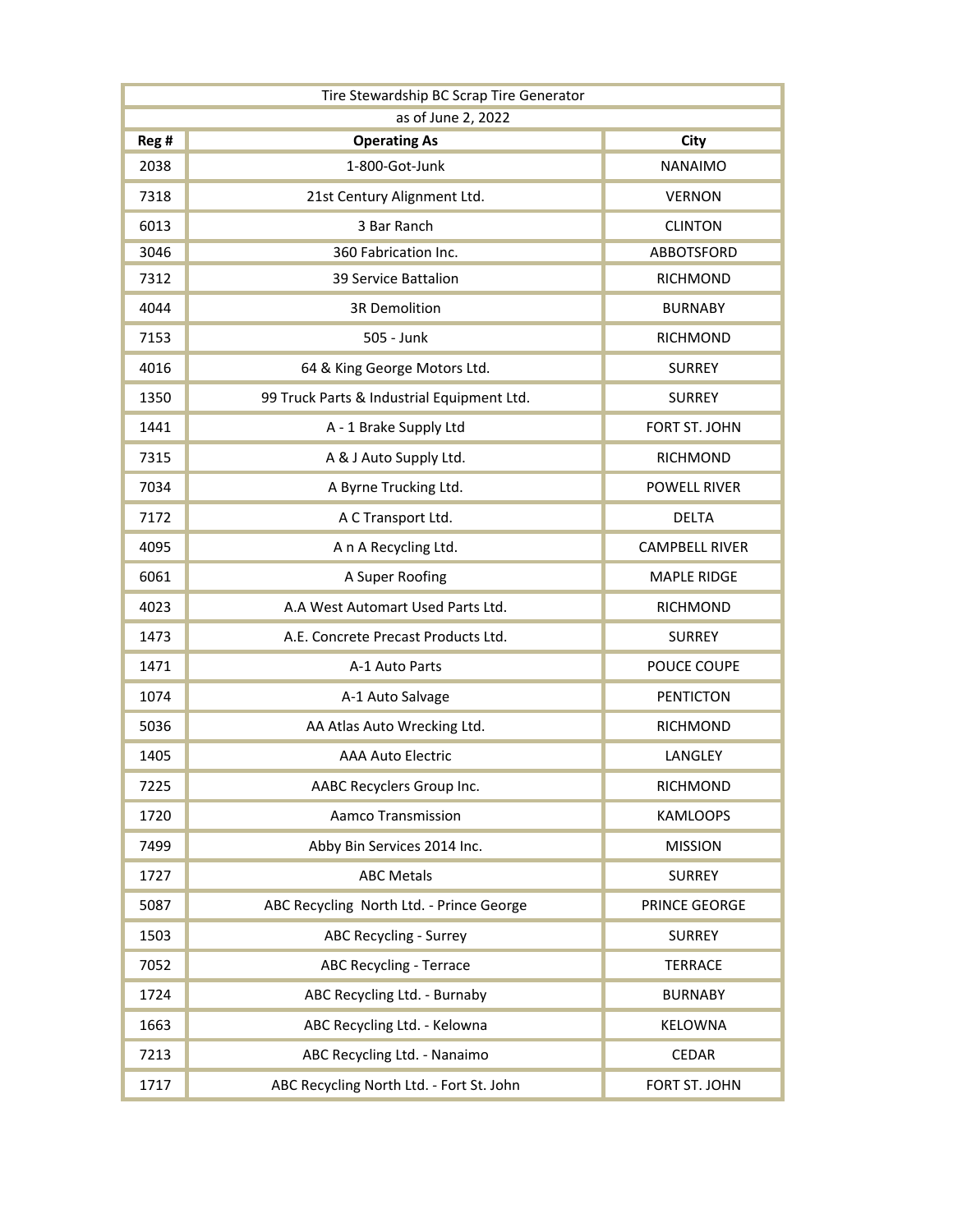| 1782 | ABC. Recycling Ltd. - Campbell River  | <b>CAMPBELL RIVER</b>  |
|------|---------------------------------------|------------------------|
| 7454 | Abenante Motor Group                  | <b>DELTA</b>           |
| 1088 | A-Best Auto Wrecking                  | <b>SURREY</b>          |
| 4032 | <b>ABL Auto Repairs</b>               | <b>NEW WESTMINSTER</b> |
| 5039 | Able Autobody-Walnut Grove            | LANGLEY                |
| 7279 | ACA Metal Recycle Ltd.                | <b>RICHMOND</b>        |
| 1029 | Ace German Used Parts                 | <b>BURNABY</b>         |
| 1129 | A-Central Used Auto Part              | <b>SURREY</b>          |
| 6093 | A-Class Auto Part Recycling           | <b>MAPLE RIDGE</b>     |
| 7111 | Act 1 Services                        | <b>BARRIERE</b>        |
| 7309 | <b>Action Auto</b>                    | <b>SURREY</b>          |
| 7273 | Action Environmental Services Inc.    | <b>FORT LANGLEY</b>    |
| 1537 | Action Motors (1999) Ltd.             | PRINCE GEORGE          |
| 5053 | <b>Action Salvage</b>                 | ALDERGROVE             |
| 1445 | <b>Action Salvage &amp; Recycling</b> | <b>PENTICTON</b>       |
| 1091 | <b>Action Truck Parts</b>             | <b>SURREY</b>          |
| 1068 | <b>Active Auto Wreckers</b>           | QUESNEL                |
| 1725 | <b>Active Concrete</b>                | <b>SURREY</b>          |
| 1253 | Active Industrial Waste Management    | <b>DUNCAN</b>          |
| 1182 | <b>Adrenaline Auto Recyclers</b>      | <b>CHASE</b>           |
| 6078 | Advance Collision Ltd.                | <b>VICTORIA</b>        |
| 7026 | <b>Advance Engineering</b>            | <b>SURREY</b>          |
| 7702 | Advance Pallet & Crate Ltd.           | <b>SURREY</b>          |
| 7687 | Aeroline Auto                         | <b>VICTORIA</b>        |
| 1028 | <b>Affordable Auto Parts</b>          | <b>BURNABY</b>         |
| 3019 | Affordable Repair                     | <b>VICTORIA</b>        |
| 7394 | AFS Automotive ltd.                   | <b>BURNABY</b>         |
| 1740 | Aggressive Auto Towing Ltd.           | ABBOTSFORD             |
| 1208 | Aheer Transportation Ltd.             | <b>DELTA</b>           |
| 7335 | <b>AJM Disposal Services</b>          | <b>SURREY</b>          |
| 1790 | Al Erickson                           | PITT MEADOWS           |
| 6038 | Alberni Towing                        | PORT ALBERNI           |
| 7685 | Alder Bay RV Park & Marina            | PORT MCNEILL           |
| 4046 | <b>Alder Truck and Crane Service</b>  | LANGLEY                |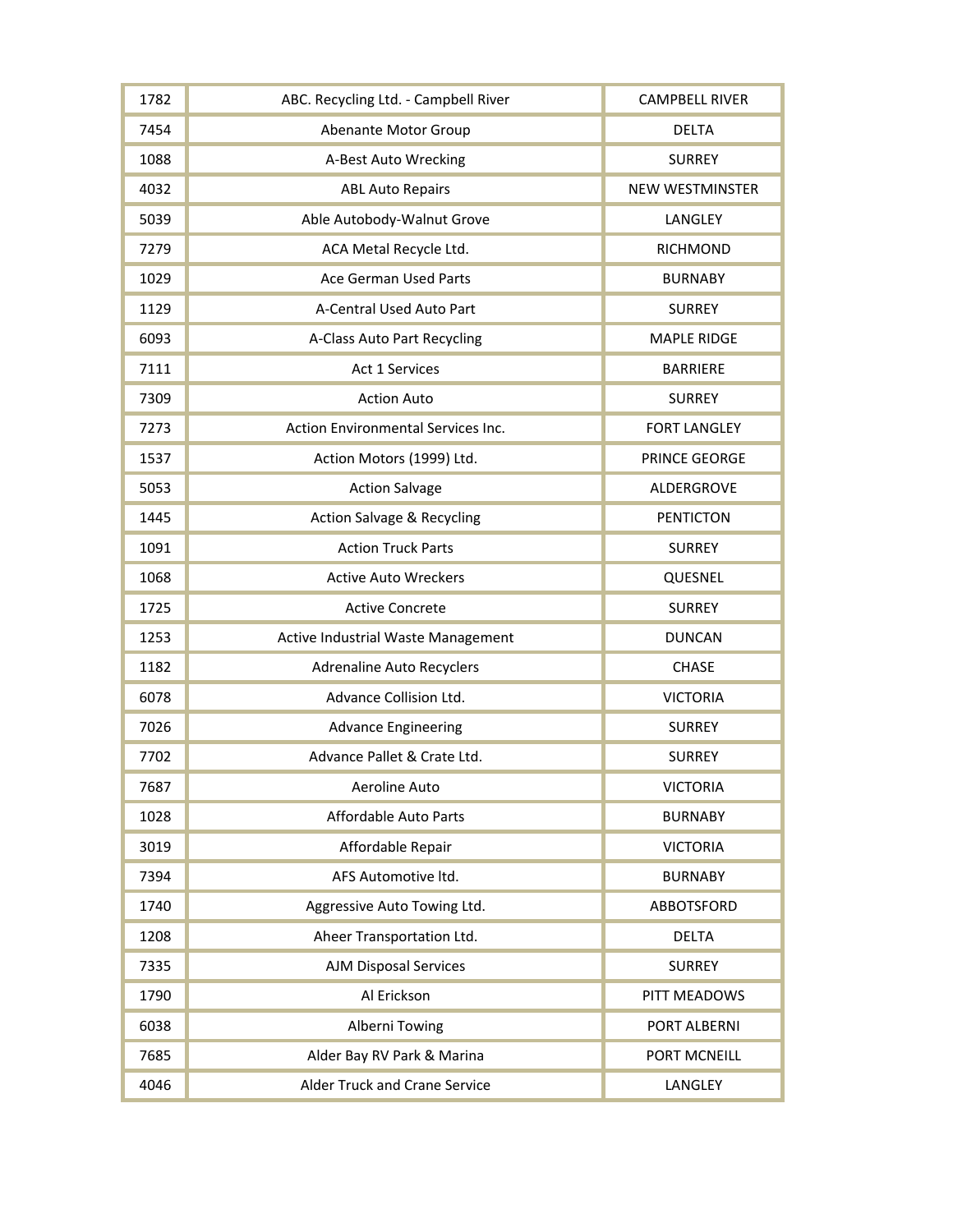| 1049 | Aldergrove Auto Wrecking                 | ABBOTSFORD              |
|------|------------------------------------------|-------------------------|
| 6064 | All Haul                                 | QUESNEL                 |
| 7338 | All Marine                               | <b>VICTORIA</b>         |
| 1712 | Allen's Scrap & Salvage (2021) Ltd.      | PRINCE GEORGE           |
| 7228 | Allen's Scrap & Salvage Ltd.             | <b>TERRACE</b>          |
| 2043 | Allied Autobody Ltd.                     | <b>NORTH VANCOUVER</b>  |
| 1233 | <b>Allied Direct Used Auto Parts</b>     | <b>SURREY</b>           |
| 1825 | Allied Salvage & Metals (1985) Ltd.      | <b>RICHMOND</b>         |
| 7210 | Alloy Wheel Repair Ltd.                  | <b>RICHMOND</b>         |
| 1258 | Alpine Disposal & Recycling              | LANGFORD                |
| 7549 | Alpine Site Services Inc.                | <b>NORTH VANCOUVER</b>  |
| 1090 | Alpi's European Used Auto Parts          | <b>SURREY</b>           |
| 1728 | Alpi's Used Tire Centre (120th St)       | <b>SURREY</b>           |
| 5068 | Al's Auto Repairs                        | <b>ROSEDALE</b>         |
| 6051 | Alternative Auto Repair                  | LANGLEY                 |
| 7667 | <b>Always Towing</b>                     | <b>SURREY</b>           |
| 7527 | <b>AM Contracting</b>                    | <b>NELSON</b>           |
| 7022 | Ambassador Auto Repair                   | <b>SURREY</b>           |
| 7239 | Amco Auto Centre 1995 Ltd.               | FORT ST. JOHN           |
| 1076 | Amix Salvage & Sales                     | <b>SURREY</b>           |
| 1066 | <b>Annex Auto Parts</b>                  | <b>SOUTH WELLINGTON</b> |
| 5083 | Another Level Automotive & Offroad Ltd.  | <b>VERNON</b>           |
| 1555 | Anu Enterprises Ltd.                     | <b>QUALICUM BEACH</b>   |
| 4064 | Anvilway Diposal                         | <b>SURREY</b>           |
| 7322 | Any Car Auto Clinic                      | <b>ABBOTSFORD</b>       |
| 7493 | Apple Valley Auto (1990) Ltd.            | <b>VERNON</b>           |
| 7012 | Applegate Automotive                     | WINFIELD                |
| 7109 | Appleton Waster Services Inc.            | <b>OKANAGAN FALLS</b>   |
| 7579 | Applewood Service Centre                 | LANGLEY                 |
| 7704 | aqam First Nation                        | <b>CRANBROOK</b>        |
| 7497 | ARC Asphalt Recycling Inc.               | <b>KAMLOOPS</b>         |
| 7141 | <b>Arctic Snow Removal &amp; Salting</b> | <b>BURNABY</b>          |
| 1229 | Area Support Unit Chilliwack             | <b>CHILLIWACK</b>       |
| 7450 | Armoured Resources Ltd.                  | PRINCE GEORGE           |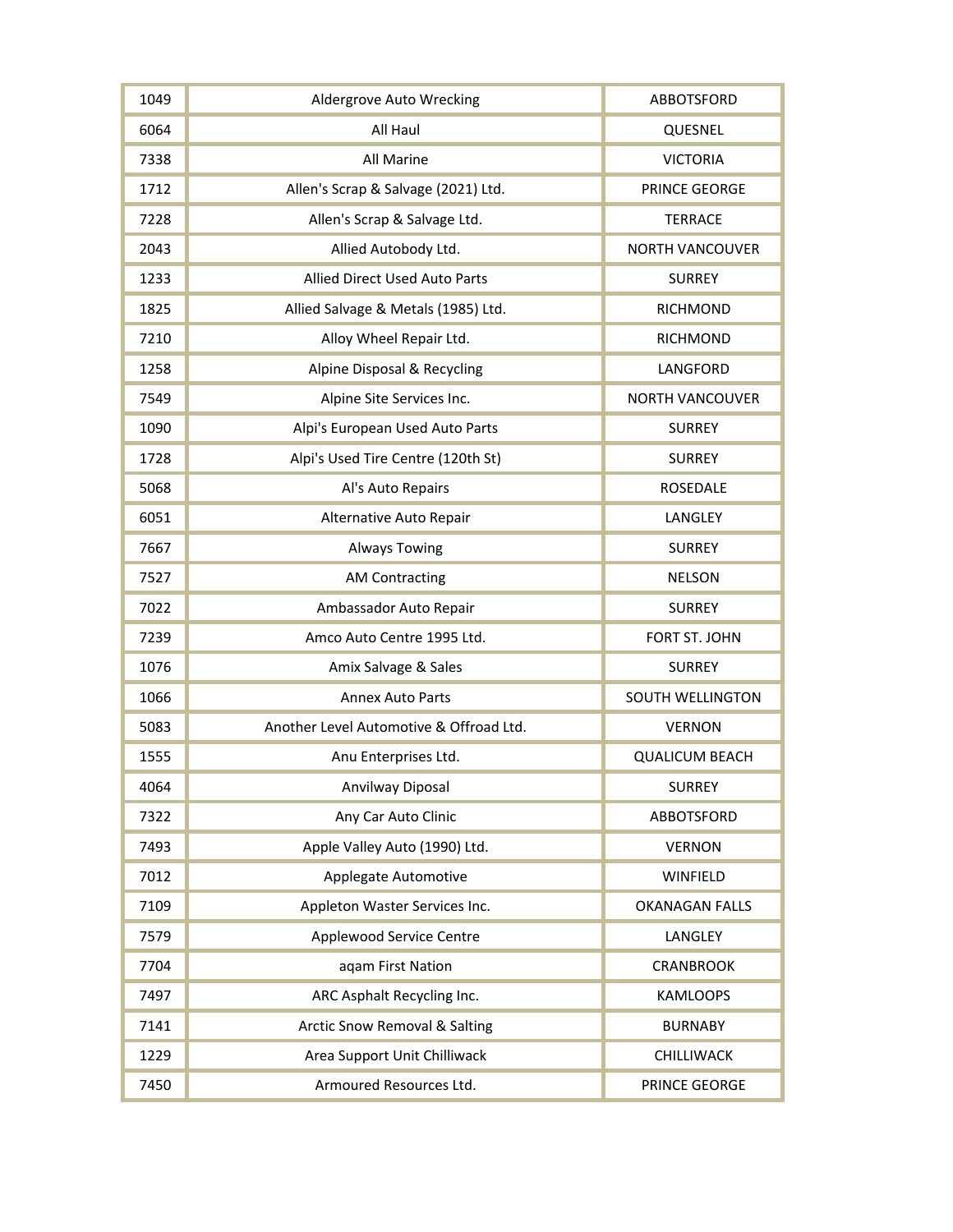| 7692 | <b>Armstrong Auto Recycling</b>              | ARMSTRONG             |
|------|----------------------------------------------|-----------------------|
| 7093 | Armstrong Towing & Auto Recycling            | ARMSTRONG             |
| 5024 | Arrowsmith Auto & Towing Ltd.                | <b>QUALICUM BEACH</b> |
| 4038 | Art's Automotive                             | VANCOUVER             |
| 7343 | Art's Nursery Ltd.                           | <b>SURREY</b>         |
| 7620 | <b>ASC Automotive Repair</b>                 | <b>CACHE CREEK</b>    |
| 6048 | <b>ASM Squamish Scrap</b>                    | SQUAMISH              |
| 5091 | A-Spec Auto Centre                           | <b>SURREY</b>         |
| 7690 | Assertive Demolition Ltd.                    | <b>SURREY</b>         |
| 1195 | <b>Assertive Excavating &amp; Demolition</b> | <b>SURREY</b>         |
| 7668 | Asset Investment Recovery                    | <b>SURREY</b>         |
| 1050 | A-Star Auto Recyclers                        | PRINCE GEORGE         |
| 4020 | <b>ATD Enterprises</b>                       | <b>MISSION</b>        |
| 7616 | Atlas Wheel Repair                           | <b>SURREY</b>         |
| 2041 | Atlin Community Improvement District         | <b>ATLIN</b>          |
| 6046 | Aurora Truck Centre Ltd.                     | <b>HOUSTON</b>        |
| 3042 | Auto Express Repair & Transmission Ltd.      | VANCOUVER             |
| 7220 | <b>Auto Folks</b>                            | LANGLEY               |
| 7416 | Auto Max Service Center Ltd.                 | <b>RICHMOND</b>       |
| 7430 | Auto Mind Collision Repair (1997) Ltd.       | VANCOUVER             |
| 1474 | Auto Ranch                                   | <b>DUNCAN</b>         |
| 7575 | Auto Service Depot                           | <b>BURNABY</b>        |
| 3069 | <b>Auto Services</b>                         | <b>VICTORIA</b>       |
| 7624 | Auto Wizard                                  | <b>RICHMOND</b>       |
| 4007 | Autographics Trim & Signs                    | FORT ST. JOHN         |
| 1291 | <b>Automotive Training Centre</b>            | <b>SURREY</b>         |
| 4066 | <b>Autowear Accessories</b>                  | <b>ENDERBY</b>        |
| 6003 | <b>Autoworks Whistler</b>                    | <b>WHISTLER</b>       |
| 6030 | Autoworld Automotive                         | <b>CRANBROOK</b>      |
| 7259 | Ayers European Specialty Car Services Ltd.   | <b>NANAIMO</b>        |
| 7216 | Azure Auto Gallery Inc.                      | <b>RICHMOND</b>       |
| 1078 | <b>B &amp; E Auto Supply</b>                 | <b>RICHMOND</b>       |
| 3072 | <b>B &amp; F Autoservice</b>                 | PRINCE GEORGE         |
| 4052 | B & M Transmission & Car Care Centre         | <b>KAMLOOPS</b>       |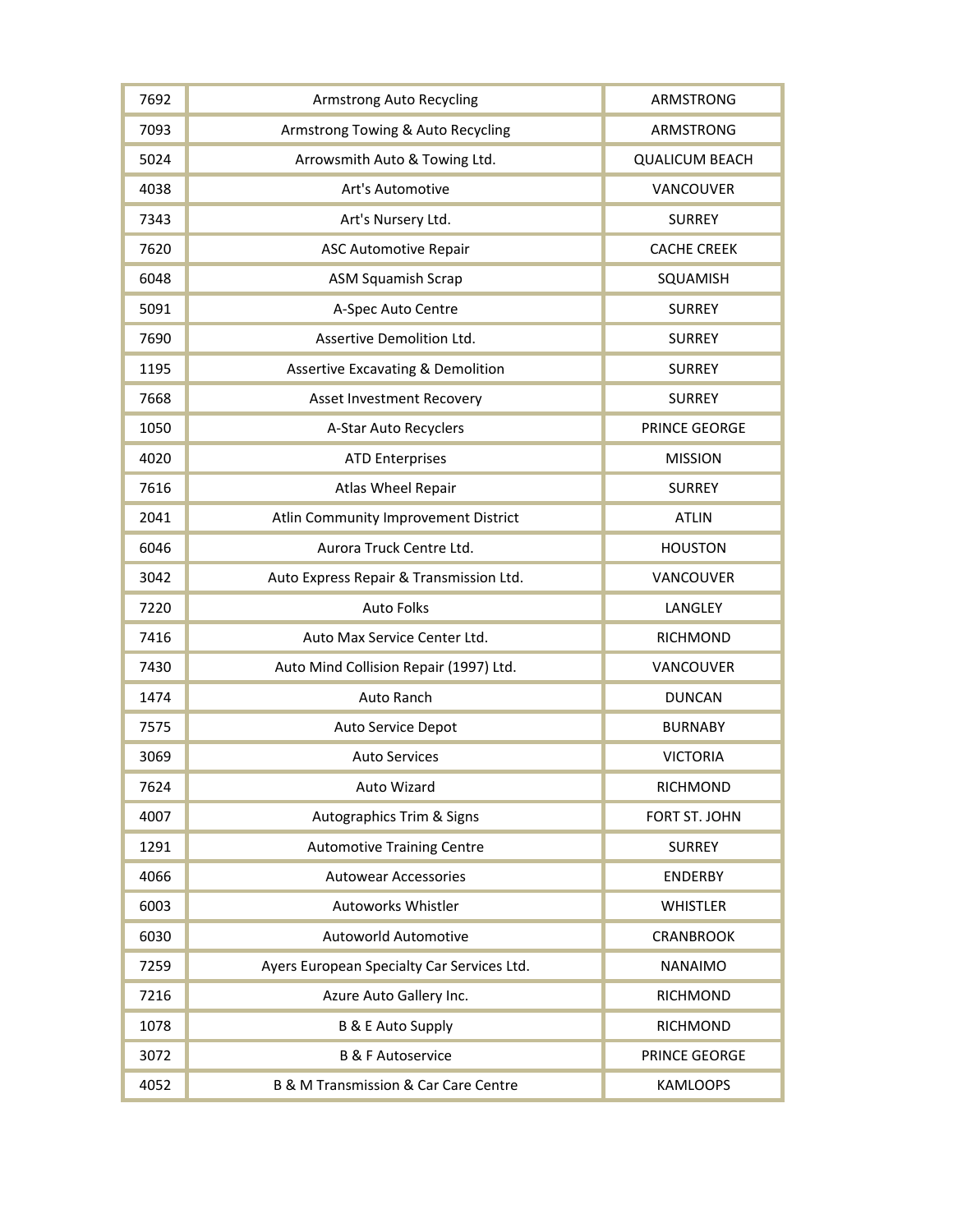| 1061 | <b>B.C. Auto Wrecking</b>                | <b>SOUTH WELLINGTON</b> |
|------|------------------------------------------|-------------------------|
| 1232 | <b>B.C. Transit</b>                      | <b>VICTORIA</b>         |
| 7552 | <b>B.K.V. Enterprises</b>                | <b>BURNS LAKE</b>       |
| 6041 | BA Dawson Blacktop Ltd.                  | <b>KAMLOOPS</b>         |
| 7654 | BA Dawson Blacktop Ltd. (Leonard Place)  | <b>KAMLOOPS</b>         |
| 7133 | <b>Back 40 Mechanical</b>                | <b>SURREY</b>           |
| 7305 | <b>Balfour Autobody &amp; Mechanical</b> | <b>BALFOUR</b>          |
| 1677 | <b>Balfour Towing &amp; Salvage</b>      | <b>NELSON</b>           |
| 7113 | <b>Baron Quaife Trucking</b>             | <b>CRANBROOK</b>        |
| 5035 | <b>Basics Plus Auto</b>                  | <b>ABBOTSFORD</b>       |
| 7506 | Bath Holdings Inc.                       | ABBOTSFORD              |
| 7314 | Bavaro Autobody & Autoglass              | <b>QUALICUM BEACH</b>   |
| 1329 | Bayline Enterprises Inc. Parksville      | PARKSVILLE              |
| 7261 | Bayline Enterprises Inc. Port Alberni    | PORT ALBERNI            |
| 7160 | <b>Bayon Automotive</b>                  | <b>BURNABY</b>          |
| 1842 | <b>BC Hydro</b>                          | <b>SURREY</b>           |
| 1218 | <b>BCAA</b> - Repair Facility            | <b>BURNABY</b>          |
| 7293 | <b>BCI Bulkhaul Carriers Inc.</b>        | <b>SURREY</b>           |
| 1523 | Beach Grove Golf Club                    | <b>DELTA</b>            |
| 1770 | Bear Lake Salvage (Lanes Rd)             | <b>COWICHAN BAY</b>     |
| 1304 | <b>Beddis Road Garage</b>                | SALTSPRING ISLAND       |
| 1024 | Bee Jay Auto Wrecking                    | <b>WILLIAMS LAKE</b>    |
| 1764 | Beesla Trucking 2003 Ltd.                | VANCOUVER               |
| 1290 | <b>Belair Taxi</b>                       | COQUITLAM               |
| 7518 | <b>Bell's Trucking</b>                   | <b>WEST KELOWNA</b>     |
| 7003 | Belmont Collision (1975) Ltd.            | LANGFORD                |
| 1009 | <b>Belsum Auto Recyclers</b>             | <b>DAWSON CREEK</b>     |
| 1007 | Ben's Towing & Auto Wrecking             | <b>SALMON ARM</b>       |
| 7647 | <b>Bernard John</b>                      | <b>LILLOOET</b>         |
| 1423 | Berry & Smith                            | <b>PENTICTON</b>        |
| 4000 | <b>Best Tech Auto</b>                    | <b>NORTH VANCOUVER</b>  |
| 7631 | Best Transmission and Auto Repairs Ltd.  | <b>SURREY</b>           |
| 7635 | <b>Bestman Auto Service</b>              | PORT COQUITLAM          |
| 1866 | Big Sky Golf Inc.                        | <b>PEMBERTON</b>        |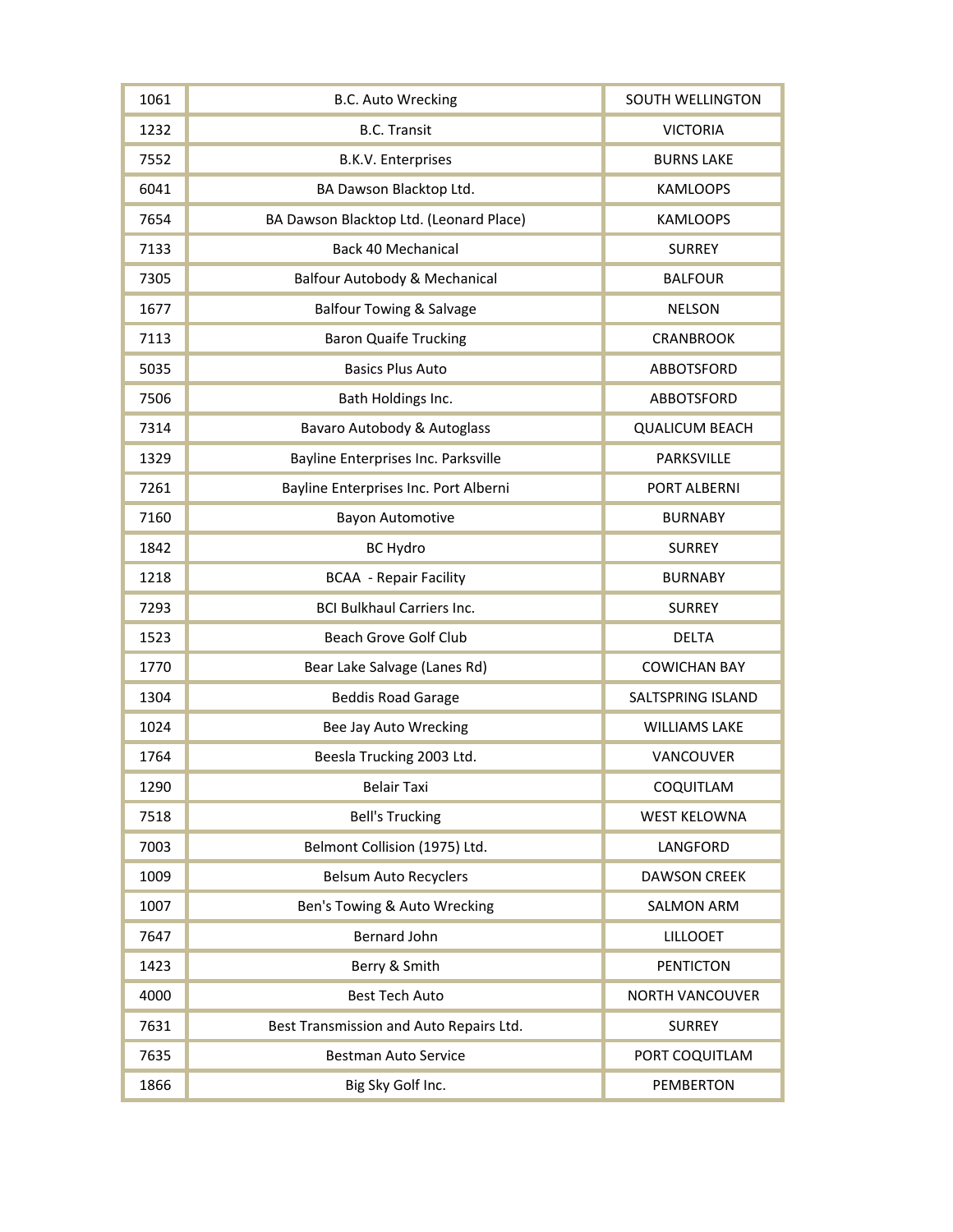| 7494 | Big Wheel Truck and Trailer Repair Ltd.       | <b>BURNABY</b>         |
|------|-----------------------------------------------|------------------------|
| 1244 | <b>Big Y Auto Recycling</b>                   | <b>GRAND FORKS</b>     |
| 7431 | <b>Big-Rig Truck Park</b>                     | <b>SURREY</b>          |
| 2073 | <b>Bikesmith Motorcycle</b>                   | <b>CAMPBELL RIVER</b>  |
| 6086 | Bill Power Trucking Inc.                      | <b>RICHMOND</b>        |
| 5058 | Billy's Auto Service Ltd.                     | SALMO                  |
| 1459 | <b>Bimmer Parts</b>                           | <b>DUNCAN</b>          |
| 3004 | Bin There Disposal Services Ltd.              | <b>NORTH VANCOUVER</b> |
| 6040 | BIN-IT Disposal Ltd.                          | LANGLEY                |
| 7467 | Birken Fire Volunteer Fire                    | D'ARCY                 |
| 1784 | <b>Birring Truck &amp; Equipment Services</b> | <b>DELTA</b>           |
| 1297 | <b>Black Point Auto Wreckers</b>              | <b>POWELL RIVER</b>    |
| 1038 | <b>Blacky's Auto Recycling</b>                | <b>DUNCAN</b>          |
| 1548 | <b>Blue Danube Ranch</b>                      | SUMMERLAND             |
| 7598 | Blue Water Systems Ltd.                       | <b>DELTA</b>           |
| 7623 | <b>Bluestreak Automotive</b>                  | <b>BURNABY</b>         |
| 7670 | <b>BM Motorwerkes</b>                         | COOMBS                 |
| 7487 | <b>Bob's Repairs</b>                          | ABBOTSFORD             |
| 4045 | <b>Bognar Enterprises</b>                     | <b>RICHMOND</b>        |
| 7182 | <b>Boris Mobile Mechanic</b>                  | PORT HARDY             |
| 7665 | Borrow Enterprises Ltd.                       | <b>CLEARWATER</b>      |
| 5081 | <b>Boult Automotive Service</b>               | <b>PENTICTON</b>       |
| 1887 | Bowen Waste Service Ltd.                      | <b>BOWEN ISLAND</b>    |
| 7664 | Boyd Autobody & Glass                         | KELOWNA                |
| 7632 | <b>Brake King Automotive</b>                  | ABBOTSFORD             |
| 1788 | Brentwood Auto Wrecking & Recyclers Inc.      | <b>BRENTWOOD BAY</b>   |
| 7480 | <b>Brian's Glass</b>                          | ABBOTSFORD             |
| 7492 | Bridge River Indian Band                      | <b>LILLOOET</b>        |
| 7349 | British Columbia Institute of Technology      | <b>DELTA</b>           |
| 7644 | Broken Car Collection Ltd.                    | <b>RICHMOND</b>        |
| 7392 | <b>Brotherhood of Steel</b>                   | <b>CRESCENT VALLEY</b> |
| 7412 | Brothers Recycling Ltd.                       | <b>SURREY</b>          |
| 1838 | Budget Brake & Muffler - Coq (Brunette)       | COQUITLAM              |
| 7470 | Budget Brake & Muffler - Delta                | <b>SURREY</b>          |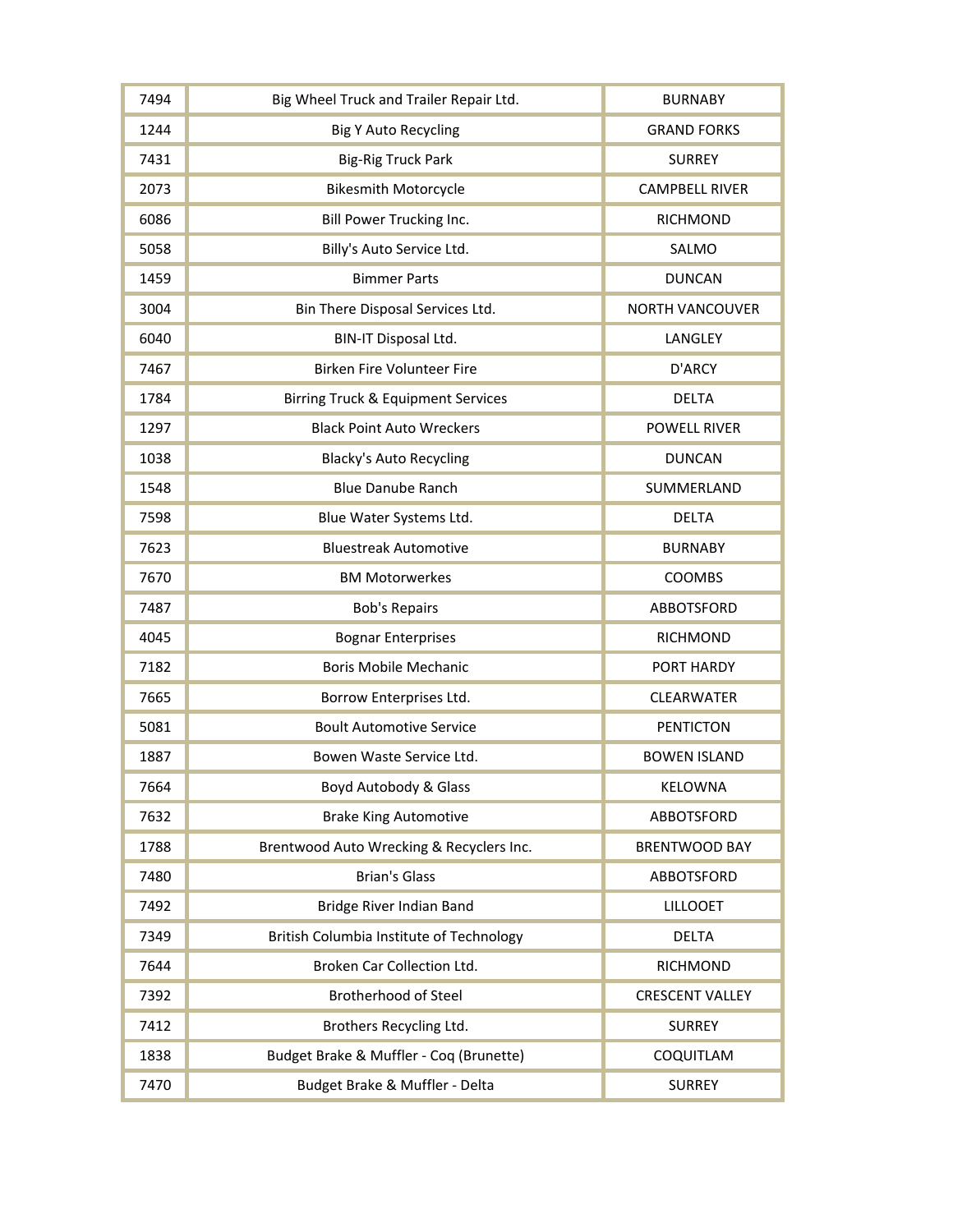| 3016 | Budget Brake & Muffler - Surrey            | <b>SURREY</b>          |
|------|--------------------------------------------|------------------------|
| 7016 | Budget Brake & Muffler (200th St.)         | LANGLEY                |
| 5008 | Budget Brake & Muffler (Lougheed Hwy)      | <b>MAPLE RIDGE</b>     |
| 2094 | Budget Rent-A-Car of BC Ltd.               | <b>RICHMOND</b>        |
| 7693 | <b>Bullseye Environmental and Disposal</b> | <b>BURNABY</b>         |
| 7679 | Burke Purdon Ent. Ltd.                     | PRINCE GEORGE          |
| 7029 | <b>Burnaby Blacktop</b>                    | <b>BURNABY</b>         |
| 7274 | Burnaby School Board SD #41                | <b>BURNABY</b>         |
| 1169 | <b>Butchart Gardens</b>                    | <b>VICTORIA</b>        |
| 7674 | C & C Electrical Mechanical                | <b>MAPLE RIDGE</b>     |
| 7295 | C & C Trucking Ltd.                        | <b>MAPLE RIDGE</b>     |
| 5066 | C & K Collision                            | <b>BURNABY</b>         |
| 7150 | C V Auto Service                           | <b>SOUTH SLOCAN</b>    |
| 2035 | C V Rentals Ltd.                           | VANCOUVER              |
| 7272 | C. R. No 1 Autobody Ltd.                   | <b>CAMPBELL RIVER</b>  |
| 5055 | C. V. Discount Tires                       | <b>DUNCAN</b>          |
| 3000 | Cals Auto Repair                           | PRINCE GEORGE          |
| 7040 | Calver Automotive & Performance Ltd.       | ABBOTSFORD             |
| 1846 | Camosun College                            | <b>VICTORIA</b>        |
| 7473 | Can American Enterprises Ltd.              | <b>SURREY</b>          |
| 7531 | Canada Recycle Corporation                 | PRINCE GEORGE          |
| 5025 | Canada West Brake and Muffler              | <b>DELTA</b>           |
| 1003 | Canadian 4X4 Recyclers                     | <b>ENDERBY</b>         |
| 7425 | <b>Canadian Farms</b>                      | <b>SURREY</b>          |
| 7636 | Canadian Forest Products Ltd.              | <b>WYNNDEL</b>         |
| 1239 | Canadian Treads Corp. - Langley            | LANGLEY                |
| 7189 | Canadian Truck and Trailer Repair Inc.     | LANGLEY                |
| 7645 | Canfor Houston                             | <b>HOUSTON</b>         |
| 7207 | Can-Tec Automotive Repairs Ltd.            | <b>NORTH VANCOUVER</b> |
| 7145 | Canuck Towing & Services Ltd.              | <b>NEW WESTMINSTER</b> |
| 7313 | <b>Canwel Forest Products</b>              | <b>CRANBROOK</b>       |
| 7523 | Cap-it Tire Center                         | QUESNEL                |
| 4087 | Captain Recycling.Com                      | <b>WHITE ROCK</b>      |
| 1101 | Capt'n Crunch Autowrecking                 | <b>ABBOTSFORD</b>      |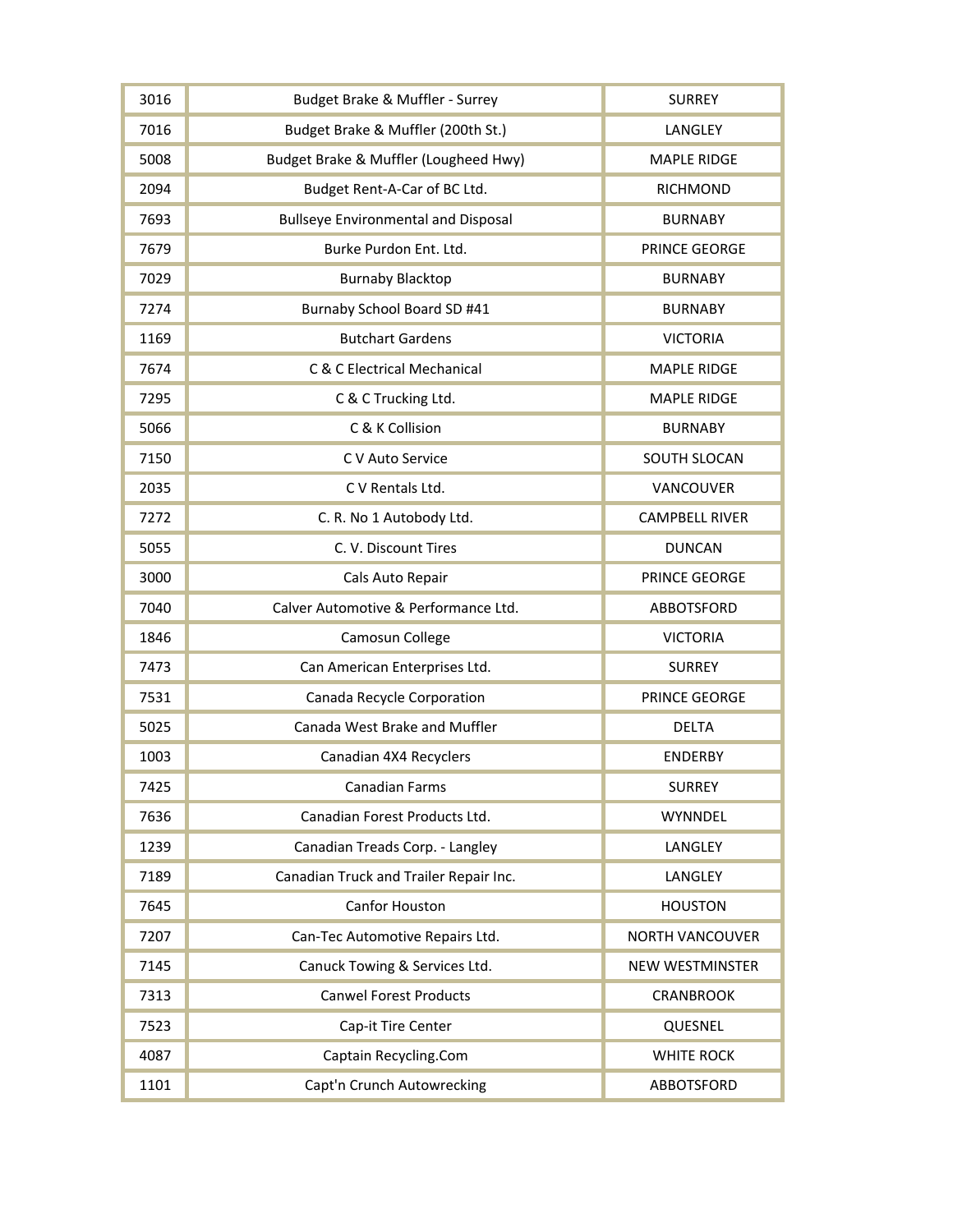| 7238 | Car Avenue.ca                               | <b>ABBOTSFORD</b>       |
|------|---------------------------------------------|-------------------------|
| 7504 | Car Boy Auto Repair                         | <b>RICHMOND</b>         |
| 7540 | Car Doctor                                  | <b>CAWSTON</b>          |
| 4040 | Care Automotive Service Ltd.                | <b>COURTENAY</b>        |
| 7351 | Cargojet Airways Ltd.                       | <b>RICHMOND</b>         |
| 7673 | Cariboo River Transport                     | QUESNEL                 |
| 1778 | Cariboo Tractor Parts Ltd.                  | QUESNEL                 |
| 7468 | <b>Carson Automotive</b>                    | SQUAMISH                |
| 7088 | Cascade Services (2008) Ltd.                | FORT ST. JOHN           |
| 7478 | Castlegar Muffler Ltd.                      | CASTLEGAR               |
| 3083 | CBs Autotech Collision Autobody Repair Ltd. | <b>VICTORIA</b>         |
| 4029 | Cedar Hill Auto Service                     | <b>VICTORIA</b>         |
| 7191 | <b>Cedar Valley Alignment</b>               | <b>MISSION</b>          |
| 1070 | Cee Gee's Auto Wrecking                     | <b>RICHMOND</b>         |
| 7025 | <b>Central Garage</b>                       | <b>TERRACE</b>          |
| 3097 | Central Island Towing Ltd.                  | <b>NANAIMO</b>          |
| 7139 | Central Salvage                             | <b>WILLIAMS LAKE</b>    |
| 4027 | Central Salvage Ltd.                        | <b>KAMLOOPS</b>         |
| 4049 | Century Auto                                | <b>BURNABY</b>          |
| 1327 | Ceva Logistics                              | LANGLEY                 |
| 1810 | CFB Comox/19Wing                            | <b>LAZO</b>             |
| 1840 | <b>CFB Esquimalt</b>                        | <b>ESQUIMALT</b>        |
| 1344 | CFB Esquimalt Auto Hobby Club               | <b>VICTORIA</b>         |
| 7362 | Challenger Enterprises Ltd.                 | <b>SOUTH WELLINGTON</b> |
| 7105 | Charlies Garage Ltd.                        | VANCOUVER               |
| 4094 | Charlton Automotive Repair Ltd.             | PITT MEADOWS            |
| 7503 | Chasse Holding Ltd.                         | <b>INVERMERE</b>        |
| 7336 | Chataway Ltd.                               | LANGLEY                 |
| 1692 | <b>Cherry Wreckers Recyclers</b>            | CHERRYVILLE             |
| 7481 | Chilliwack Motorcycles Ltd.                 | CHILLIWACK              |
| 6081 | Chimerasprings Rockworks Ltd.               | <b>TAPPEN</b>           |
| 7669 | Chohan Carriers Ltd.                        | ALDERGROVE              |
| 1425 | Chois Automotive                            | LANGLEY                 |
| 7165 | Chris' Automotive                           | <b>LUMBY</b>            |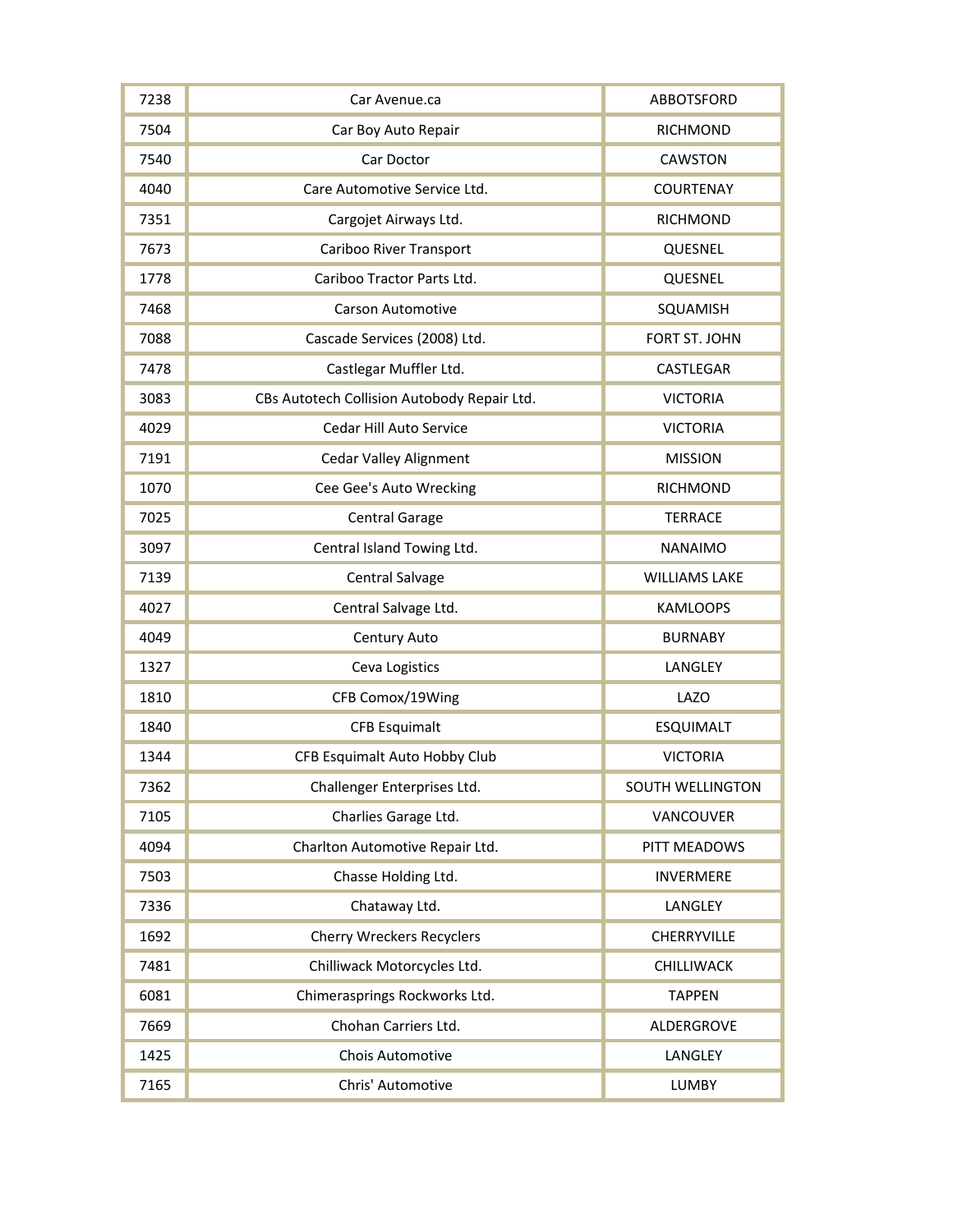| 3079 | Cimbria Auto Repair Ltd.                     | <b>RICHMOND</b>        |
|------|----------------------------------------------|------------------------|
| 7680 | Citra Logistics Ltd.                         | MACKENZIE              |
| 1351 | City Of Burnaby                              | <b>BURNABY</b>         |
| 1365 | City of Chilliwack                           | CHILLIWACK             |
| 1355 | City of Colwood                              | COLWOOD                |
| 3054 | City of Coquitlam                            | COQUITLAM              |
| 7167 | City of Fernie                               | <b>FERNIE</b>          |
| 1487 | City of Maple Ridge                          | <b>MAPLE RIDGE</b>     |
| 1690 | City of New Westminster                      | <b>NEW WESTMINSTER</b> |
| 1306 | City of North Vancouver                      | <b>NORTH VANCOUVER</b> |
| 2017 | City of Penticton Public Works Yard          | <b>PENTICTON</b>       |
| 1488 | <b>City of Pitt Meadows</b>                  | PITT MEADOWS           |
| 7424 | City of Port Coquitlam                       | PORT COQUITLAM         |
| 1450 | City of Port Moody                           | PORT MOODY             |
| 1668 | <b>City of Prince George</b>                 | PRINCE GEORGE          |
| 7457 | City of Quesnel - Landfill                   | QUESNEL                |
| 1238 | City of Richmond - Garage                    | <b>RICHMOND</b>        |
| 7432 | City of Richmond - Recycling Depot           | <b>RICHMOND</b>        |
| 1275 | City of Surrey Engineering - Road & Drainage | <b>SURREY</b>          |
| 1243 | City of Vancouver - Manitoba Works Yard      | VANCOUVER              |
| 2053 | City of White rock - Municipal Yard          | <b>WHITE ROCK</b>      |
| 7543 | Civic Auto Repair                            | <b>NELSON</b>          |
| 1493 | Clayton Carrier                              | ARMSTRONG              |
| 7501 | Clean Harbors Canada                         | <b>KITIMAT</b>         |
| 5057 | Cleanline Automotive Ltd.                    | <b>INVERMERE</b>       |
| 7224 | <b>CleanStart BC</b>                         | VANCOUVER              |
| 6073 | Clearwater Towing Ltd.                       | CLEARWATER             |
| 7697 | <b>Clifford Merrill</b>                      | <b>TOPLEY</b>          |
| 1529 | Cloverdale Brake & Wheel (2007) Ltd.         | <b>SURREY</b>          |
| 7149 | Clusko L:ogging Ent. Ltd. - WL               | <b>WILLIAMS LAKE</b>   |
| 7148 | Clusko Logging Ent. Ltd. - Clearwater        | CLEARWATER             |
| 7686 | Clutch                                       | <b>RICHMOND</b>        |
| 7196 | Clydesdale Automotive Ltd.                   | PORT ALBERNI           |
| 4041 | CMS Metals Inc.                              | <b>SURREY</b>          |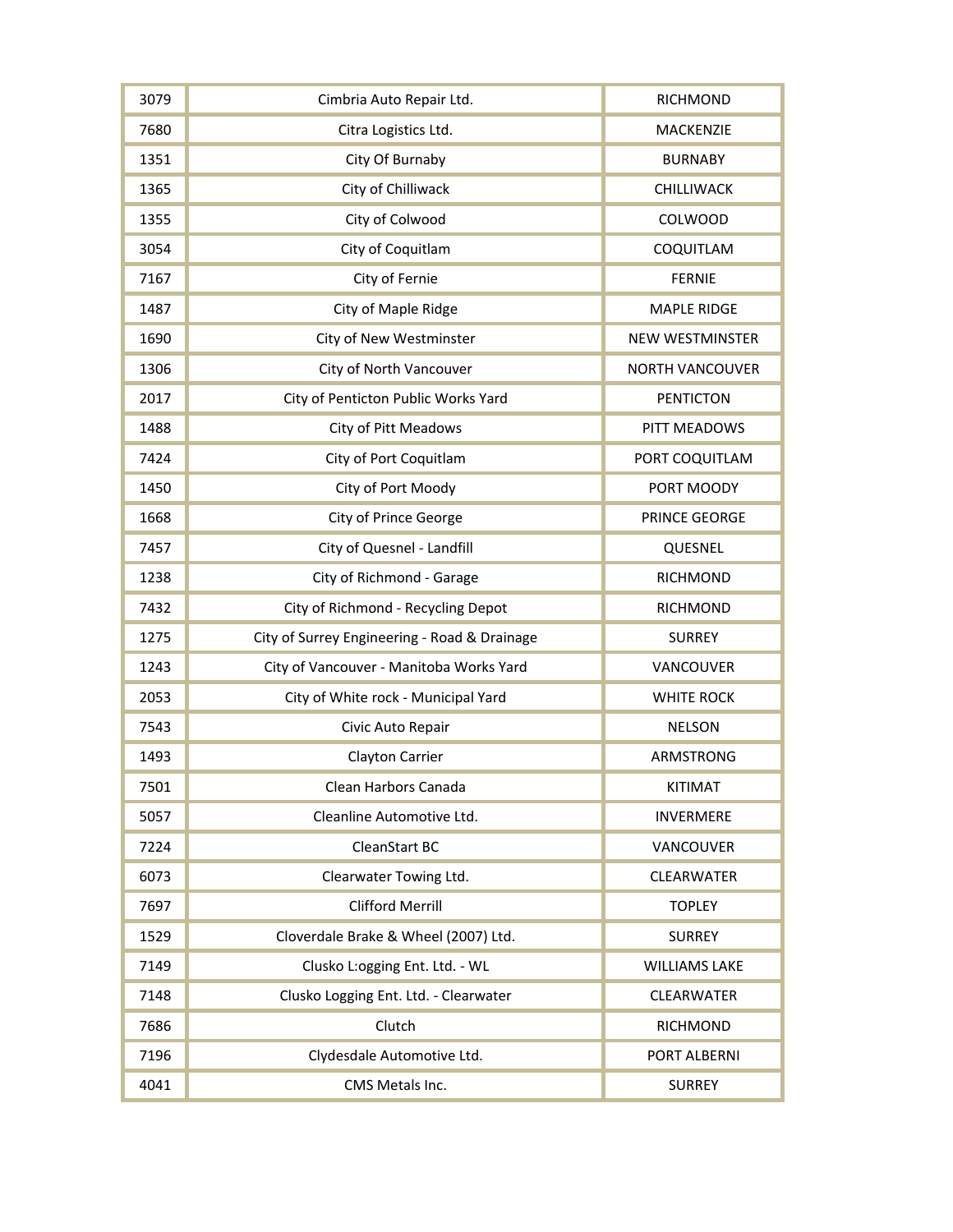| 1184 | <b>Coal Town Auto Wrecking</b>                       | <b>NANAIMO</b>         |
|------|------------------------------------------------------|------------------------|
| 7192 | Coast Environmental Ltd. Chemainus                   | <b>CHEMAINUS</b>       |
| 6058 | Coast Environmental Ltd. Duncan                      | <b>DUNCAN</b>          |
| 1084 | <b>Coast Import Auto Supply</b>                      | <b>RICHMOND</b>        |
| 3086 | <b>Coast Metal Recycling</b>                         | <b>ROBERTS CREEK</b>   |
| 1280 | Coast Mountain Bus Co.                               | <b>SURREY</b>          |
| 1282 | Coast Mountain Bus Co. (Burnaby)                     | <b>BURNABY</b>         |
| 1283 | Coast Mountain Bus Co. (N. Vancouver)                | <b>NORTH VANCOUVER</b> |
| 1284 | Coast Mountain Bus Co. (Port Coquitlam)              | PORT COQUITLAM         |
| 1285 | Coast Mountain Bus Co. (Richmond)                    | <b>RICHMOND</b>        |
| 1279 | Coast Mountain Bus Co. (Vancouver)                   | VANCOUVER              |
| 7233 | Coast Mountain Bus Company (Hamilton Transit Center) | <b>RICHMOND</b>        |
| 7608 | Coast Spring & Axle Ltd.                             | LANGLEY                |
| 7640 | Coastal Mountain Excavations Ltd.                    | <b>WHISTLER</b>        |
| 1552 | Coastal Pacific Contractors Ltd.                     | <b>RICHMOND</b>        |
| 1157 | <b>Coldstream Truck Parts</b>                        | <b>VERNON</b>          |
| 7530 | College of New Caledonia                             | PRINCE GEORGE          |
| 7377 | College of the Rockies                               | <b>CRANBROOK</b>       |
| 7184 | Colonel Roger St. John Armoury                       | <b>KELOWNA</b>         |
| 4091 | Columbia Auto Service                                | CASTLEGAR              |
| 1686 | Columbia Towing Ltd.                                 | <b>REVELSTOKE</b>      |
| 2097 | Commonwealth Transport                               | <b>SURREY</b>          |
| 7281 | Company of Cars                                      | <b>BURNABY</b>         |
| 7090 | <b>Compass Mechanical</b>                            | FORT ST. JOHN          |
| 7386 | Compass Services FSJ Ltd.                            | <b>CHARLIE LAKE</b>    |
| 1768 | Competition Automotive (2006) Ltd.                   | PRINCE GEORGE          |
| 4003 | Complete Environment Inc.                            | <b>DAWSON CREEK</b>    |
| 1881 | Coombs Country Auto Service                          | COOMBS                 |
| 7190 | Co-Pilot Industries Ltd.                             | <b>MISSION</b>         |
| 6091 | <b>Copper Island Metal Recycling</b>                 | <b>SCOTCH CREEK</b>    |
| 6009 | Coquitlam Towing & Storage                           | COQUITLAM              |
| 2054 | Cork's Used Truck & Auto Parts                       | PORT COQUITLAM         |
| 1751 | Corp of the District of Central Saanich              | SAANICHTON             |
| 1418 | <b>Corporation of Summerland</b>                     | SUMMERLAND             |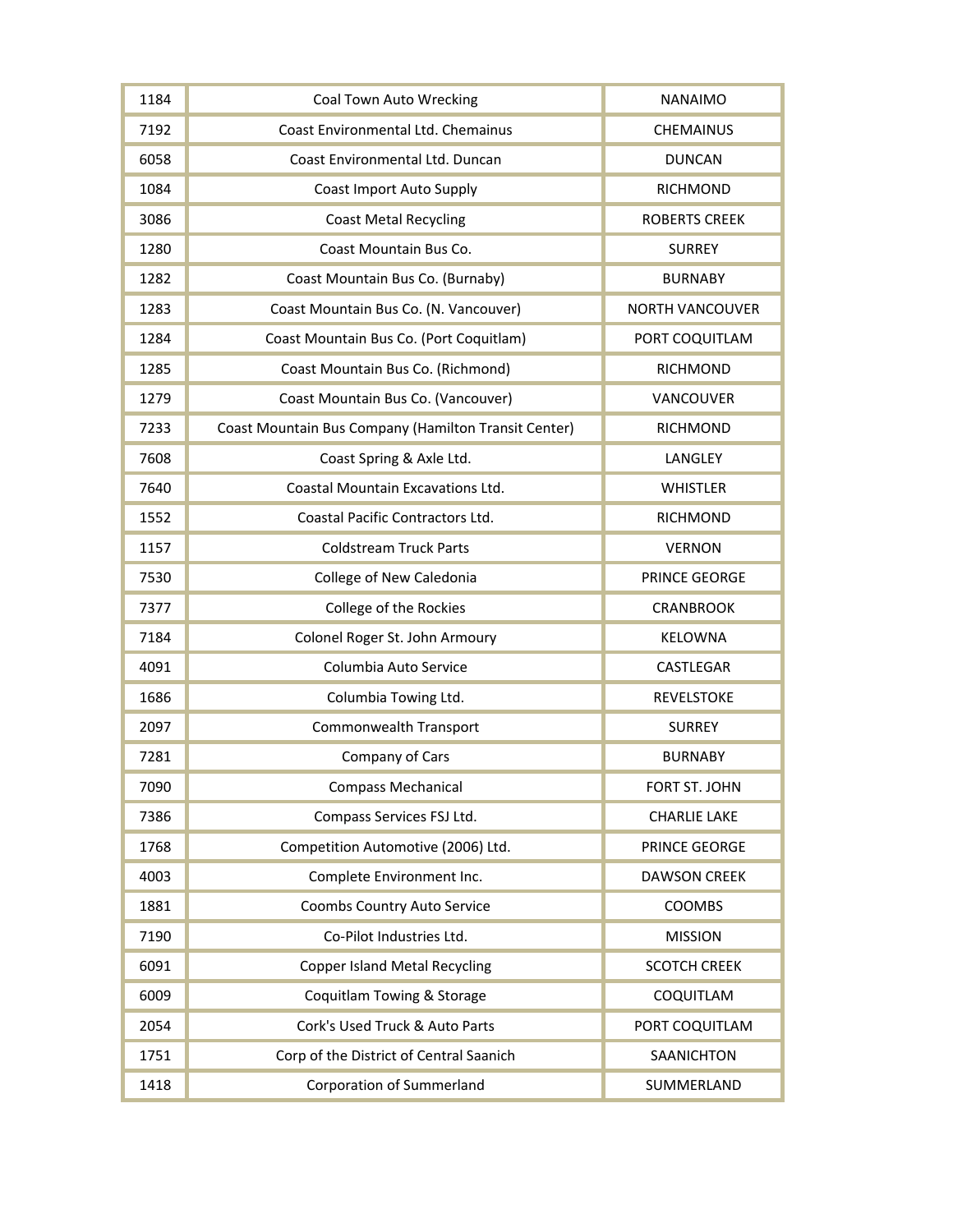| 1492 | Corporation of the Township of Langley              | LANGLEY                |
|------|-----------------------------------------------------|------------------------|
| 3078 | <b>Country Auto</b>                                 | <b>FALKLAND</b>        |
| 7387 | <b>Country Auto Sales</b>                           | <b>KAMLOOPS</b>        |
| 7556 | Cowichan Auto Repair                                | <b>DUNCAN</b>          |
| 7568 | CP Autobody Ltd. Richmond                           | <b>RICHMOND</b>        |
| 7327 | <b>Craftsman Collision</b>                          | <b>NORTH VANCOUVER</b> |
| 7356 | <b>Crane Classics</b>                               | <b>CRESTON</b>         |
| 7303 | Crawford Truck & Equipment Repair                   | CASTLEGAR              |
| 1791 | Cruise Canada Inc.                                  | <b>DELTA</b>           |
| 1746 | CS Jackson Heavy Equipment Services Ltd.            | <b>PEMBERTON</b>       |
| 1305 | Cycle BC                                            | <b>VICTORIA</b>        |
| 6053 | D & D Service Centre & Storage Inc.                 | <b>CHRISTINA LAKE</b>  |
| 6042 | D & H Service                                       | <b>CRANBROOK</b>       |
| 1391 | D & M Auto Recycling Lumby                          | <b>LUMBY</b>           |
| 7477 | D. Collins Transport Ltd.                           | <b>LAKE COUNTRY</b>    |
| 2026 | D.R. Moore Trucking Ltd.                            | <b>SALMON ARM</b>      |
| 5063 | Dale's Automotive                                   | FORT ST. JOHN          |
| 4060 | Dallas Auto Repair                                  | <b>VICTORIA</b>        |
| 7666 | Dalton Trucking Ltd.                                | <b>NORTH VANCOUVER</b> |
| 7437 | Dan Gamache Trucking Inc.                           | PRITCHARD              |
| 6031 | Dancia Motors Ltd.                                  | <b>DUNCAN</b>          |
| 5014 | Dans Kamloops Collision Centre Ltd.                 | <b>KAMLOOPS</b>        |
| 7033 | Data Ripple Designs                                 | <b>KAMLOOPS</b>        |
| 4088 | Dave Marion Automotive                              | CHILLIWACK             |
| 3045 | Dawnglo Farm                                        | <b>DUNSTER</b>         |
| 7605 | Dawson Road Maintenance Ltd. - Kamloops             | <b>KAMLOOPS</b>        |
| 7603 | Dawson Road Maintenance Ltd. (SA 16 100 Mile)       | 100 MILE HOUSE         |
| 7604 | Dawson Road Maintenance Ltd. (SA 16 Lillooet)       | <b>LILLOOET</b>        |
| 7602 | Dawson Road Maintenance Ltd. (SA17) - WL            | <b>WILLIAMS LAKE</b>   |
| 7606 | Dawson Road Maintenance Ltd. (SAZZ) - Fort St. John | FORT ST. JOHN          |
| 7601 | Dawson Road Maintenance Ltd. (SAZZ) - Smithers      | <b>SMITHERS</b>        |
| 1397 | Dayal Transport Systems Inc                         | <b>SURREY</b>          |
| 1250 | Day-Light Automotive Ltd.                           | <b>SURREY</b>          |
| 5094 | DBL Disposal Services Ltd.                          | <b>NANAIMO</b>         |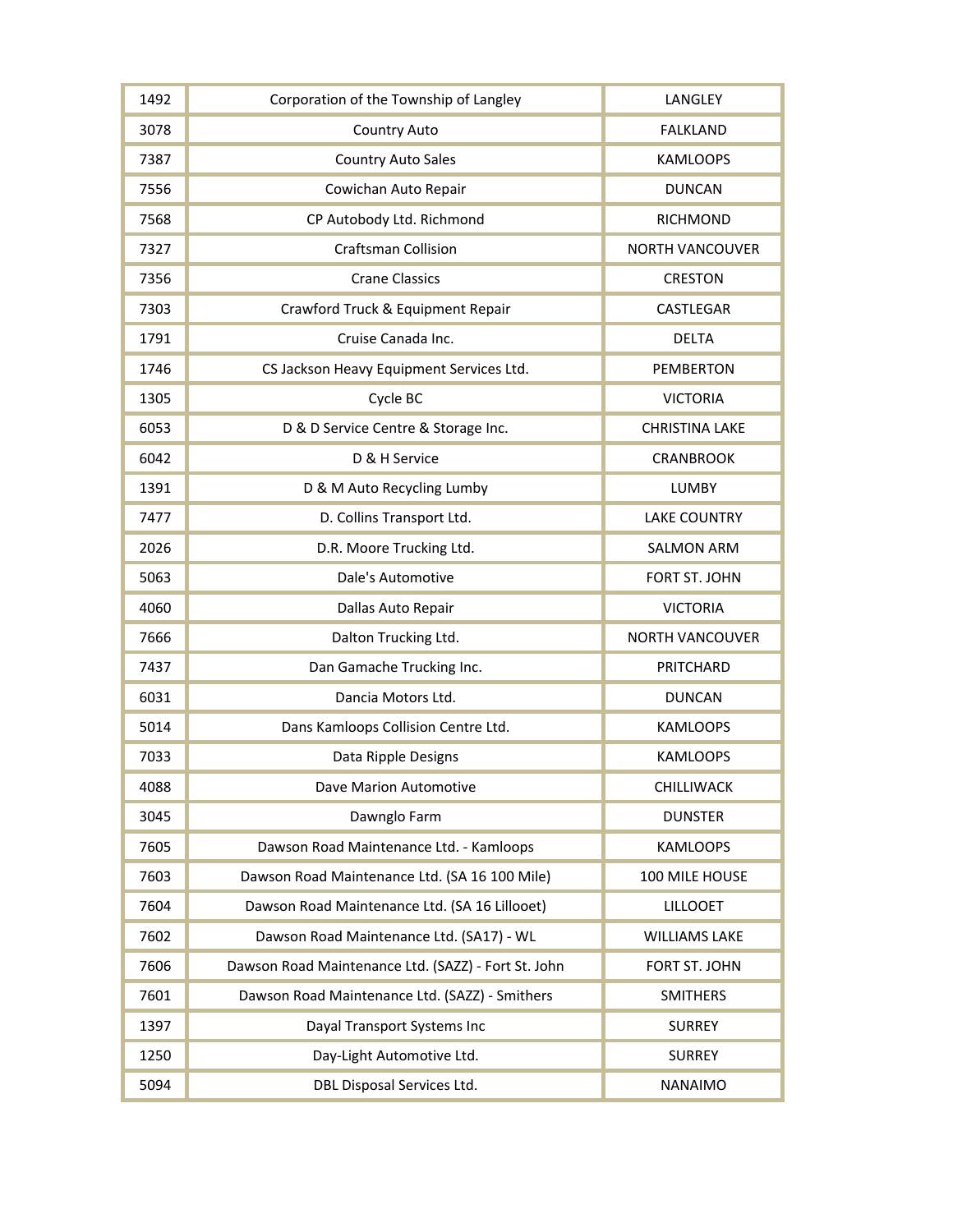| 5019 | DC Motorworks                      | VANCOUVER              |
|------|------------------------------------|------------------------|
| 7204 | DCH Excavating Ltd.                | LANGLEY                |
| 1178 | <b>DCT Chambers Trucking</b>       | <b>VERNON</b>          |
| 7348 | Dean's Auto Ltd.                   | <b>BURNABY</b>         |
| 4006 | Debris Free Disposal & Recycling   | VANCOUVER              |
| 3043 | Decker's Brake & Auto Centre       | <b>BURNABY</b>         |
| 7218 | Dek Auto Service                   | <b>FERNIE</b>          |
| 2048 | Demco Disposal Services Ltd.       | <b>BURNABY</b>         |
| 7147 | <b>Dennis Powroznik Trucking</b>   | <b>NEW WESTMINSTER</b> |
| 1861 | Denon Performance Product Inc.     | PORT COQUITLAM         |
| 2032 | <b>Desert Valley Services</b>      | <b>OLIVER</b>          |
| 6099 | DeVellis Auto Centre Ltd.          | <b>NEW WESTMINSTER</b> |
| 1056 | Dharney's Salvage Enterp.          | LANGLEY                |
| 5002 | Diebel Auto Repair                 | WINFIELD               |
| 7155 | <b>Direct Disposal Corporation</b> | <b>SECHELT</b>         |
| 7332 | Dirty Demons Towing B.C. Ltd.      | <b>NANAIMO</b>         |
| 3076 | District of Hope Landfill          | <b>HOPE</b>            |
| 1550 | District of Hudson Hope            | <b>HUDSON'S HOPE</b>   |
| 7545 | District of Hudson's Hope          | <b>HUDSON'S HOPE</b>   |
| 1512 | District of Kent                   | <b>KENT</b>            |
| 1393 | District of Kitimat                | <b>KITIMAT</b>         |
| 1338 | District of Mission - Minnie's Pit | <b>MISSION</b>         |
| 1299 | District of North Cowichan         | <b>DUNCAN</b>          |
| 1882 | District of Saanich                | <b>VICTORIA</b>        |
| 1454 | District of Squamish               | SQUAMISH               |
| 1534 | <b>District of Stewart</b>         | <b>STEWART</b>         |
| 1871 | <b>District of West Vancouver</b>  | <b>WEST VANCOUVER</b>  |
| 5009 | DJ Tire Ltd.                       | <b>SURREY</b>          |
| 6033 | DL's Recycling Centre              | SAANICHTON             |
| 2092 | DMC Performance Group Ltd.         | <b>RICHMOND</b>        |
| 7490 | DNT Contracting Ltd.               | <b>VANDERHOOF</b>      |
| 3050 | Do All Automotive                  | KELOWNA                |
| 7703 | Do Your Part Recycling Co.         | <b>TERRACE</b>         |
| 1386 | Dodd's Bros. Auctions Ltd.         | <b>VERNON</b>          |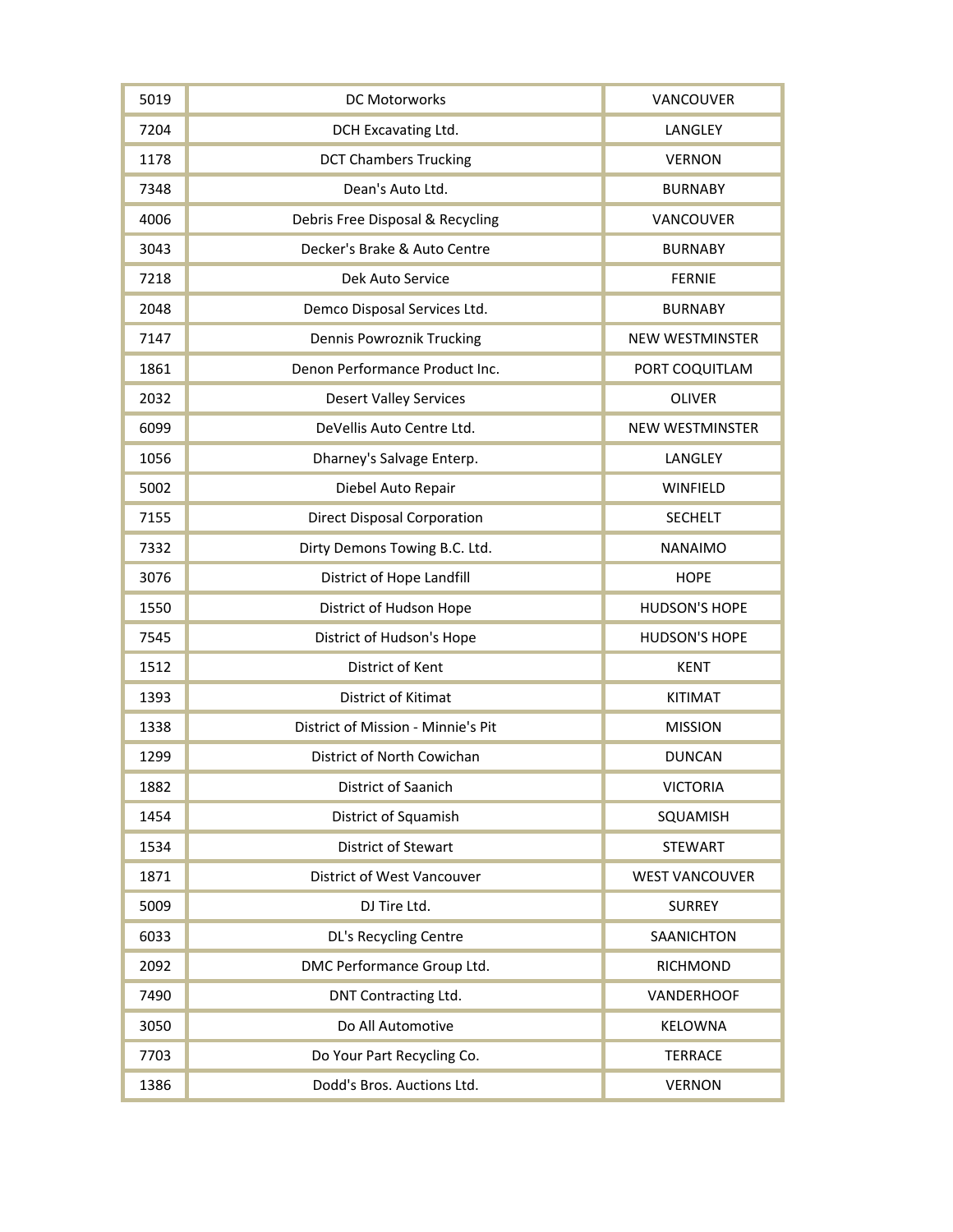| 3021 | Dolphin Radiator & Automotive                | ABBOTSFORD              |
|------|----------------------------------------------|-------------------------|
| 7505 | Dominic Transport Ltd.                       | PITT MEADOWS            |
| 1696 | Don Mann Excavating Ltd.                     | <b>VICTORIA</b>         |
| 4035 | Doug McLean                                  | <b>BLACK CREEK</b>      |
| 7659 | Douglas First Nation - Eco Depot             | MT. CURRIE              |
| 1672 | Dougs Scrap Metal                            | <b>ERRINGTON</b>        |
| 3066 | Downes Automotive Ltd.                       | <b>MAPLE RIDGE</b>      |
| 7509 | <b>Driftwood Gas</b>                         | <b>LILLOOET</b>         |
| 7405 | <b>Driving Force</b>                         | FORT ST. JOHN           |
| 7294 | DTM Auto Parts Ltd.                          | PORT COQUITLAM          |
| 1023 | Duke Point Auto Recyclers                    | <b>CEDAR</b>            |
| 7163 | Durham Garage                                | <b>FORT FRASER</b>      |
| 3028 | Dynamic Auto Centre Ltd.                     | <b>SURREY</b>           |
| 2029 | Eagle Automotive                             | <b>BURNS LAKE</b>       |
| 6062 | Eagle Disposal Inc.                          | <b>RICHMOND</b>         |
| 1404 | Eagle View Farms                             | <b>DELTA</b>            |
| 4090 | Earl's Towing                                | <b>CRESTON</b>          |
| 6085 | Earth Bank Resource SYS                      | <b>ERRINGTON</b>        |
| 6054 | <b>Eastshore Wreckers</b>                    | <b>CRAWFORD BAY</b>     |
| 7446 | <b>EBI Cruisers</b>                          | PORT COQUITLAM          |
| 7176 | Eclipse Transport Ltd.                       | AGASSIZ                 |
| 3018 | <b>Eco Auto Recycling</b>                    | CHILLIWACK              |
| 7641 | Eco Planet Cleaning and Building Maintenance | <b>BURNABY</b>          |
| 1298 | Eco Tire & Auto Parts                        | <b>SOUTH WELLINGTON</b> |
| 7521 | Eco Waste Industries - New Westminster       | <b>NEW WESTMINSTER</b>  |
| 1771 | Eco Waste Industries - Richmond              | <b>RICHMOND</b>         |
| 2031 | <b>Economotive Sales</b>                     | <b>CAMPBELL RIVER</b>   |
| 4054 | Ecoterra Developers Ltd.                     | <b>POWELL RIVER</b>     |
| 7451 | Effective Auto Body Repair Ltd.              | <b>RICHMOND</b>         |
| 1549 | El - Cheapo's Autowrecking & Towing          | <b>CHASE</b>            |
| 1031 | <b>Elcam Auto Recyclers</b>                  | <b>BURNABY</b>          |
| 7643 | ElectraMeccanica Vehicles Corp.              | NEW WESTMINSTER         |
| 7662 | Elite Transport (2007) Ltd.                  | PRINCE GEORGE           |
| 1773 | Elk Valley Coal                              | SPARWOOD                |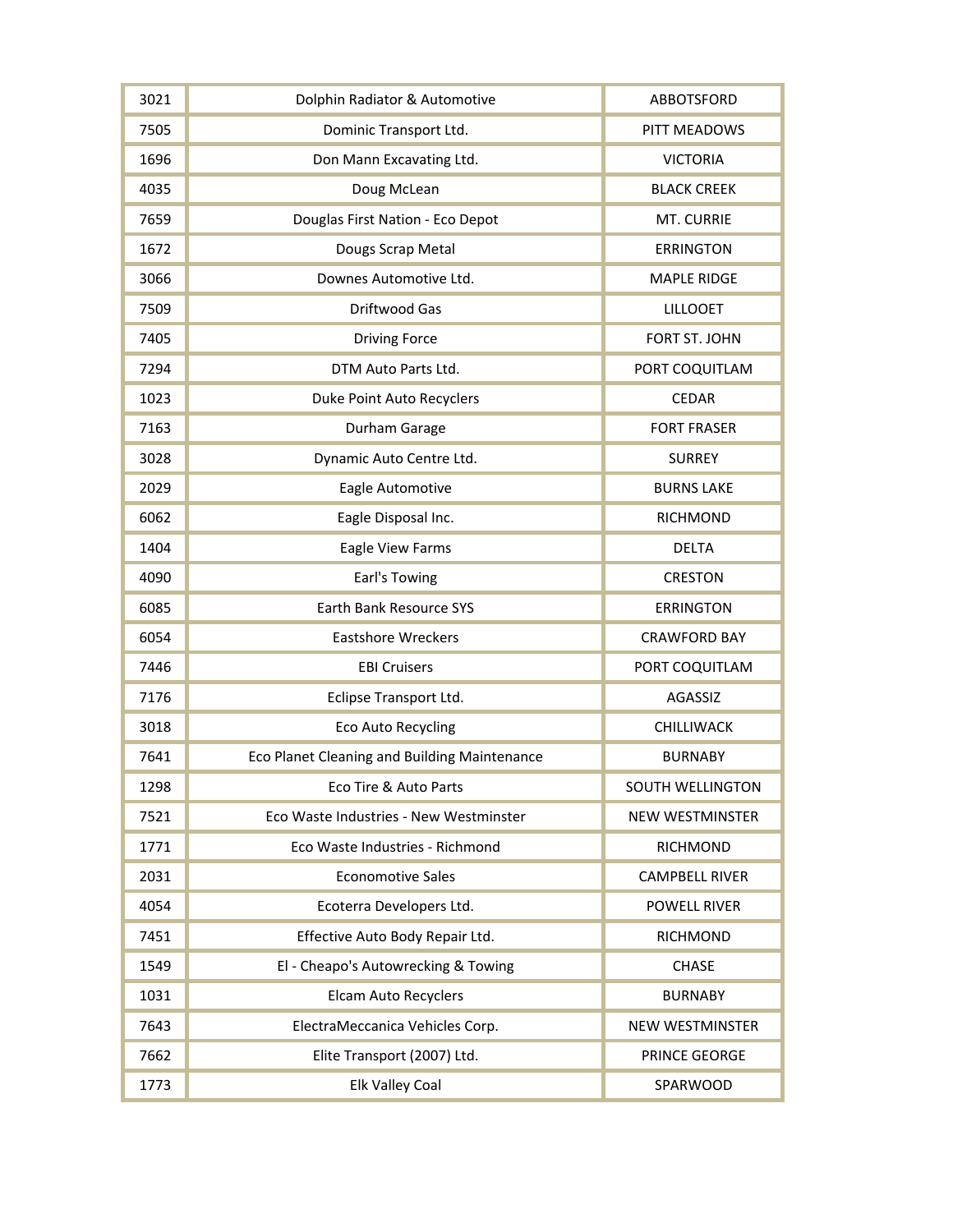| 1295 | Ellice Recycling Ltd.                          | <b>VICTORIA</b>       |
|------|------------------------------------------------|-----------------------|
| 3035 | Emil Anderson Maintenance Co. Ltd.             | <b>HOPE</b>           |
| 1051 | Empire Used Auto Parts - Kamloops              | <b>KAMLOOPS</b>       |
| 7436 | Emterra Environmental                          | <b>VICTORIA</b>       |
| 7045 | <b>Enderby Imports</b>                         | <b>ENDERBY</b>        |
| 7570 | Enterprise Rent - A - Car - Kamloops           | <b>KAMLOOPS</b>       |
| 7569 | Enterprise Rent - A - Car - Kelowna            | KELOWNA               |
| 7574 | Enterprise Rent - A - Car - Prince George      | PRINCE GEORGE         |
| 7571 | Enterprise Rent - A - Car - Prince Rupert      | PRINCE RUPERT         |
| 7572 | Enterprise Rent - A - Car - Terrace            | <b>TERRACE</b>        |
| 7573 | Enterprise Rent - A - Car - Terrace (Lakelse)  | <b>TERRACE</b>        |
| 7441 | Enterprise Rent-A-Car                          | <b>PRINCE GEORGE</b>  |
| 7544 | Enterprise Rent-A-Car - Kamloops               | <b>KAMLOOPS</b>       |
| 7516 | Enterprise Rent-A-Car - Williams Lake          | <b>WILLIAMS LAKE</b>  |
| 1183 | Eric George Stade                              | <b>VICTORIA</b>       |
| 7308 | <b>Erickson Garage</b>                         | <b>CRESTON</b>        |
| 7014 | Ernie's Golden Automotive                      | ABBOTSFORD            |
| 1039 | <b>Ernie's Used Auto Parts</b>                 | CASTLEGAR             |
| 1234 | <b>Esquimalt Graving Dock</b>                  | <b>VICTORIA</b>       |
| 5097 | <b>Euro Class Motors</b>                       | LANGLEY               |
| 3064 | Euro Tech Automotive Ltd.                      | <b>RICHMOND</b>       |
| 7358 | Eurostar Auto Repair Ltd.                      | <b>SURREY</b>         |
| 4015 | <b>Ever Recycling</b>                          | <b>SURREY</b>         |
| 7077 | Everclear Metal Recycling Ltd.                 | <b>MISSION</b>        |
| 6079 | <b>Evolution Auto Performance</b>              | <b>MAPLE RIDGE</b>    |
| 7440 | <b>EVVG Auto Services</b>                      | LANGLEY               |
| 1383 | Excel Transportation Inc. - Terr               | <b>TERRACE</b>        |
| 1406 | <b>Excel Transportation Inc. Prince George</b> | PRINCE GEORGE         |
| 7053 | <b>Extreme Dreams Automotive</b>               | <b>ABBOTSFORD</b>     |
| 6076 | Fair & Accurate Auto Repair                    | <b>VICTORIA</b>       |
| 1100 | Fair Deal Used Tires & Auto Detailing          | PARKSVILLE            |
| 1865 | Fairmont Chateau Whistler                      | <b>WHISTLER</b>       |
| 4068 | <b>Falkland Towing</b>                         | <b>FALKLAND</b>       |
| 4057 | <b>Falls Garage</b>                            | <b>OKANAGAN FALLS</b> |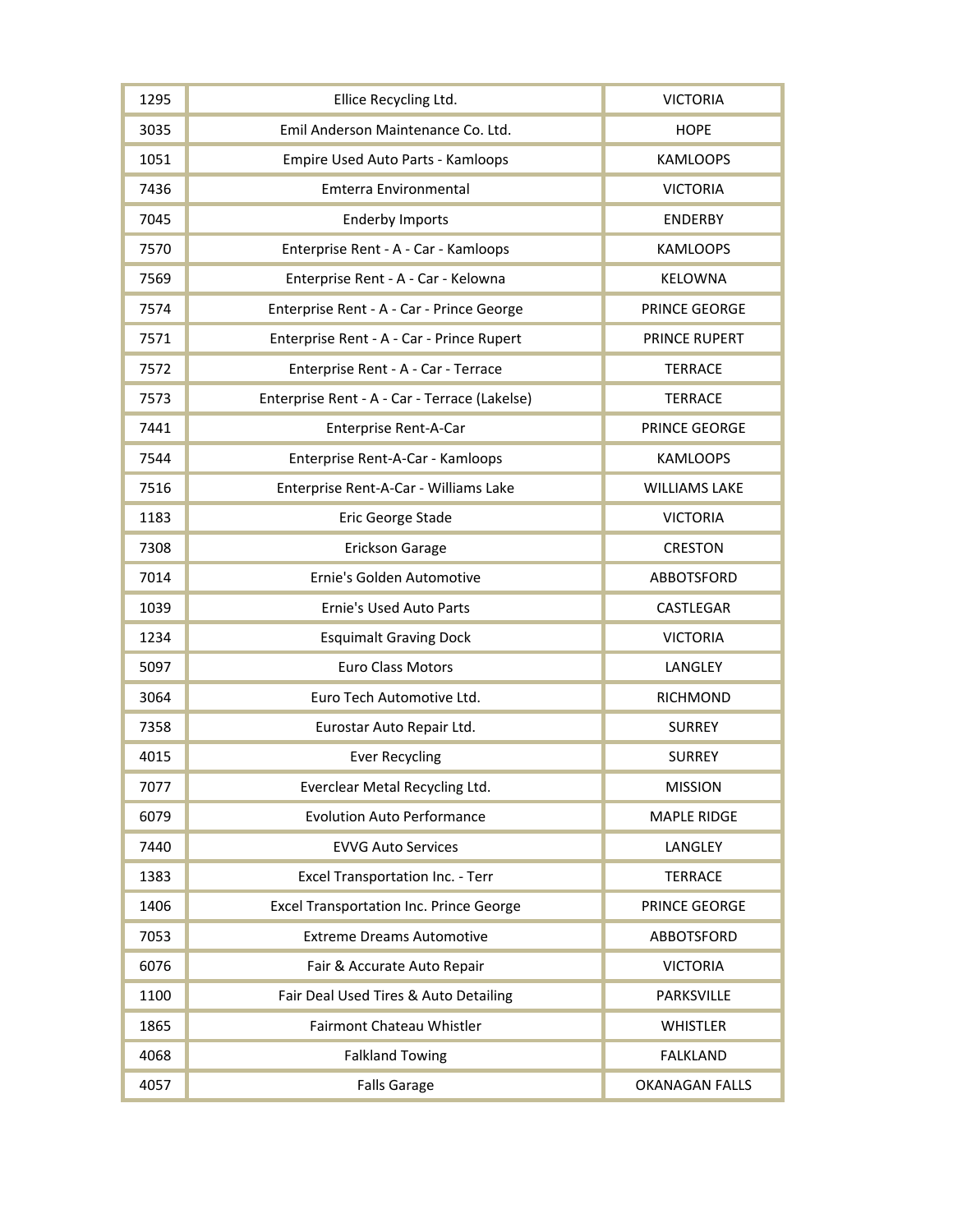| 1022 | <b>Farbrook Auto Wrecking</b>                      | <b>CRANBROOK</b>       |
|------|----------------------------------------------------|------------------------|
| 7699 | <b>Fast Time Amusements</b>                        | PARKSVILLE             |
| 7200 | Fast Track Indoor Karting Inc.                     | LANGLEY                |
| 3007 | <b>Fastrack Autobody</b>                           | <b>RICHMOND</b>        |
| 4083 | Feri's Tires                                       | CHILLIWACK             |
| 2081 | Ferndale Transport                                 | <b>RICHMOND</b>        |
| 7070 | Fernie Tow & Go Ltd.                               | <b>FERNIE</b>          |
| 2036 | Fine Tread & Tires Canada Ltd.                     | <b>SURREY</b>          |
| 7403 | Fiorentino Bros Contracting Ltd.                   | <b>CRANBROOK</b>       |
| 7401 | First Canada ULC - Surrey                          | <b>SURREY</b>          |
| 7409 | First Canada ULC - Vancouver                       | VANCOUVER              |
| 7071 | First Choice Towing (2007) Ltd.                    | FORT ST. JOHN          |
| 6034 | <b>Fisher Road Recycling</b>                       | <b>COBBLE HILL</b>     |
| 7515 | Five Points Holding Ltd.                           | <b>DELTA</b>           |
| 5065 | Fix n Go Auto                                      | <b>SURREY</b>          |
| 3071 | Fix'em Automotive                                  | <b>KEREMEOS</b>        |
| 7211 | <b>Fleeting Pistons Auto Service</b>               | <b>SURREY</b>          |
| 7320 | Fleetwood Automotive Ltd.                          | <b>SURREY</b>          |
| 2066 | <b>Flips Auto Wrecking</b>                         | SALMO                  |
| 7131 | Flow Auto Solutions and Technic Ltd.               | <b>RICHMOND</b>        |
| 1166 | FN99 New & Used Auto & Truck Parts                 | <b>CAMPBELL RIVER</b>  |
| 4025 | For Play Logging & Marine Ltd.                     | <b>CHEMAINUS</b>       |
| 5031 | Fording River Operations Teck Coal - Kal Tire #318 | <b>ELKFORD</b>         |
| 7249 | Fortuna Farm Ltd.                                  | <b>CHEMAINUS</b>       |
| 7532 | <b>Foster's Earthworks</b>                         | LANTZVILLE             |
| 5098 | Fox Mountain Automotive                            | <b>WILLIAMS LAKE</b>   |
| 7134 | Fraser Lake Towing Ltd.                            | <b>FRASER LAKE</b>     |
| 7445 | Fraser River Pile & Dredge G.P. Inc.               | <b>NEW WESTMINSTER</b> |
| 1497 | Fraser Shipyard & Industrial Centre Ltd.           | <b>NEW WESTMINSTER</b> |
| 1519 | Fraser Valley Metal Exchange                       | <b>MAPLE RIDGE</b>     |
| 3061 | Fraser Valley Metal Recycling Inc.                 | ABBOTSFORD             |
| 7049 | Fraser Valley ORV Park Ltd.                        | <b>ROSEDALE</b>        |
| 1274 | Friesen Investments Ltd.                           | ABBOTSFORD             |
| 3096 | <b>Furious Rides</b>                               | <b>VICTORIA</b>        |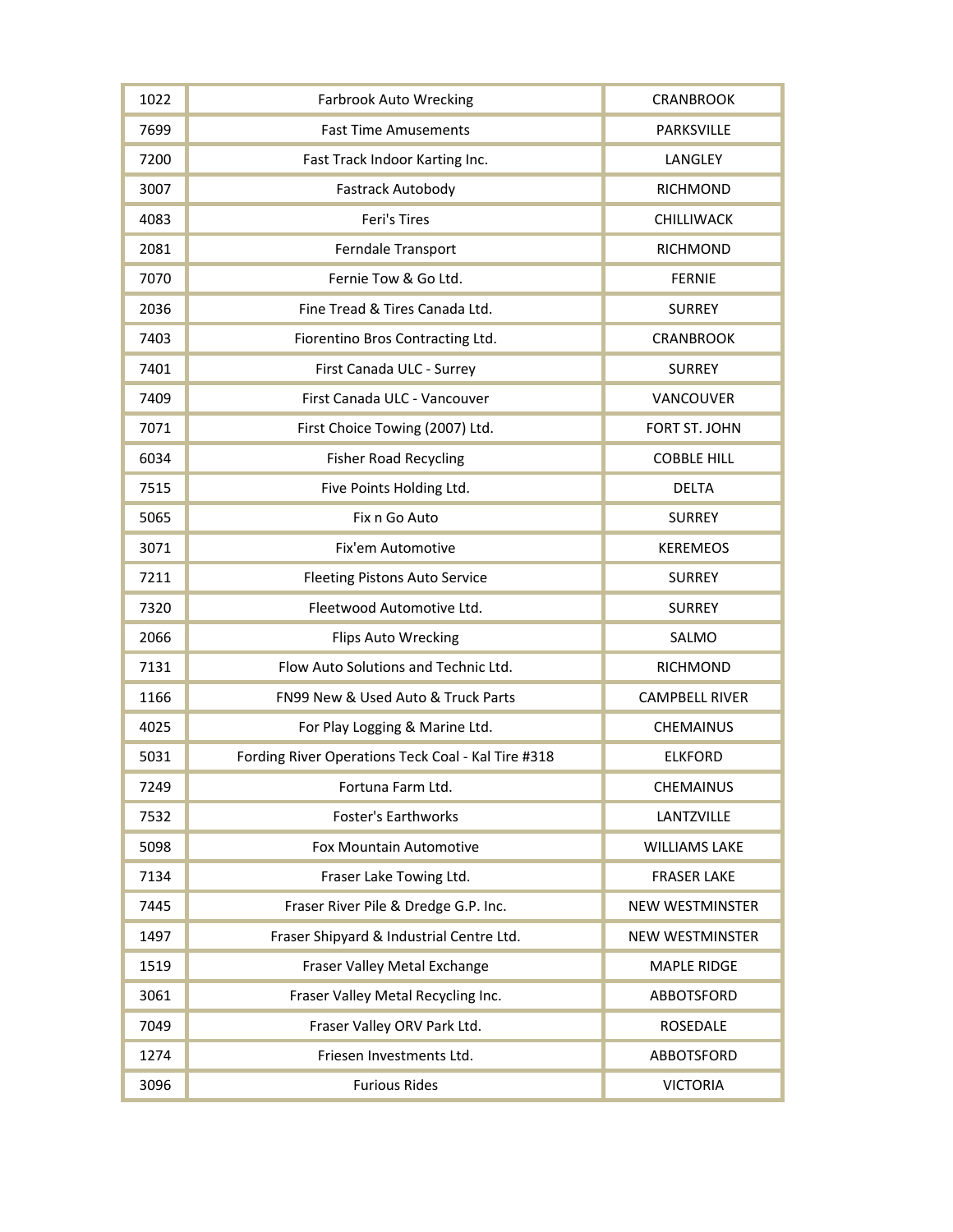| 2070 | G & A Enterprises Inc.                 | LANGLEY                |
|------|----------------------------------------|------------------------|
| 7324 | G & H Ventures Ltd.                    | CHILLIWACK             |
| 2012 | G N Motors, Sales N Ltd.               | <b>BURNABY</b>         |
| 6019 | G n R Auto                             | <b>OKANAGAN FALLS</b>  |
| 4073 | G. Grant Enterprise Ltd.               | <b>DELTA</b>           |
| 1823 | G.A.S. Enterprises Ltd.                | <b>SURREY</b>          |
| 4009 | Gabriola Automotive (2008) Ltd.        | <b>GABRIOLA ISLAND</b> |
| 7607 | Gardens of Gethsemani                  | <b>SURREY</b>          |
| 4081 | Garibaldi Secondary School             | <b>MAPLE RIDGE</b>     |
| 5026 | <b>Garrett Ready Mix</b>               | SPARWOOD               |
| 5022 | <b>Garry Winther Trucking</b>          | <b>ROBERTS CREEK</b>   |
| 7174 | GD Auto                                | PORT ALBERNI           |
| 7398 | <b>Gearheads Truck Repair</b>          | <b>FORT NELSON</b>     |
| 3081 | <b>Gears Plus Auto Pro</b>             | PRINCE GEORGE          |
| 7484 | Geier Waste Services Ltd.              | <b>TERRACE</b>         |
| 7244 | General Auto Services Inc.             | <b>RICHMOND</b>        |
| 1149 | <b>Generic Towing &amp; Auto Parts</b> | FORT ST. JOHN          |
| 4097 | Georgia Straight Collision Ltd.        | <b>COURTENAY</b>       |
| 7561 | Gerding Automotive Ltd.                | <b>SURREY</b>          |
| 1500 | Gibraltar Mines Ltd.                   | MCLEESE LAKE           |
| 1761 | <b>Gibson Brothers Contracting</b>     | <b>TOFINO</b>          |
| 2071 | <b>Gibsons Recycling Depot</b>         | <b>GIBSONS</b>         |
| 7537 | <b>Glacier View Service</b>            | <b>NEW DENVER</b>      |
| 7110 | <b>Glen Transport</b>                  | SKOOKUMCHUCK           |
| 3011 | Go Time Automotive Inc.                | <b>MAPLE RIDGE</b>     |
| 1167 | Gold Automotive Ltd.                   | <b>NANAIMO</b>         |
| 5005 | Gold Trail Recycling Ltd.              | 100 MILE HOUSE         |
| 5089 | Golden Eagle Golf Club                 | PITT MEADOWS           |
| 7427 | <b>Golden Ears Auto Service</b>        | <b>MAPLE RIDGE</b>     |
| 1464 | Goodies Trading Ltd.                   | CHILLIWACK             |
| 7031 | Gords Auto Repair                      | VANCOUVER              |
| 4036 | GPG Transportation Ltd.                | LANGLEY                |
| 1996 | Great West Disposal Inc.               | <b>SURREY</b>          |
| 1797 | Greendale Motors Ltd.                  | CHILLIWACK             |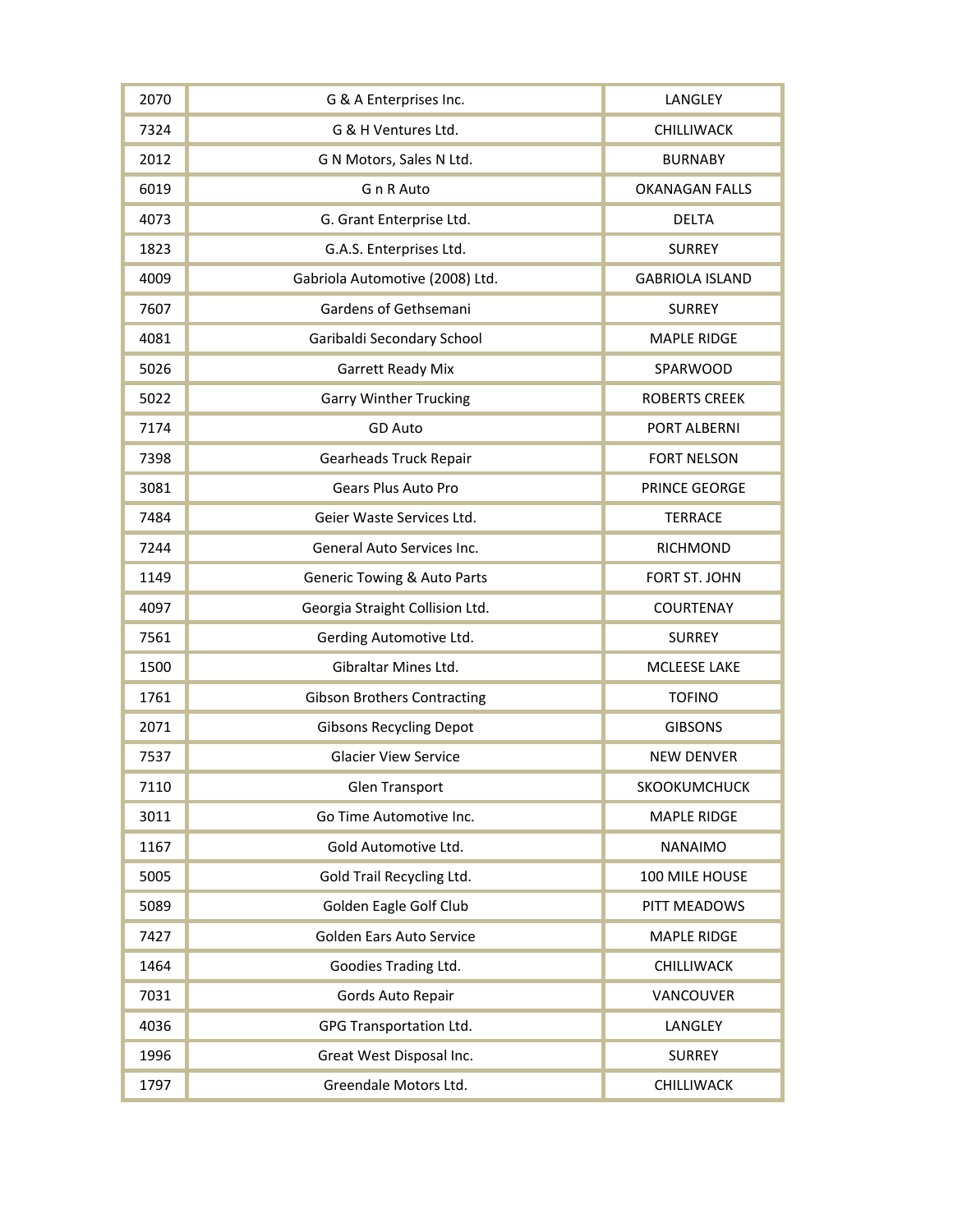| 1357 | Greenwoods Farm                        | <b>SALMON ARM</b>    |
|------|----------------------------------------|----------------------|
| 7010 | <b>Greg Moore Raceway</b>              | CHILLIWACK           |
| 6023 | <b>Greystone Excavating</b>            | <b>MAPLE RIDGE</b>   |
| 7159 | Grizzly Auto Repair                    | PRINCE GEORGE        |
| 3074 | <b>Grizzly Automotive</b>              | <b>REVELSTOKE</b>    |
| 1999 | <b>GT Auto Recyclers</b>               | 100 MILE HOUSE       |
| 3052 | Gulf Excavating Ltd.                   | PENDER ISLAND        |
| 2077 | Guy's Garage                           | <b>MIDWAY</b>        |
| 7539 | H & W Farms                            | AGASSIZ              |
| 1556 | H.A. Mechanical & Wielding Ltd.        | <b>ABBOTSFORD</b>    |
| 3033 | H.A.S Repair Ltd.                      | ABBOTSFORD           |
| 1278 | H.L. Services Ltd.                     | <b>VICTORIA</b>      |
| 5001 | Hamilton Motors Ltd.                   | COQUITLAM            |
| 1883 | Haney's Salvage & Recycling            | <b>MAPLE RIDGE</b>   |
| 7214 | Hank Auto Service Inc.                 | <b>BURNABY</b>       |
| 7171 | Hankook Auto Service Ltd.              | COQUITLAM            |
| 7112 | Hank's Trucking & Bulldozing Ltd.      | PITT MEADOWS         |
| 6096 | Hansig Automotive Centre               | <b>BURNABY</b>       |
| 7241 | HAP Enterprises Ltd.                   | <b>DELTA</b>         |
| 7511 | Happy Auto                             | PORT MOODY           |
| 2019 | Happy Stans Recycling Services Ltd.    | PORT COQUITLAM       |
| 7514 | <b>Harken Towing</b>                   | PORT COQUITLAM       |
| 1367 | <b>Harold's Auto Recycling</b>         | SQUAMISH             |
| 1491 | Harris Auto Wrecking Ltd.              | <b>SMITHERS</b>      |
| 6010 | Hartshorn Mechanical                   | <b>LAKE COWICHAN</b> |
| 5067 | HBL Autosports Inc.                    | <b>RICHMOND</b>      |
| 7357 | Heiltsuk Environmental Services Ltd.   | <b>BELLA BELLA</b>   |
| 2046 | Helijet International                  | <b>RICHMOND</b>      |
| 4048 | Herb's Wheel Alignment Ltd.            | <b>NELSON</b>        |
| 4076 | Hertz Rent A Car                       | <b>RICHMOND</b>      |
| 7017 | Hesp Automotive Ltd.                   | PORT MOODY           |
| 7554 | Hidden Valley Trucking Ltd.            | <b>CRESTON</b>       |
| 1469 | Highland Valley Copper - Kal Tire #382 | <b>LOGAN LAKE</b>    |
| 6032 | Highway 33 Autopro                     | <b>KELOWNA</b>       |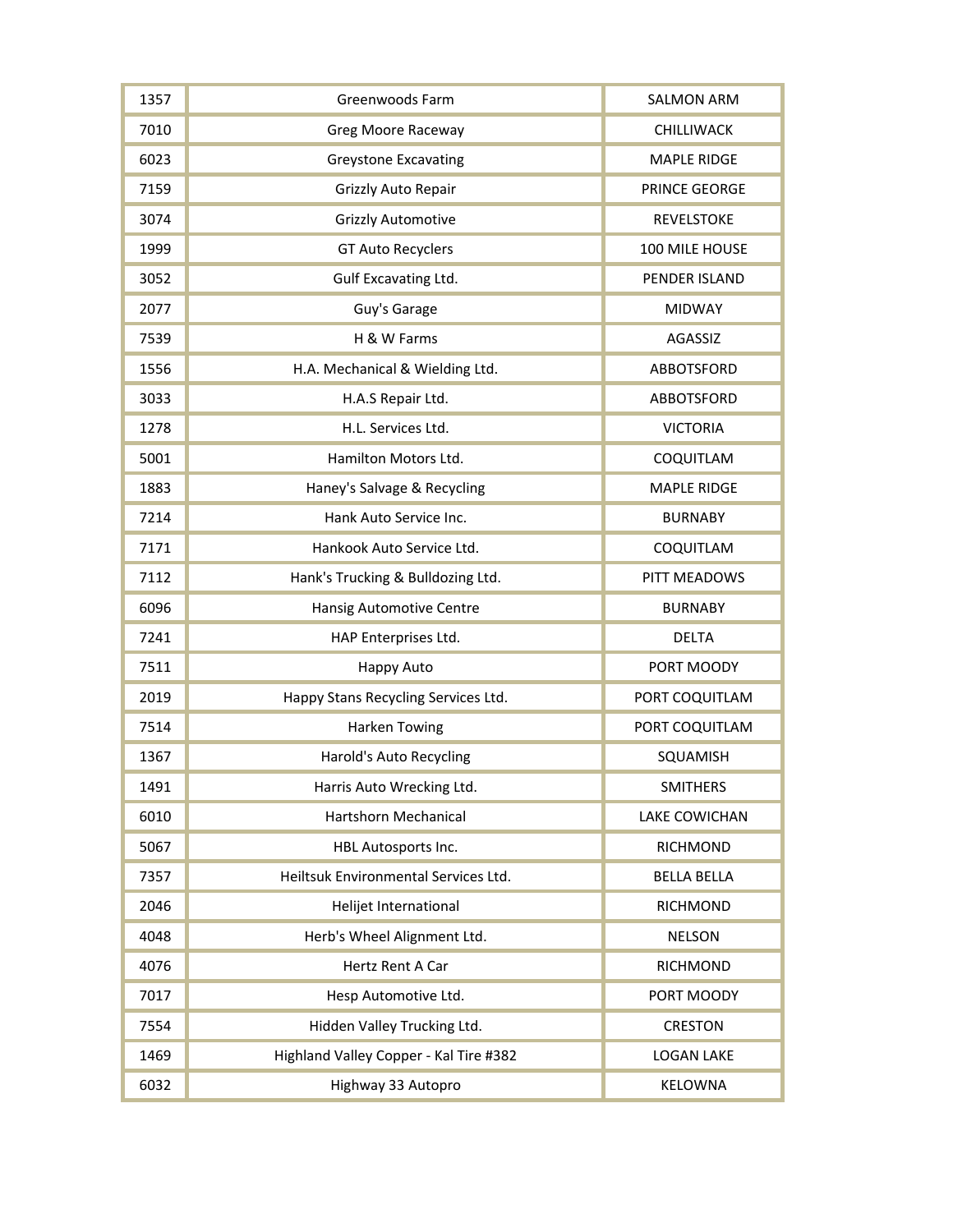| 1011 | Highway 4 Auto Salvage                    | COOMBS                 |
|------|-------------------------------------------|------------------------|
| 7379 | <b>Hillbilly Towing</b>                   | <b>DAWSON CREEK</b>    |
| 2005 | Hillside Auto Services Ltd.               | <b>WINFIELD</b>        |
| 1296 | Hi-Rise Salvage                           | <b>VICTORIA</b>        |
| 7677 | Hiway9                                    | <b>CRESTON</b>         |
| 7391 | Hold Fast Motorcycles Inc.                | ARMSTRONG              |
| 7483 | <b>Homeland Auto Repairs</b>              | VANCOUVER              |
| 7231 | Hope Auto Repair                          | <b>HOPE</b>            |
| 1058 | Hope Import Auto Parts                    | <b>HOPE</b>            |
| 1835 | Hornby Island Recycling Depot             | <b>HORNBY ISLAND</b>   |
| 6047 | Horsman Trucking Ltd.                     | <b>DUNCAN</b>          |
| 6089 | HPA Motorsports Inc.                      | LANGLEY                |
| 7548 | HTP Auto Repair                           | <b>BURNABY</b>         |
| 7613 | HTV Auto Body Ltd.                        | <b>BURNABY</b>         |
| 4096 | Hub City Paving                           | <b>NANAIMO</b>         |
| 5041 | <b>Husky Garage</b>                       | LANGLEY                |
| 7227 | I F Inc.                                  | <b>EDGEWOOD</b>        |
| 1479 | I.P. Auto Service                         | <b>SURREY</b>          |
| 7170 | Icy-Cool Automotive Parts & Services Ltd. | VANCOUVER              |
| 1040 | Ideal Auto Wrecking - Chilliwack          | CHILLIWACK             |
| 1874 | ihaul Disposal Services Ltd.              | <b>NORTH VANCOUVER</b> |
| 1060 | Import Auto Recyclers                     | <b>ABBOTSFORD</b>      |
| 2060 | Imports Only                              | <b>PENTICTON</b>       |
| 7491 | Industrial Works Ltd.                     | <b>NORTH VANCOUVER</b> |
| 7435 | <b>Inland Ventures Inc.</b>               | <b>MISSION</b>         |
| 1277 | Inner - City Recycling                    | <b>RICHMOND</b>        |
| 7599 | Intequip Mining Sales & Services Ltd.     | <b>KAMLOOPS</b>        |
| 1156 | Interior Auto Wrecking (1969) Ltd.        | <b>VERNON</b>          |
| 1211 | <b>Inwood Trucking</b>                    | QUESNEL                |
| 6072 | IP Auto Service                           | <b>SURREY</b>          |
| 7222 | <b>IPAC Services Corporation</b>          | FORT ST. JOHN          |
| 7592 | Ironwood Auto Service Ltd.                | RICHMOND               |
| 7257 | Isaac Freight Ltd.                        | <b>RICHMOND</b>        |
| 5084 | <b>Island Pacific Equipment</b>           | <b>CHEMAINUS</b>       |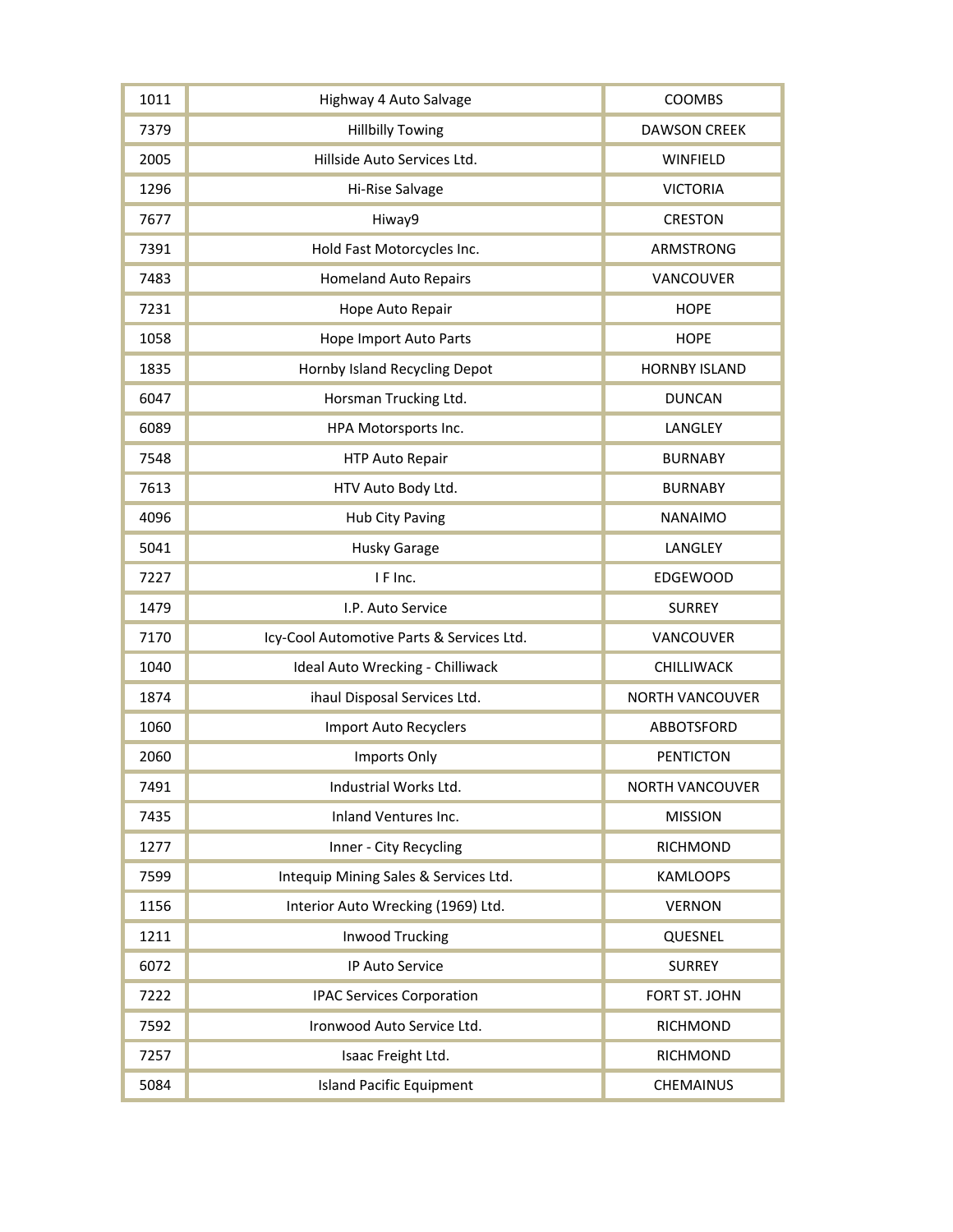| 7546 | <b>Island Tug and Barge</b>        | <b>BURNABY</b>      |
|------|------------------------------------|---------------------|
| 6080 | <b>ITM Trucking</b>                | PRINCE GEORGE       |
| 5040 | J & G Auto Centre                  | NEW WESTMINSTER     |
| 1486 | J & L Holdings Ltd.                | CHILLIWACK          |
| 7355 | J. D. Towing Inc.                  | <b>GRAND FORKS</b>  |
| 7361 | J. Hinsche Contracting Ltd.        | <b>LONE BUTTE</b>   |
| 7188 | J.S Performance Ltd.               | ABBOTSFORD          |
| 7345 | Jacobs's Mobile Tire Services      | <b>RICHMOND</b>     |
| 2061 | Jade Line Holdings Ltd.            | <b>SALMON ARM</b>   |
| 5075 | James Seita Enterprises            | <b>LAKE COUNTRY</b> |
| 7096 | Jas Akuto Repairs Itd.             | <b>SURREY</b>       |
| 7689 | Jasper's Custom Auto Refinishing   | LANGLEY             |
| 1756 | Jays Service                       | <b>KAMLOOPS</b>     |
| 7354 | JB Automotive                      | PEACHLAND           |
| 7536 | JB Site Works Inc.                 | <b>SURREY</b>       |
| 5046 | JBS Auto Ltd.                      | <b>SURREY</b>       |
| 3025 | <b>JCM Motorsports</b>             | LANGLEY             |
| 7439 | JD Auto Inc.                       | COOMBS              |
| 1744 | Jericho Sailing Centre Association | VANCOUVER           |
| 3087 | Jerry Dillman Auto                 | <b>KAMLOOPS</b>     |
| 7246 | Jerry's Auto Works Ltd.            | COMOX               |
| 7223 | Jickling's Auto Service            | <b>COBBLE HILL</b>  |
| 1839 | Jim Galbraith Trucking Ltd.        | <b>DELTA</b>        |
| 4030 | Jim Walch Repairs                  | <b>CLINTON</b>      |
| 1708 | JJ Recycling                       | <b>VANCOUVER</b>    |
| 1776 | JK Japanese Auto Wrecking          | <b>RICHMOND</b>     |
| 1302 | J-Kam Auto Repairs Ltd.            | <b>SURREY</b>       |
| 5029 | <b>JKR Automotive</b>              | PORT COQUITLAM      |
| 7476 | JMG Carrier Ltd.                   | <b>SURREY</b>       |
| 7217 | Joey's Junk Removal                | VANCOUVER           |
| 2093 | John Bosovich Trucking             | <b>WESTBRIDGE</b>   |
| 1730 | John Hunter Co. Ltd.               | SQUAMISH            |
| 4069 | John's Recycling                   | WINFIELD            |
| 7039 | Jones Construction Ltd.            | CHILLIWACK          |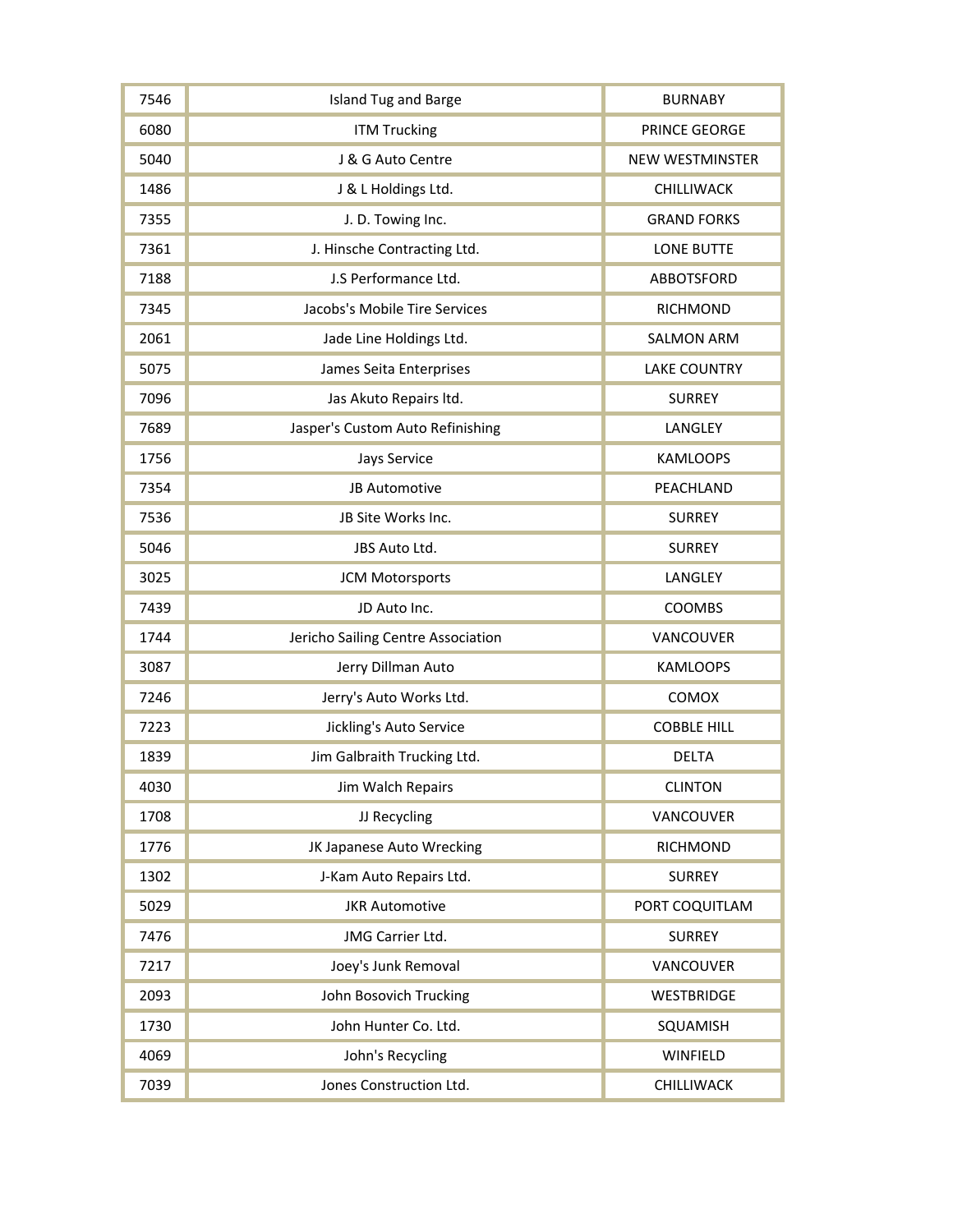| 5007 | <b>Josh's Family Garage</b>             | PARKSVILLE             |
|------|-----------------------------------------|------------------------|
| 6015 | Joyful Auto Service                     | LANGLEY                |
| 7648 | JP Harding Construction Ltd.            | <b>NEW WESTMINSTER</b> |
| 7321 | JT Hotshotting                          | <b>DELTA</b>           |
| 7434 | JTA 4x4 Ltd.                            | <b>WILLIAMS LAKE</b>   |
| 3027 | Juan's Auto Service                     | <b>RICHMOND</b>        |
| 6092 | Junkyard Boys Disposal Ltd.             | <b>DELTA</b>           |
| 7513 | Just in Time Towing Ltd.                | <b>VICTORIA</b>        |
| 7291 | Just Junk Vancouver                     | COQUITLAM              |
| 1415 | Justice Institute of BC                 | PITT MEADOWS           |
| 1062 | K & G Auto Recycling                    | LANGLEY                |
| 7376 | K & G Contracting Ltd.                  | <b>BARRIERE</b>        |
| 7116 | K & S Logging                           | <b>WEST KELOWNA</b>    |
| 7363 | Kal Inspection and Truck Repair         | <b>SURREY</b>          |
| 7519 | Kal Lake Auto                           | <b>VERNON</b>          |
| 1127 | Kal Tire - Chi                          | CHILLIWACK             |
| 1126 | Kal Tire - Kam                          | <b>KAMLOOPS</b>        |
| 1125 | Kal Tire - Kam #401                     | <b>KAMLOOPS</b>        |
| 1124 | Kal Tire - PG #410                      | PRINCE GEORGE          |
| 1307 | Kami Cabs Service                       | <b>KAMLOOPS</b>        |
| 7639 | Kamloops Auto Recycling Ltd.            | <b>KAMLOOPS</b>        |
| 7672 | Karolyn Kody Scrap                      | <b>SURREY</b>          |
| 7307 | <b>Kartek Automotive Services</b>       | VANCOUVER              |
| 7512 | KDC Sand & Gravel Ltd.                  | <b>INVERMERE</b>       |
| 7559 | KelMey Mechanical                       | SUMMERLAND             |
| 6011 | Kelowna Transmission & Auto Repair      | <b>KELOWNA</b>         |
| 1733 | Kenmarank Farms Ltd.                    | <b>ABBOTSFORD</b>      |
| 7707 | Ken's Auto Service                      | <b>SURREY</b>          |
| 1087 | Ken's Japanese Used Auto Parts          | <b>SURREY</b>          |
| 1381 | Kevin's Auto Clinic Ltd.                | <b>SURREY</b>          |
| 7100 | Key West Express Ltd.                   | LANGLEY                |
| 1235 | Keywest Asphalt Ltd.                    | <b>SURREY</b>          |
| 1236 | Keywest Sand & Gravel Ltd.              | <b>SURREY</b>          |
| 4001 | Khan's General Automotive & Repair Ltd. | RICHMOND               |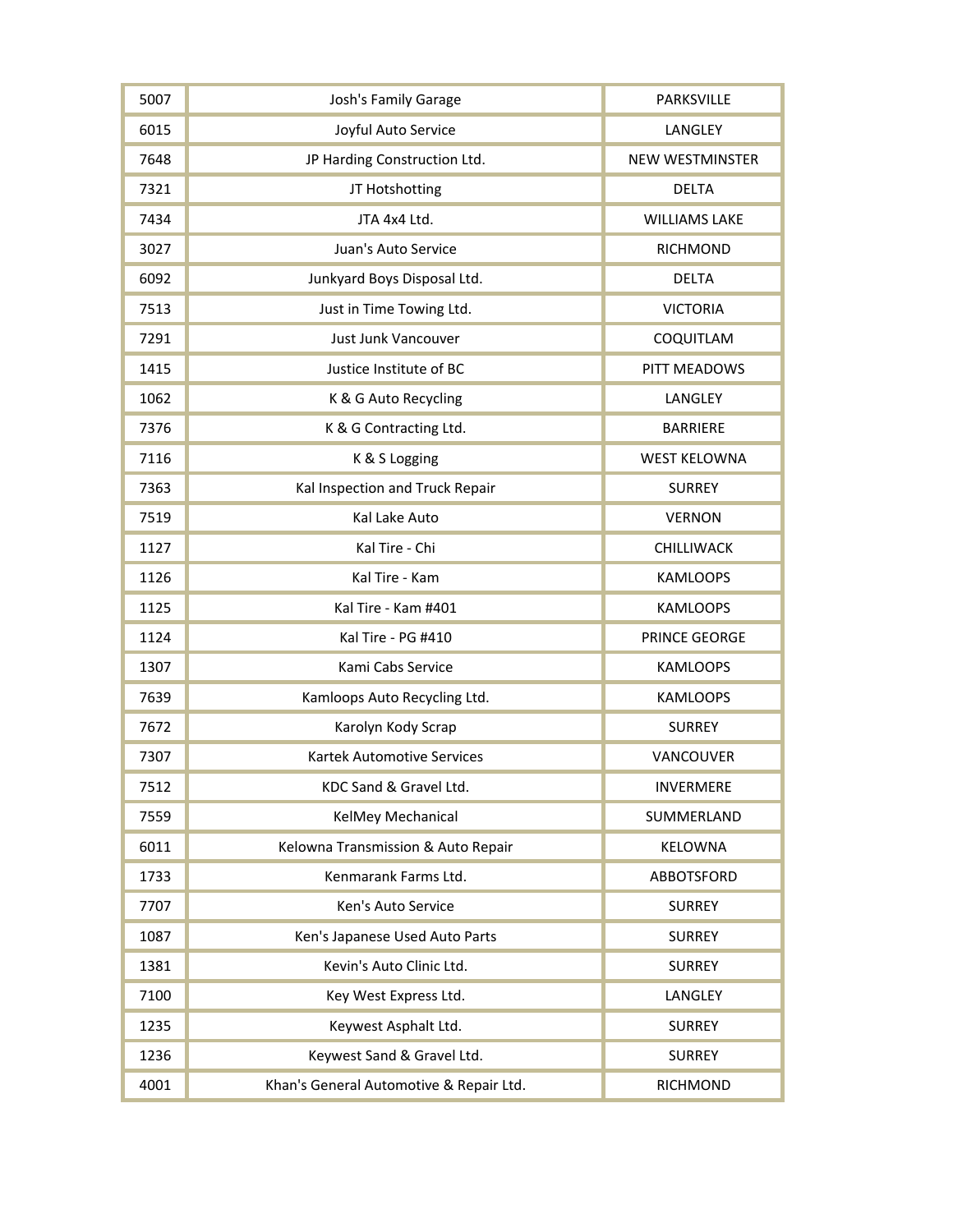| 7047 | Kingsway Brake and Muffler Ltd.           | VANCOUVER                 |
|------|-------------------------------------------|---------------------------|
| 7298 | Kirmac Collision & Autoglass              | <b>SURREY</b>             |
| 7117 | Kirmac Collision and Autoglass            | <b>SURREY</b>             |
| 5020 | <b>KJ Automotive</b>                      | <b>RICHMOND</b>           |
| 7595 | Klaassen Equipment                        | CHILLIWACK                |
| 7292 | <b>Klaftar Enterprises</b>                | <b>BURNABY</b>            |
| 7208 | Klassic Kabs                              | <b>PENTICTON</b>          |
| 7482 | Kolenberg Motors Ltd.                     | <b>DUNCAN</b>             |
| 1705 | Komac Services Ltd.                       | LANGLEY                   |
| 1444 | Komar Enterprises Ltd.                    | FORT ST. JAMES            |
| 7688 | Kool County Towing                        | <b>INVERMERE</b>          |
| 7360 | Kootenay National Park                    | <b>RADIUM HOT SPRINGS</b> |
| 6027 | Kore 4X4                                  | <b>NORTH VANCOUVER</b>    |
| 3030 | Kore Enviornmental Ltd.                   | <b>SURREY</b>             |
| 7422 | Krest Log Ltd.                            | <b>ROBERTS CREEK</b>      |
| 7290 | Krestova Recycle & Salvage                | <b>CRESCENT VALLEY</b>    |
| 7488 | Kristen Kirk                              | LANGLEY                   |
| 3017 | <b>Kristoff Trucking</b>                  | PORT EDWARD               |
| 1292 | KTL Transport Inc.                        | <b>RICHMOND</b>           |
| 7533 | <b>KTown Custom Auto</b>                  | KIMBERLEY                 |
| 7114 | Kurt Leroy Trucking Ltd. (Campbell River) | <b>CAMPBELL RIVER</b>     |
| 7115 | Kurt Leroy Trucking Ltd. (Cranbrook)      | <b>CRANBROOK</b>          |
| 1890 | Kwantlen Polytechnic University           | <b>SURREY</b>             |
| 7306 | L & R Recycling                           | <b>MALAKWA</b>            |
| 6063 | L & S Garage                              | <b>CELISTA</b>            |
| 7582 | <b>L&amp;S Automotive</b>                 | <b>SURREY</b>             |
| 6070 | L. Wood Inc.                              | LANGLEY                   |
| 7649 | Lafarge Asphalt Technologies              | COQUITLAM                 |
| 7449 | Landsea Tours Ltd.                        | <b>RICHMOND</b>           |
| 2010 | Langley Central Auto Service Ltd.         | LANGLEY                   |
| 7352 | Langley Quarter Midget Assn               | LANGLEY                   |
| 5072 | Laramee Automotive Inc.                   | <b>VICTORIA</b>           |
| 7524 | Larry's Country Repair Ltd.               | SORRENTO                  |
| 7700 | Larry's Heavy Hauling (1990) Ltd.         | PRINCE GEORGE             |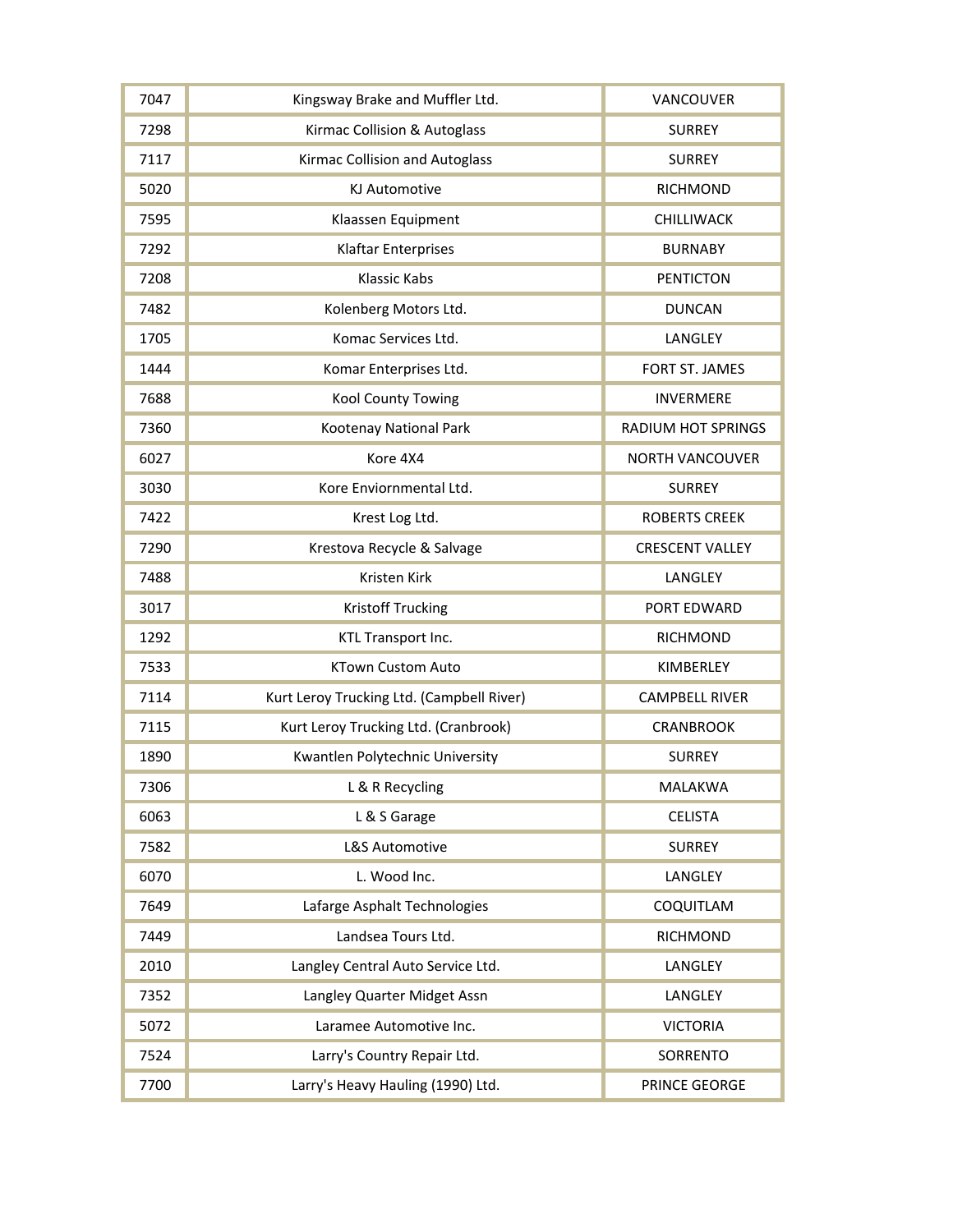| 1742 | Laurie's Recycling & Waste Services          | SALTSPRING ISLAND      |
|------|----------------------------------------------|------------------------|
| 7183 | Lax Kw'alaams Band                           | LAX KW'ALAAMS          |
| 7226 | Lazy FD Ranches and Hay Sales                | <b>KNUTSFORD</b>       |
| 7378 | Leader Mercantile Ltd.                       | <b>SAANICHTON</b>      |
| 7212 | Leah's Automotive                            | <b>NORTH VANCOUVER</b> |
| 7712 | Ledcor Pipeline Ltd.                         | <b>KITIMAT</b>         |
| 5017 | Lee Duncan Holdings                          | <b>DELTA</b>           |
| 5085 | Legacy Auto Group                            | <b>SURREY</b>          |
| 2084 | Legend Automotive                            | PRINCE GEORGE          |
| 7201 | Legend Autoworks Ltd.                        | <b>ABBOTSFORD</b>      |
| 7006 | Leigh Automotive Ltd.                        | <b>BOWEN ISLAND</b>    |
| 6024 | Lemare Lake Logging                          | PORT MCNEILL           |
| 1859 | Leo's Repair Shop                            | <b>SLOCAN PARK</b>     |
| 7597 | Leq'a:mel First Nation Transfer Station      | <b>HARRISON MILLS</b>  |
| 7694 | Lifeline Extended Auto Services              | <b>RICHMOND</b>        |
| 1416 | Lil ' Wat Nation                             | MT. CURRIE             |
| 6094 | Line Creek Operations (Mine) - Kal Tire #319 | SPARWOOD               |
| 7615 | Little Qualicum Garage Ltd.                  | <b>QUALICUM BEACH</b>  |
| 2051 | Local Automotive Ltd.                        | <b>WHISTLER</b>        |
| 5051 | Loo Bros. Auto Inc.                          | <b>RICHMOND</b>        |
| 1105 | Lordco Parts                                 | <b>MAPLE RIDGE</b>     |
| 7255 | Lotus Terminals Ltd.                         | <b>SURREY</b>          |
| 4070 | Louie's Automotive                           | CHILLIWACK             |
| 7278 | Lower Stl'atl'imx Tribal Council             | D'ARCY                 |
| 7265 | Lubeking Auto Repair                         | COQUITLAM              |
| 7198 | Luxor Motor Sport                            | <b>BURNABY</b>         |
| 7219 | M & M Auto Logistics                         | ABBOTSFORD             |
| 7655 | M & M Excavating                             |                        |
|      |                                              | <b>CHILLIWACK</b>      |
| 7421 | M & N Auto Repairs                           | VANCOUVER              |
| 4034 | M & P Transmission and Auto Repairs          | <b>RICHMOND</b>        |
| 5018 | Maclures Cabs (1984) Ltd.                    | VANCOUVER              |
| 7004 | Mac's Traders Inc.                           | LANGLEY                |
| 1377 | <b>Magnusson Farms</b>                       | <b>GOLDEN</b>          |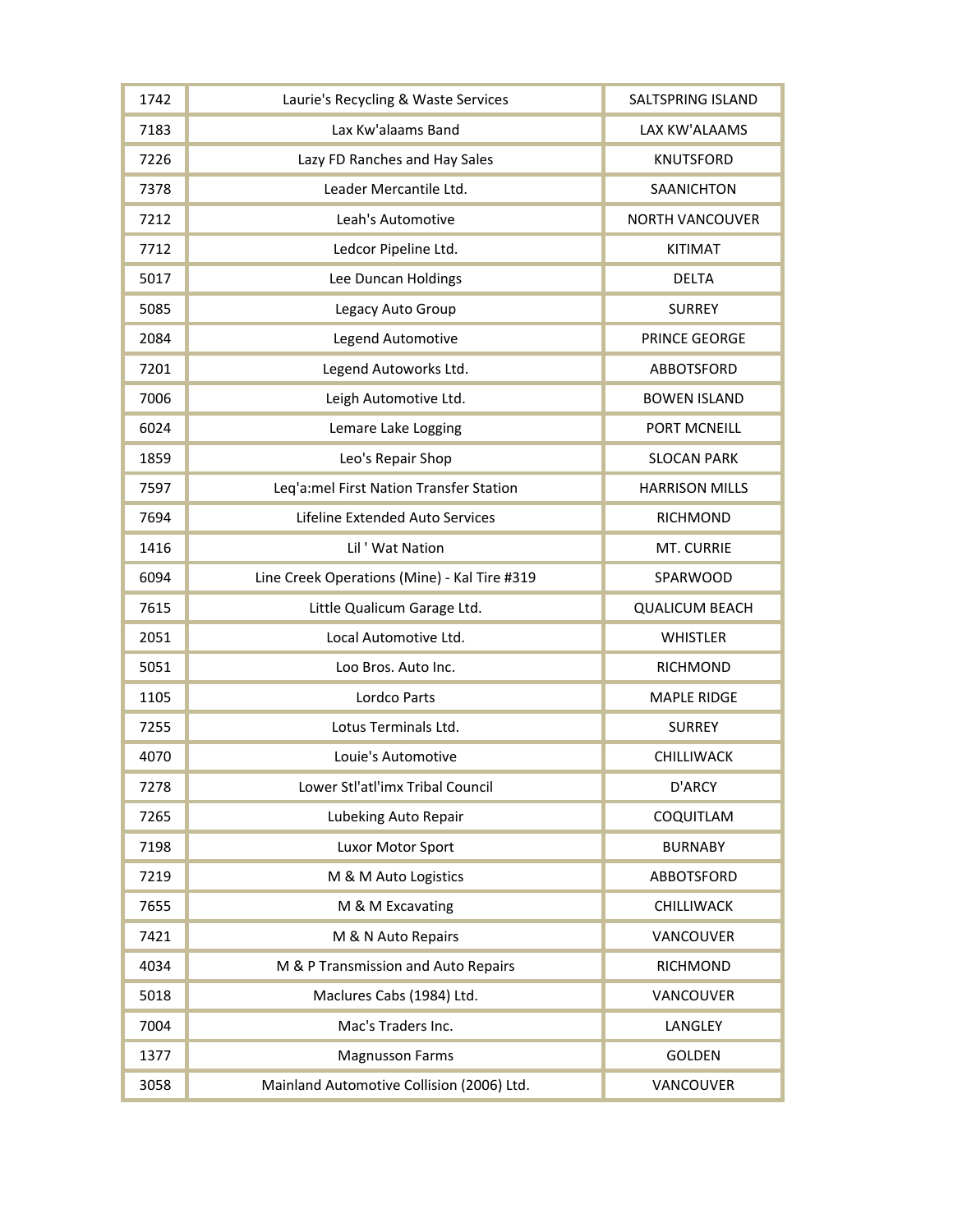| 5028 | <b>Mainroad Contracting</b>              | <b>BURNABY</b>         |
|------|------------------------------------------|------------------------|
| 7594 | Mainroad Holdings Ltd.                   | <b>SURREY</b>          |
| 7079 | Mainroad Lower Mainland Contracting LP   | <b>SURREY</b>          |
| 5080 | Malahat Auto Parts (Nanaimo)             | <b>NANAIMO</b>         |
| 1317 | Malahat Auto Parts (Victoria)            | <b>VICTORIA</b>        |
| 7035 | Mander Bros. Enterprises Ltd.            | <b>SURREY</b>          |
| 7042 | Maple Leaf Auto Service Ltd.             | <b>RICHMOND</b>        |
| 1699 | Maple Leaf Disposal                      | LANGLEY                |
| 1666 | Maple Ridge Auto and Metal               | <b>MAPLE RIDGE</b>     |
| 7304 | Marc's Import Auto Repair Ltd.           | <b>BURNABY</b>         |
| 7243 | Marigold Service Ltd.                    | <b>VICTORIA</b>        |
| 1319 | Marine Management Ltd.                   | <b>BURNABY</b>         |
| 7197 | Mario's Towing                           | <b>KAMLOOPS</b>        |
| 7366 | Maritime Market & Marina Ltd.            | VANCOUVER              |
| 7611 | Marks Auto Body Ltd.                     | PORT COQUITLAM         |
| 7642 | <b>Marlin Motors</b>                     | <b>DUNCAN</b>          |
| 4043 | Mars Crossing Truck & Cycle Repair       | D'ARCY                 |
| 7297 | Mason Bluff Farm                         | <b>SECHELT</b>         |
| 1877 | Mason Lift - Kamloops                    | <b>KAMLOOPS</b>        |
| 7619 | Maui's Towing Ltd.                       | LANGLEY                |
| 7253 | Max Performance                          | <b>KELOWNA</b>         |
| 7342 | Maxim Industries Inc.                    | FORT ST. JOHN          |
| 1045 | Maxwell's Used Auto/ Truck Parts         | <b>MILL BAY</b>        |
| 5061 | Mayday Auto Salvage                      | <b>CAWSTON</b>         |
| 7415 | <b>MDA Fabrication</b>                   | <b>DELTA</b>           |
| 1481 | Mega Autobody Ltd.                       | PORT MOODY             |
| 4078 | <b>Mega Tire Recycling</b>               | COQUITLAM              |
| 7075 | Mekanix Auto Centre Inc.                 | <b>NEW WESTMINSTER</b> |
| 4086 | <b>Melonie Fairf</b>                     | <b>LADNER</b>          |
| 7106 | Mel's Hot Rods Custom & Classics         | <b>TULAMEEN</b>        |
| 7479 | Mercurio Auto Services Ltd.              | VANCOUVER              |
| 3023 | Metro Vancouver (GVRD) Fleet Maintenance | <b>BURNABY</b>         |
| 7555 | Metro Vancouver (GVRD) Mercury Transport | VANCOUVER              |
| 7706 | Michael J. Kopetzki Excavating Ltd.      | QUESNEL                |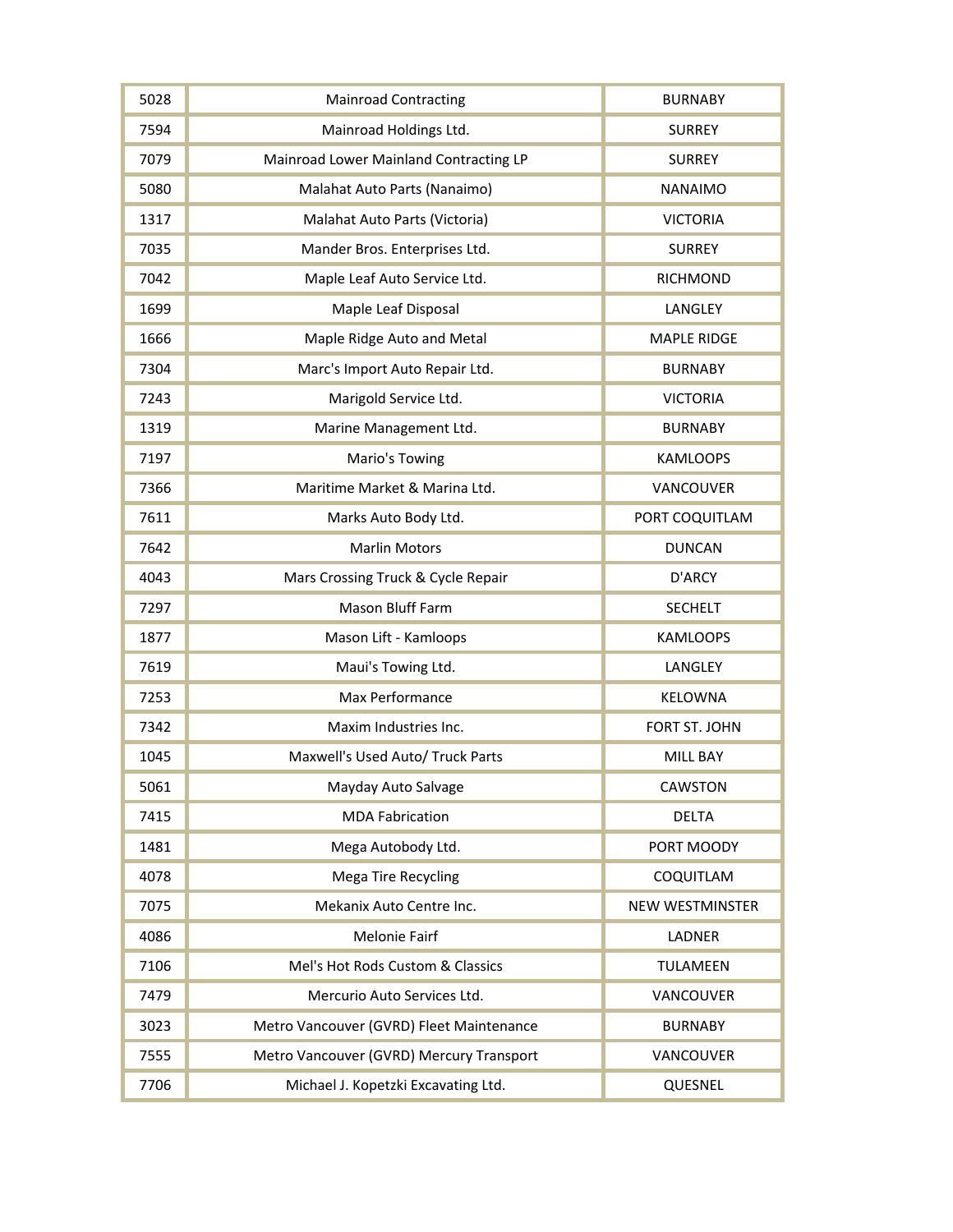| 1803 | Mid Island Towing & Transport Inc                    | <b>NANAIMO</b>         |
|------|------------------------------------------------------|------------------------|
| 7395 | Mighty Tune & Brake South Surrey                     | <b>SURREY</b>          |
| 7221 | MIJ Auto                                             | PORT MOODY             |
| 4033 | Mike V's Automotive Diagnostic and Repair            | <b>VERNON</b>          |
| 2020 | <b>Mike's Automotive Services</b>                    | <b>OLIVER</b>          |
| 7617 | Milano Works Auto Repair                             | <b>NORTH VANCOUVER</b> |
| 1482 | Millenium Auto                                       | <b>NANAIMO</b>         |
| 6022 | Miller Time Welding & Scrap Salvage                  | <b>BURNS LAKE</b>      |
| 1506 | Ministry of Transportation - Dease Lake              | <b>DEASE LAKE</b>      |
| 7382 | Ministry of Transportation and Infrastructure (MOTI) | LADYSMITH              |
| 7056 | Minit-Tune & Brake Auto Centre                       | COQUITLAM              |
| 4018 | Minute Muffler & Brake (Penticton)                   | <b>PENTICTON</b>       |
| 7385 | Minute Muffler and Brake - Trail                     | <b>TRAIL</b>           |
| 7684 | <b>Mission Raceway Park</b>                          | <b>MISSION</b>         |
| 7054 | Misty Island Auto Parts Plus                         | PORT CLEMENTS          |
| 7389 | Mobil 1 Lube Express (Kamloops)                      | <b>KAMLOOPS</b>        |
| 7319 | Mobil 1 Lube Express (Richmond)                      | <b>RICHMOND</b>        |
| 3002 | Morgan Creek Golf Course Supply                      | <b>SURREY</b>          |
| 7325 | Mo's Garage Ltd.                                     | <b>BURNABY</b>         |
| 7104 | Motorland Automotive Inc.                            | <b>RICHMOND</b>        |
| 1535 | Mount Polley Mining Corporation                      | LIKELY                 |
| 7084 | Mount Sicker Lumber Company Ltd.                     | <b>DUNCAN</b>          |
| 7085 | Mount Sicker Services Ltd.                           | <b>NANAIMO</b>         |
| 7062 | Mountain Cat Excavating Ltd.                         | <b>REVELSTOKE</b>      |
| 3082 | <b>Mountain Mechanical Services</b>                  | <b>ELKFORD</b>         |
| 7413 | Mountainview Safety Services Ltd.                    | <b>DAWSON CREEK</b>    |
| 7209 | Mr Lube 177                                          | <b>COURTENAY</b>       |
| 5023 | Mr. Bills Workshop                                   | <b>PORT KELLS</b>      |
| 7302 | Mr. Junk Removal                                     | <b>BURNABY</b>         |
| 7495 | Mr. Lube - Courtenay                                 | <b>COURTENAY</b>       |
| 7471 | Mr. Lube - Nanaimo                                   | <b>NANAIMO</b>         |
| 7565 | Mr. Lube #203                                        | <b>VANCOUVER</b>       |
| 7567 | Mr. Lube #209                                        | VANCOUVER              |
| 7168 | Mr. Lube (Vancouver)                                 | VANCOUVER              |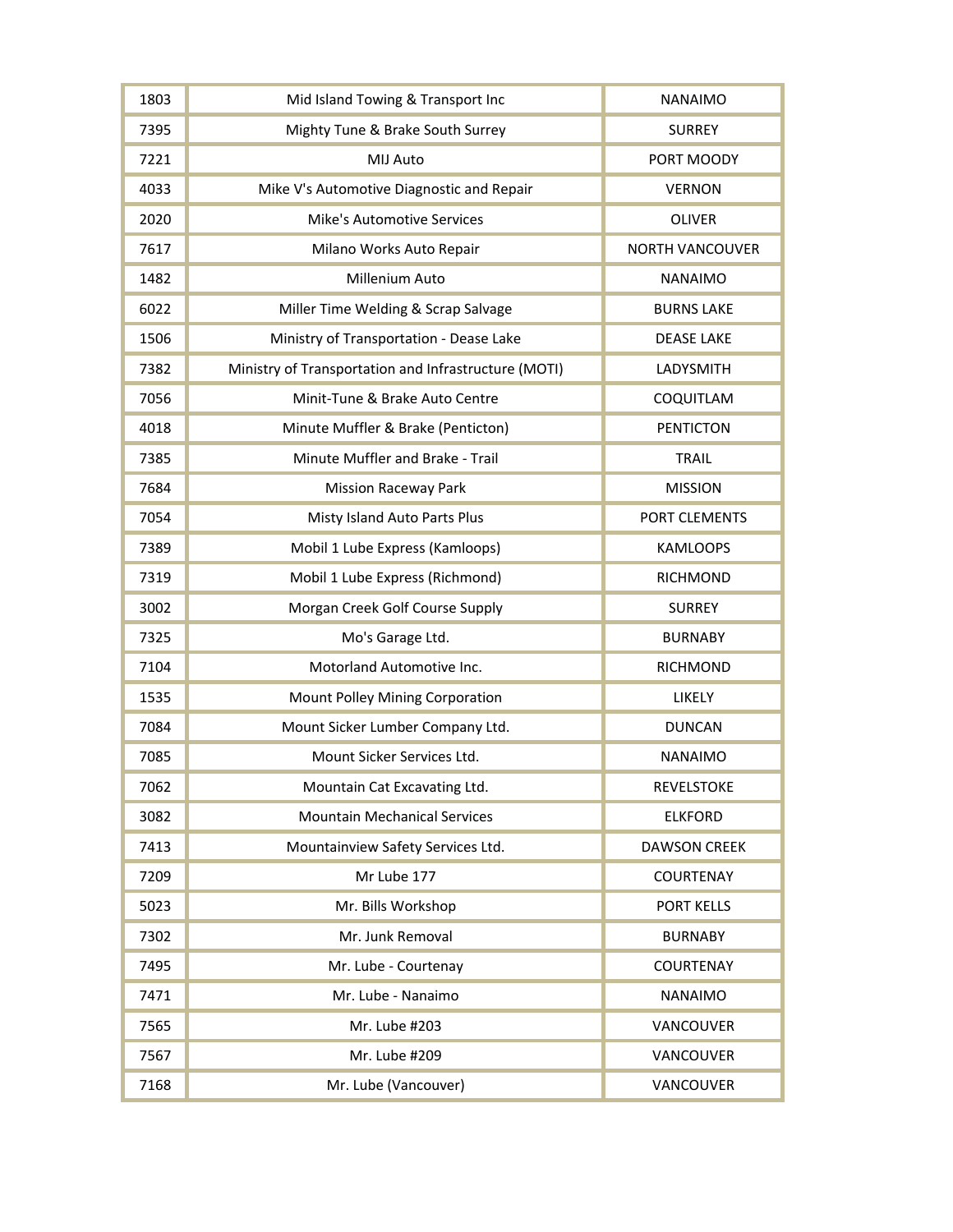| 4050 | Mr. Quick Hart Hwy                      | PRINCE GEORGE          |
|------|-----------------------------------------|------------------------|
| 4051 | Mr. Quick Lube & Oil                    | PRINCE GEORGE          |
| 7578 | MTM Auto Body Repair (2006) Ltd.        | <b>RICHMOND</b>        |
| 5000 | <b>Mulitia Muffler</b>                  | FORT ST. JOHN          |
| 6028 | Murakami Auto Repairs                   | SALTSPRING ISLAND      |
| 7097 | Muse Auto Sport                         | <b>RICHMOND</b>        |
| 4014 | MWL Demolition Ltd.                     | COQUITLAM              |
| 5047 | My Place Brake & Muffler Ltd            | LANGLEY                |
| 7275 | N C Ron's Towing                        | PRINCE GEORGE          |
| 3026 | Nakusp Auto Parts                       | <b>NAKUSP</b>          |
| 1206 | Nanaimo Recycling Exchange              | <b>NANAIMO</b>         |
| 7137 | Napa Autopro Merritt                    | <b>MERRITT</b>         |
| 5079 | Nara Transport Ltd.                     | <b>DELTA</b>           |
| 1449 | <b>National Car Rental</b>              | <b>RICHMOND</b>        |
| 5016 | NCR Contracting Ltd.                    | <b>KAMLOOPS</b>        |
| 2086 | <b>NDB Trucking</b>                     | <b>FRUITVALE</b>       |
| 7500 | <b>Neil Cameron Jones</b>               | ALDERGROVE             |
| 7663 | Neils Transmissions & Auto Repairs Ltd. | <b>RICHMOND</b>        |
| 1099 | Nelson Ready Mix                        | <b>NELSON</b>          |
| 3024 | Neptune Drift                           | <b>NEW WESTMINSTER</b> |
| 1422 | New Formula Autobody Ltd.               | VANCOUVER              |
| 2001 | New Gold Inc.                           | <b>KAMLOOPS</b>        |
| 4059 | New Planet Collision Ltd.               | <b>SURREY</b>          |
| 5086 | New Way Automotive                      | <b>BURNABY</b>         |
| 6069 | <b>Next Generation Automotive</b>       | <b>SURREY</b>          |
| 5092 | <b>Next Service Mechanical</b>          | <b>BURNABY</b>         |
| 7177 | Nickel Automotive Ltd.                  | VANCOUVER              |
| 1522 | Nick's Auto Repair                      | <b>RICHMOND</b>        |
| 3020 | Nomad Tire                              | <b>VERNON</b>          |
| 4022 | Noreen Harder Recycling                 | <b>CACHE CREEK</b>     |
| 7433 | Nor-Est Radiators                       | <b>NORTH VANCOUVER</b> |
| 7676 | Norland Limited                         | <b>BURNABY</b>         |
| 1780 | Norm's Auto Repair                      | CHILLIWACK             |
| 1064 | <b>North Central Truck Parts</b>        | PRINCE GEORGE          |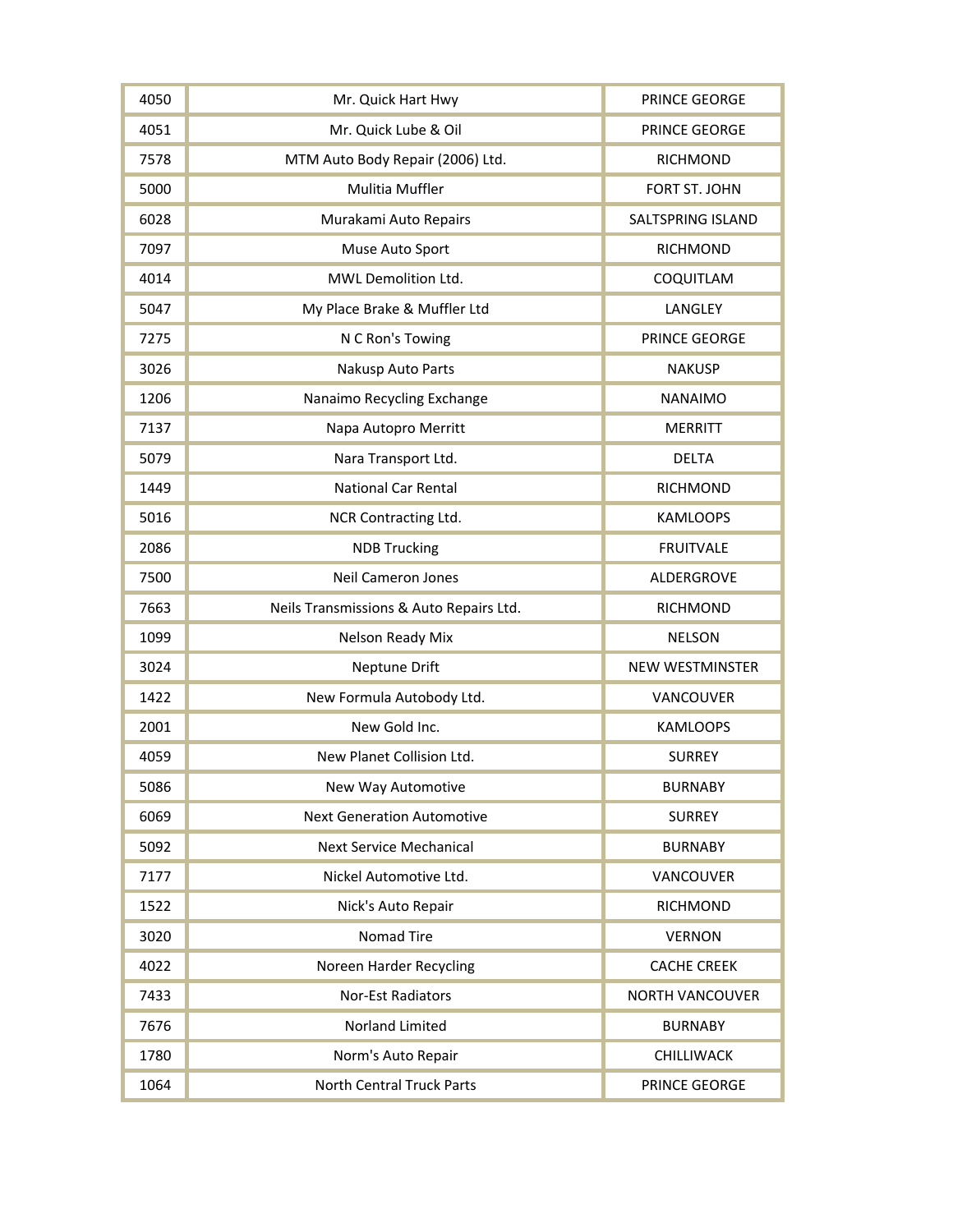| 7043 | North Delta Secondary School                | <b>DELTA</b>           |
|------|---------------------------------------------|------------------------|
| 7154 | North Fraser Storage Park                   | <b>RICHMOND</b>        |
| 3009 | North Nakusp Towing Ltd.                    | <b>NAKUSP</b>          |
| 7072 | North Road Auto                             | <b>BURNABY</b>         |
| 7203 | North Shore Metal Recycling                 | <b>NORTH VANCOUVER</b> |
| 3044 | North Side Automotive                       | PRINCE GEORGE          |
| 1807 | North Surrey Secondary School               | <b>SURREY</b>          |
| 7444 | Northside Transport Ltd.                    | ABBOTSFORD             |
| 7277 | Northstar Truck & Trailer Repair            | <b>SURREY</b>          |
| 7340 | Northview Golf & CC Ltd.                    | <b>SURREY</b>          |
| 7094 | Northwest Used Auto Parts Ltd. (Fraser Way) | ABBOTSFORD             |
| 7581 | <b>Nox Automotive</b>                       | <b>WEST KELOWNA</b>    |
| 7438 | Nuts Bolts and Gears Inc.                   | SPARWOOD               |
| 7205 | NZ Auto Works Inc.                          | VANCOUVER              |
| 7653 | Ocean Legacy                                | <b>RICHMOND</b>        |
| 1676 | Off Road Towing Ltd. & Auto Body            | <b>PEMBERTON</b>       |
| 7429 | Ogamba Enterprises Ltd.                     | <b>ERRINGTON</b>       |
| 7057 | OK Region Towing                            | SUMMERLAND             |
| 2034 | Okanagan Aggreegates Ltd.                   | ARMSTRONG              |
| 1346 | Okanagan College                            | <b>KELOWNA</b>         |
| 7365 | Okanagan Engine & Autocare                  | <b>KELOWNA</b>         |
| 7002 | Okapro Automotive Inc.                      | KELOWNA                |
| 4092 | Old School Motorcycles                      | VANCOUVER              |
| 1000 | Oliver Wrecking & Salvage                   | <b>OLIVER</b>          |
| 7557 | Olympia Transportation Ltd.                 | <b>BURNABY</b>         |
| 7041 | On Call Mobile Tire Service                 | <b>MISSION</b>         |
| 7596 | On Call Service Center                      | CLEARWATER             |
| 7264 | On Site Tune & Brake                        | <b>BURNABY</b>         |
| 1702 | Option Auto Repair                          | <b>BURNABY</b>         |
| 5006 | Ord Road Automotive                         | <b>KAMLOOPS</b>        |
| 1794 | Osaka Japanese Auto Parts Ltd.              | <b>RICHMOND</b>        |
| 7538 | Osborne Industries Ltd.                     | <b>CROFTON</b>         |
| 7258 | Osoyoos Golf Club                           | <b>OSOYOOS</b>         |
| 1130 | Otter Point Collision Ltd.                  | SOOKE                  |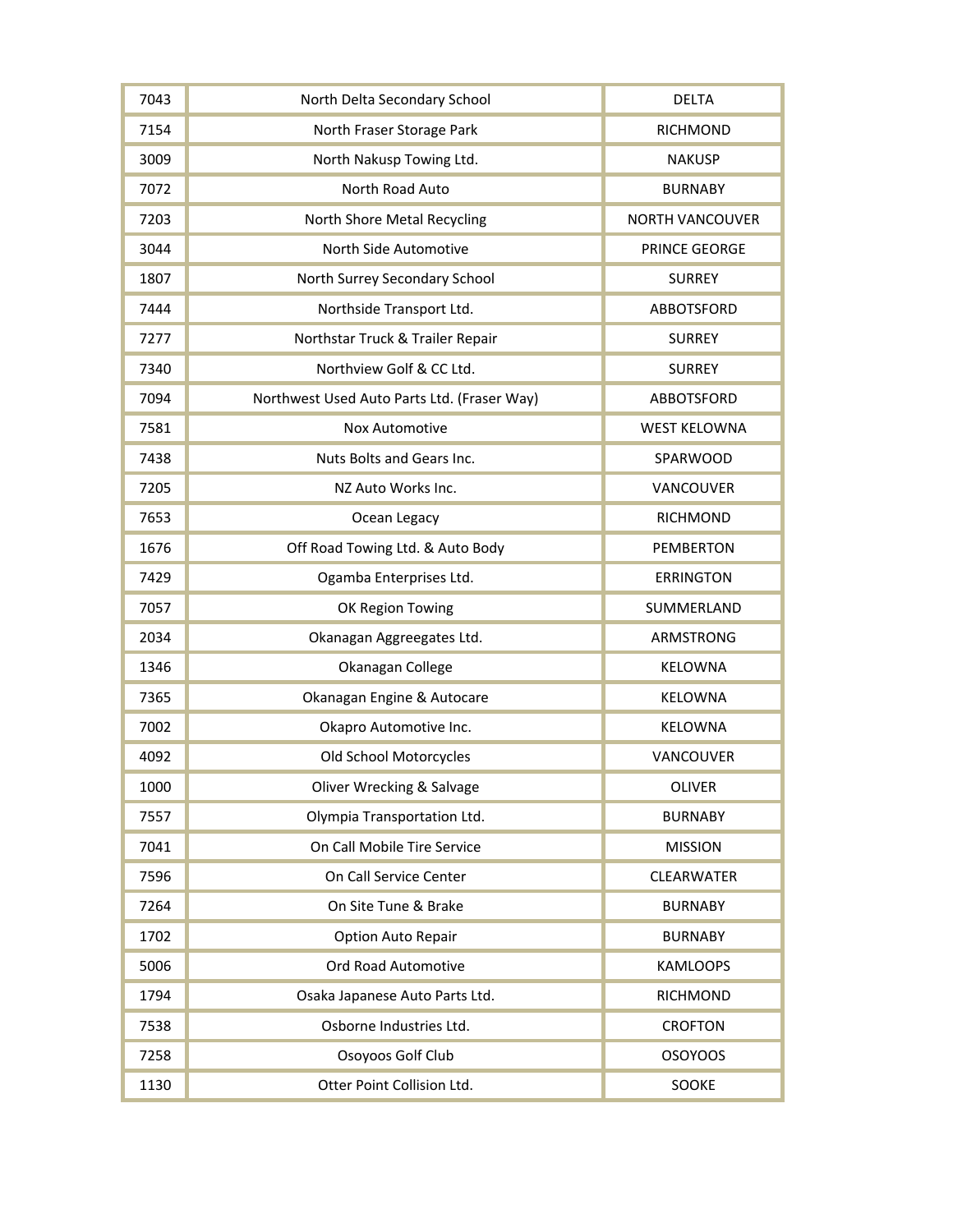| 7622 | Otto Auto Service Ltd.                    | <b>RICHMOND</b>         |
|------|-------------------------------------------|-------------------------|
| 7633 | <b>Overkill Automotive</b>                | <b>SOUTH WELLINGTON</b> |
| 2087 | P & R Heavy Truck                         | PRINCE GEORGE           |
| 7547 | Pacific Blue Specialities Inc.            | <b>DELTA</b>            |
| 1517 | <b>Pacific Coastal Airlines</b>           | <b>RICHMOND</b>         |
| 1507 | <b>Pacific Labour Services</b>            | <b>BURNABY</b>          |
| 1324 | <b>Pacific National Exhibition</b>        | VANCOUVER               |
| 1168 | Panther Precision Machine Ltd.            | <b>SURREY</b>           |
| 4021 | Paradise Valley Auto & Bike Repair        | <b>POWELL RIVER</b>     |
| 7023 | Paul Clark                                | <b>COBBLE HILL</b>      |
| 7420 | <b>Pawlik Automotive</b>                  | VANCOUVER               |
| 6017 | Payless Repairs Ltd                       | <b>ABBOTSFORD</b>       |
| 7037 | Payless Tire                              | COQUITLAM               |
| 1237 | Payless Trucking Ltd.                     | <b>SURREY</b>           |
| 4037 | Pelham's Automotive Service Ltd.          | <b>RICHMOND</b>         |
| 1745 | Pemberton Towing                          | <b>PEMBERTON</b>        |
| 1792 | Pender Island Recycling Society           | PENDER ISLAND           |
| 1763 | Penfold Roofing Inc.                      | VANCOUVER               |
| 7199 | Peninsula Towing Ltd.                     | SAANICH                 |
| 3090 | Penny's Used Auto                         | PARKSVILLE              |
| 1407 | Penticton Brake & Wheel                   | <b>PENTICTON</b>        |
| 7705 | Penticton Indian Band                     | <b>PENTICTON</b>        |
| 7517 | Peter's Bros. Construction Ltd.           | <b>PENTICTON</b>        |
| 4082 | Petro-Canada Granville Certigard          | <b>VANCOUVER</b>        |
| 7280 | PG Dynamic Auto Repair                    | PRINCE GEORGE           |
| 7066 | PG Low Cost Towing & Auto Ltd.            | PRINCE GEORGE           |
| 1042 | Pick A Part Auto Parts                    | CHILLIWACK              |
| 1067 | Pick-n-Pull Auto Dismantlers- Kelowna #22 | <b>KELOWNA</b>          |
| 1047 | Pinedale Auto Wreckers                    | PRINCE GEORGE           |
| 7489 | Pinetree Autobody                         | <b>POWELL RIVER</b>     |
| 5010 | Pioneer Garage Ltd. - MR                  | <b>MAPLE RIDGE</b>      |
| 3092 | Pitka Logging Ltd.                        | <b>VANDERHOOF</b>       |
| 4071 | <b>Pitt Meadows Senior Secondary</b>      | PITT MEADOWS            |
| 7650 | Pival International Inc.                  | <b>SURREY</b>           |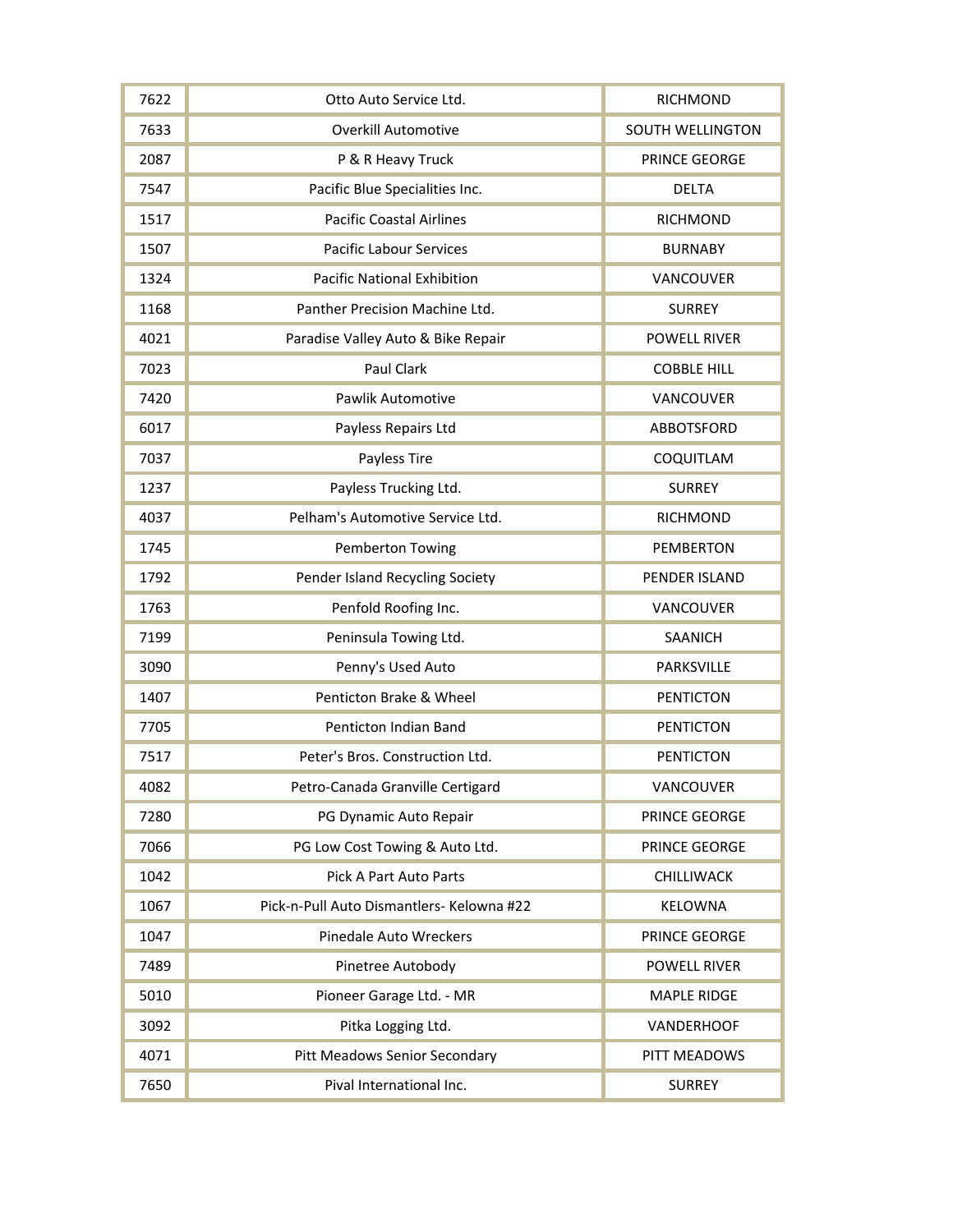| 1256 | <b>Plant Operations - UBC</b>                             | VANCOUVER            |
|------|-----------------------------------------------------------|----------------------|
| 5095 | Play Hard Playgrounds and Tire Recycling                  | <b>ABBOTSFORD</b>    |
| 2024 | PM Industrial                                             | <b>SIDNEY</b>        |
| 3041 | Pointa Vista Repair                                       | CHILLIWACK           |
| 7367 | Points West Commercial Truck Centre                       | LANGLEY              |
| 6007 | Polson Automotive                                         | <b>VERNON</b>        |
| 5034 | Pop's Garage Inc.                                         | PARKSVILLE           |
| 4053 | Power Tech Mechanical & Mobile Repair                     | <b>SCOTCH CREEK</b>  |
| 1014 | Powerhouse Auto & Truck Parts Ltd                         | CUMBERLAND           |
| 1333 | Precision Auto Ltd.                                       | <b>KELOWNA</b>       |
| 7251 | Premier Automatic Transmission Ltd.                       | <b>RICHMOND</b>      |
| 1713 | Premium Auto Repair Ltd.                                  | <b>ABBOTSFORD</b>    |
| 1661 | Prime Collision (2006) Ltd.                               | <b>SURREY</b>        |
| 1004 | Prince George Auto Wrecking                               | PRINCE GEORGE        |
| 1328 | Prince George Truck & Equipment                           | PRINCE GEORGE        |
| 1557 | <b>Princeton Autowrecking</b>                             | <b>PRINCETON</b>     |
| 1089 | Pro Auto Recyclers                                        | <b>SURREY</b>        |
| 7458 | Pro Stop Auto Center                                      | <b>KELOWNA</b>       |
| 1046 | Pro Truck & Van Recyclers                                 | ABBOTSFORD           |
| 7629 | ProMec Auto Repair                                        | VANCOUVER            |
| 7175 | Pro-Street Automotive Ltd.                                | FORT ST. JOHN        |
| 7234 | Province of BC- Ministry of Transportation Infrastructure | <b>DEASE LAKE</b>    |
| 7181 | Prudential Transportation Ltd.                            | <b>SURREY</b>        |
| 1240 | <b>Public Works Department</b>                            | <b>TUMBLER RIDGE</b> |
| 1679 | <b>Quance Services</b>                                    | <b>SURREY</b>        |
| 2079 | <b>Quesnel Auto Racing</b>                                | QUESNEL              |
| 3067 | Quesnel Clean Up Service (1994)                           | QUESNEL              |
| 7407 | Qwik Change Oil & Lube                                    | <b>VERNON</b>        |
| 7627 | R & W Motorsport Ltd. (Pr. Rupert)                        | PRINCE RUPERT        |
| 7626 | R & W Motorsport Ltd. (Victoria)                          | <b>VICTORIA</b>      |
| 7589 | R. Elmquist Trucking Ltd.                                 | <b>BEAR LAKE</b>     |
| 1103 | R.B. Hughes Tirestore                                     | <b>WESTBANK</b>      |
| 7083 | Rain Coast Wash & Lube                                    | <b>TERRACE</b>       |
| 1079 | Ralph's Empire Used Auto Parts                            | ABBOTSFORD           |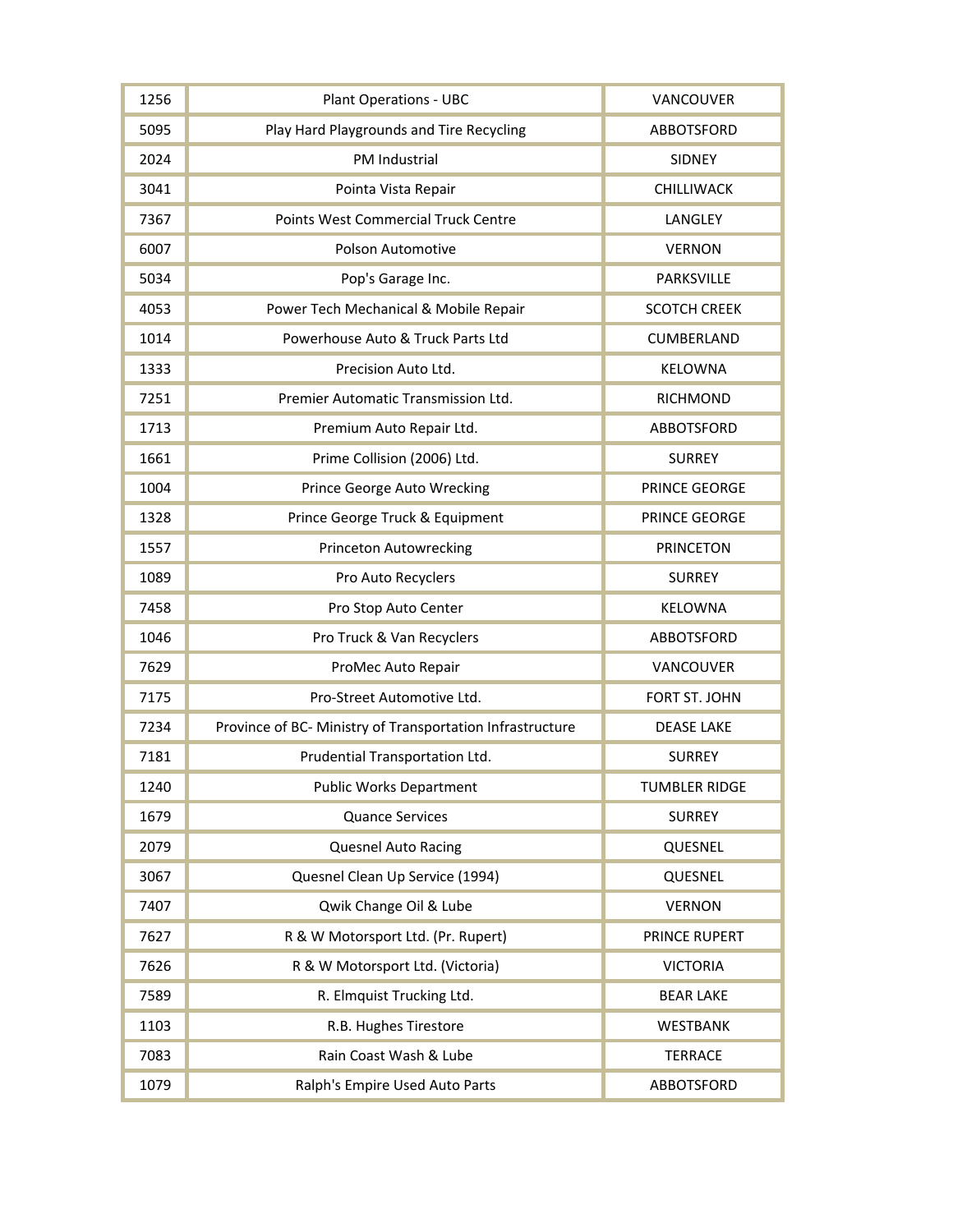| 1080 | Ralph's Pick-n-Pull - Mitchell Island W #24           | <b>RICHMOND</b>      |
|------|-------------------------------------------------------|----------------------|
| 1086 | Ralph's Pick-n-Pull - Surrey Domestic #25             | <b>SURREY</b>        |
| 1092 | Ralph's Pick-n-Pull - Surrey Foreign #26              | <b>SURREY</b>        |
| 4004 | <b>Rampart Automotive</b>                             | FORT ST. JOHN        |
| 1884 | Rapid Industries                                      | <b>OLIVER</b>        |
| 2037 | Rascal Trucking Ltd.                                  | PARKSVILLE           |
| 7055 | Raunao Metal Recycling Ltd.                           | <b>SURREY</b>        |
| 7151 | <b>RB Mechanical</b>                                  | <b>GRAND FORKS</b>   |
| 7180 | <b>RCMP Post Garage</b>                               | CHILLIWACK           |
| 7323 | RCS Automotive Ltd.                                   | <b>LUMBY</b>         |
| 1760 | RCU Auto Parts Ltd.                                   | SOOKE                |
| 1710 | <b>RDAL - CL West Coast Landfill</b>                  | <b>TOFINO</b>        |
| 1352 | RDAL-CL - Alberni Valley Landfill                     | PORT ALBERNI         |
| 1225 | RDBK-NK - Burns Lake Transfer Station                 | <b>BURNS LAKE</b>    |
| 1224 | RDBK-NK - Clearview Landfill                          | VANDERHOOF           |
| 1219 | RDBK-NK - Fort Fraser Landfill                        | <b>FORT FRASER</b>   |
| 1226 | RDBK-NK - Fort St.James Transfer Station              | FORT ST. JAMES       |
| 1220 | RDBK-NK - Fraser Lake Landfill                        | <b>FRASER LAKE</b>   |
| 1221 | RDBK-NK - Granisle Landfill                           | <b>GRANISLE</b>      |
| 1222 | RDBK-NK - Knockholt Landfill                          | VANDERHOOF           |
| 1228 | RDBK-NK - Smithers / Telkwa Transfer Station          | <b>SMITHERS</b>      |
| 1227 | RDBK-NK - Southside Transfer Station                  | SOUTHBANK            |
| 1223 | RDBK-NK - Vanderhoof Landfill                         | <b>VANDERHOOF</b>    |
| 1719 | RDCAPTL - Recycling Depot Port Renfrew                | PORT RENFREW         |
| 1186 | RDCAPTL- Hartland Landfill                            | <b>VICTORIA</b>      |
| 5064 | RDCARBO - 150 Mile TS                                 | 150 MILE HOUSE       |
| 1451 | RDCARBO - Central Cariboo Transfer Station & Landfill | <b>WILLIAMS LAKE</b> |
| 1452 | RDCARBO - Horsefly Transfer Station                   | <b>HORSEFLY</b>      |
| 7194 | RDCARBO - Mcleese Lake TS                             | <b>MCLEESE LAKE</b>  |
| 4072 | RDCARBO- Baker Creek TS                               | QUESNEL              |
| 4061 | RDCARBO - Wildwood TS                                 | <b>WILLIAMS LAKE</b> |
| 4063 | RDCARBO-100 Mile House TS                             | 100 MILE HOUSE       |
| 4062 | RDCARBO-Lac La Hache TS                               | LAC LA HACHE         |
| 1525 | RDCENCO - Bella Coola                                 | <b>BELLA COOLA</b>   |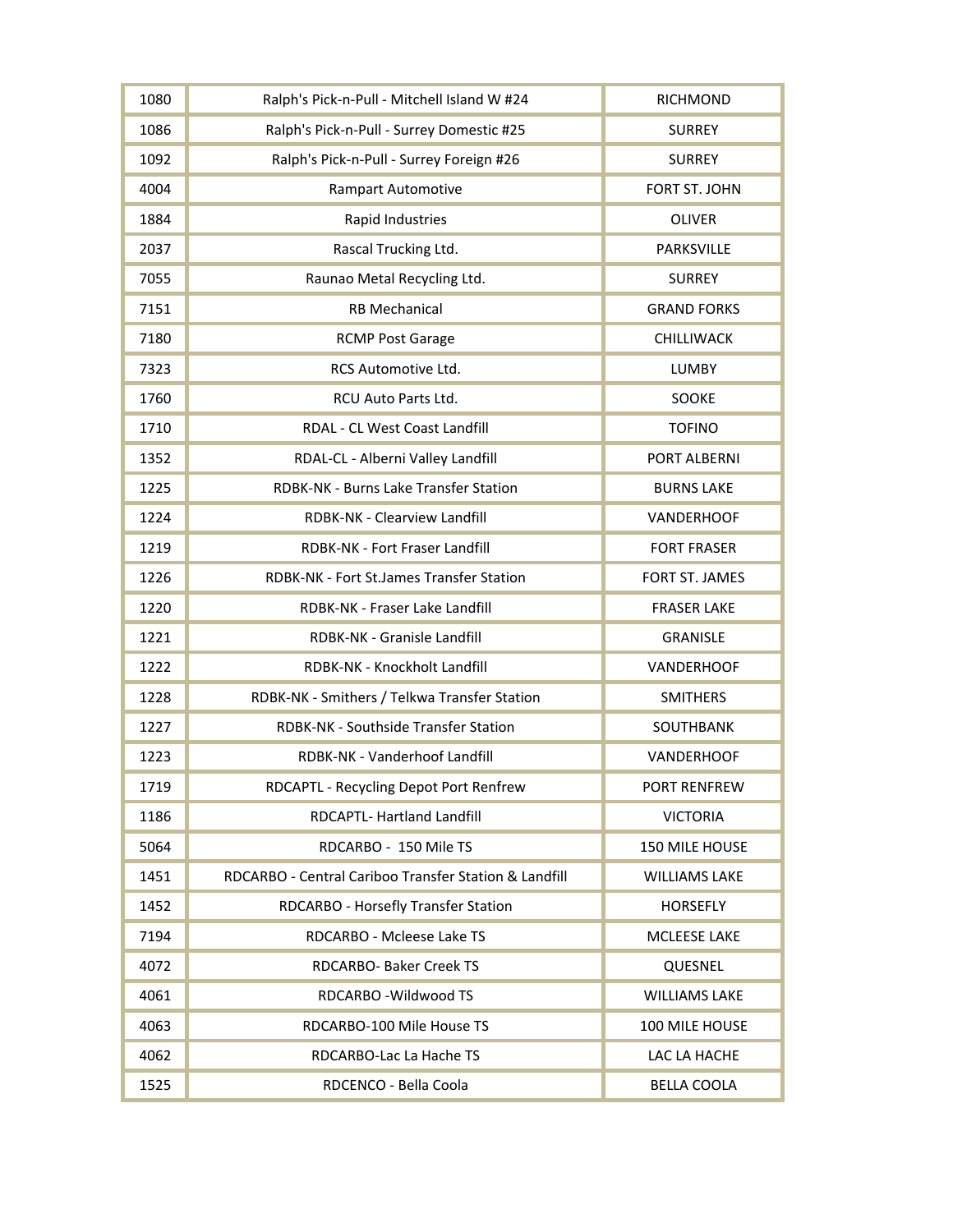| 1135 | RDCKOOT - Balfour Landfill                     | <b>BALFOUR</b>       |
|------|------------------------------------------------|----------------------|
| 7560 | RDCKOOT - Boswell Transfer Station             | <b>BOSWELL</b>       |
| 1136 | RDCKOOT - Burton Landfill                      | <b>BURTON</b>        |
| 1138 | RDCKOOT - Crawford Bay Landfill                | <b>CRAWFORD BAY</b>  |
| 1139 | RDCKOOT - Creston Landfill                     | <b>CRESTON</b>       |
| 1140 | RDCKOOT - Edgewood Landfill                    | <b>EDGEWOOD</b>      |
| 1141 | RDCKOOT - Kaslo Landfill                       | <b>KASLO</b>         |
| 1142 | RDCKOOT - Meadow Creek Landfill                | <b>MEADOW CREEK</b>  |
| 1143 | RDCKOOT - Nakusp Landfill                      | <b>NAKUSP</b>        |
| 1144 | RDCKOOT - Nelson Landfill                      | <b>NELSON</b>        |
| 1145 | RDCKOOT - Ootischenia Landfill                 | <b>OOTISCHENIA</b>   |
| 1146 | RDCKOOT - Roseberry Landfill                   | <b>ROSEBERRY</b>     |
| 1137 | RDCKOOT - Salmo Landfill                       | SALMO                |
| 1147 | RDCKOOT - Slocan Landfill                      | <b>SLOCAN</b>        |
| 1320 | RDCOKAN - Glenmore Landfill                    | KELOWNA              |
| 1370 | RDCOKAN - Westside Landfill                    | KELOWNA              |
| 1376 | RDCOLSS - Golden                               | <b>GOLDEN</b>        |
| 1380 | RDCOLSS - Revelstoke                           | <b>REVELSTOKE</b>    |
| 1379 | RDCOLSS - Salmon Arm                           | <b>SALMON ARM</b>    |
| 1190 | RDCOWVY - Bings Creek Solid Waste Mgmt Complex | <b>DUNCAN</b>        |
| 1192 | RDCOWVY - Meade Creek Recycling                | <b>LAKE COWICHAN</b> |
| 1191 | RDCOWVY - Peerless Road Recycling              | LADYSMITH            |
| 1309 | RDCVRD - Comox Valley WMC                      | CUMBERLAND           |
| 1315 | RDCVRD - Denman Recycling Centre               | <b>DENMAN ISLAND</b> |
| 1311 | RDCVRD - Hornby Island WMC                     | <b>HORNBY ISLAND</b> |
| 1419 | RDEKOOT - Canal Flats Transfer Station         | <b>CANAL FLATS</b>   |
| 1160 | RDEKOOT - Cranbrook                            | <b>CRANBROOK</b>     |
| 1158 | RDEKOOT - Cranbrook Central                    | <b>CRANBROOK</b>     |
| 1163 | RDEKOOT - Elkford                              | <b>ELKFORD</b>       |
| 1164 | RDEKOOT - Fernie Transfer Station              | <b>FERNIE</b>        |
| 1161 | RDEKOOT - Marysville                           | MARYSVILLE           |
| 1162 | RDEKOOT - Sparwood                             | SPARWOOD             |
| 1165 | RDEKOOT - Wasa                                 | <b>WASA</b>          |
| 1159 | RDEKOOT - Windermere                           | WINDERMERE           |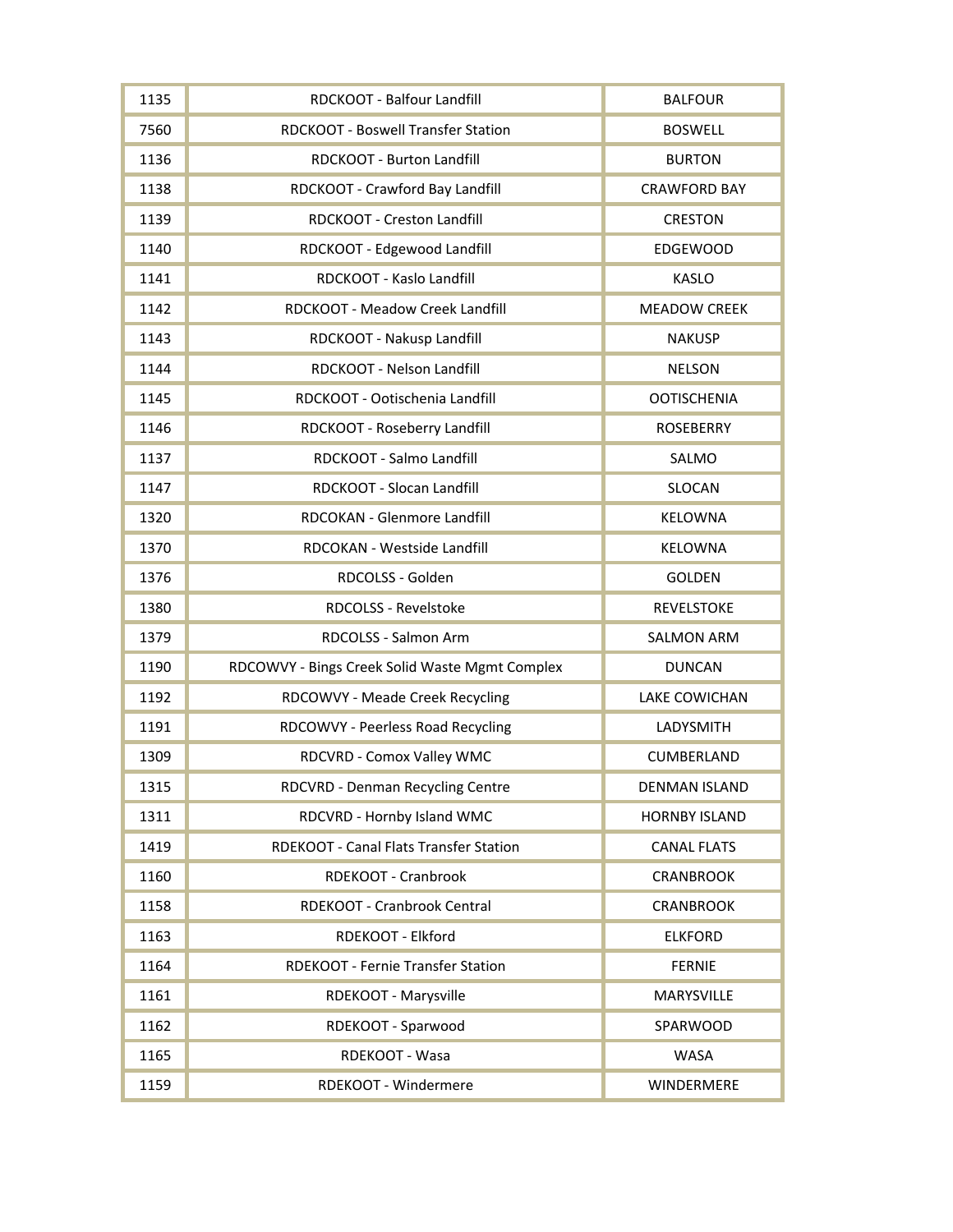| 1196 | RDFFGEO - Bear Lake TS                           | <b>BEAR LAKE</b>       |
|------|--------------------------------------------------|------------------------|
| 1198 | <b>RDFFGEO - Cummings Road TS</b>                | PRINCE GEORGE          |
| 1199 | RDFFGEO - Hixon TS                               | <b>HIXON</b>           |
| 1201 | RDFFGEO - McBride TS                             | <b>MCBRIDE</b>         |
| 1203 | RDFFGEO - Shelley TS                             | PRINCE GEORGE          |
| 1204 | RDFFGEO - Valemount TS                           | VALEMOUNT              |
| 3055 | RDFFGEO-Foothills Boulevard                      | PRINCE GEORGE          |
| 1682 | RDFN-LD - Fort Nelson                            | <b>FORT NELSON</b>     |
| 1483 | RDFRVLY - Chilliwack                             | CHILLIWACK             |
| 1153 | RDFRVLY - Matsqui Transfer Station               | ABBOTSFORD             |
| 1121 | RDKOOTB - Christina Lake Transfer Station        | <b>CHRISTINA LAKE</b>  |
| 1122 | RDKOOTB - Grand Forks Landfill                   | <b>GRAND FORKS</b>     |
| 1123 | RDKOOTB - McKelvey Creek Landfill                | <b>TRAIL</b>           |
| 1119 | <b>RDKOOTB - Rock Creek Transfer Station</b>     | <b>ROCK CREEK</b>      |
| 1120 | RDKOOTB - West Boundary Landfill                 | <b>GREENWOOD</b>       |
| 1255 | RDMTWAD - Solid Waste Disposal Site              | PORT MCNEILL           |
| 1210 | RDMVAN - City of Vancouver Landfill              | <b>DELTA</b>           |
| 1152 | RDMVAN - Coquitlam Recycling and Waste Centre    | COQUITLAM              |
| 2022 | RDMVAN - Langley Recycling and Waste Centre      | LANGLEY                |
| 1670 | RDMVAN - Maple Ridge Recycling and Waste Centre  | <b>MAPLE RIDGE</b>     |
| 1151 | RDMVAN - North Shore Recycling and Waste Centre  | <b>NORTH VANCOUVER</b> |
| 1154 | RDMVAN - North Surrey Recycling and Waste Centre | <b>SURREY</b>          |
| 1209 | RDMVAN - Vancouver                               | VANCOUVER              |
| 1213 | RDNANMO - Nanaimo Landfill                       | <b>NANAIMO</b>         |
| 1095 | RDNC - Islands Solid Waste Landfill              | PORT CLEMENTS          |
| 1096 | RDNC - Queen Charlotte Recycling                 | PRINCE RUPERT          |
| 1173 | <b>RDNOKAN - Armstrong</b>                       | ARMSTRONG              |
| 1175 | RDNOKAN - Cherryville                            | CHERRYVILLE            |
| 1172 | RDNOKAN - Greater Vernon                         | <b>VERNON</b>          |
| 1174 | RDNOKAN - Kingfisher                             | <b>KINGFISHER</b>      |
| 1176 | RDNOKAN - Lumby / Area D                         | <b>LUMBY</b>           |
| 1110 | RDNR - Hazelton Landfill                         | <b>HAZELTON</b>        |
| 1113 | RDNR - Iskut Landfill                            | <b>ISKUT</b>           |
| 1111 | RDNR - Kitwanga Landfill                         | <b>KITWANGA</b>        |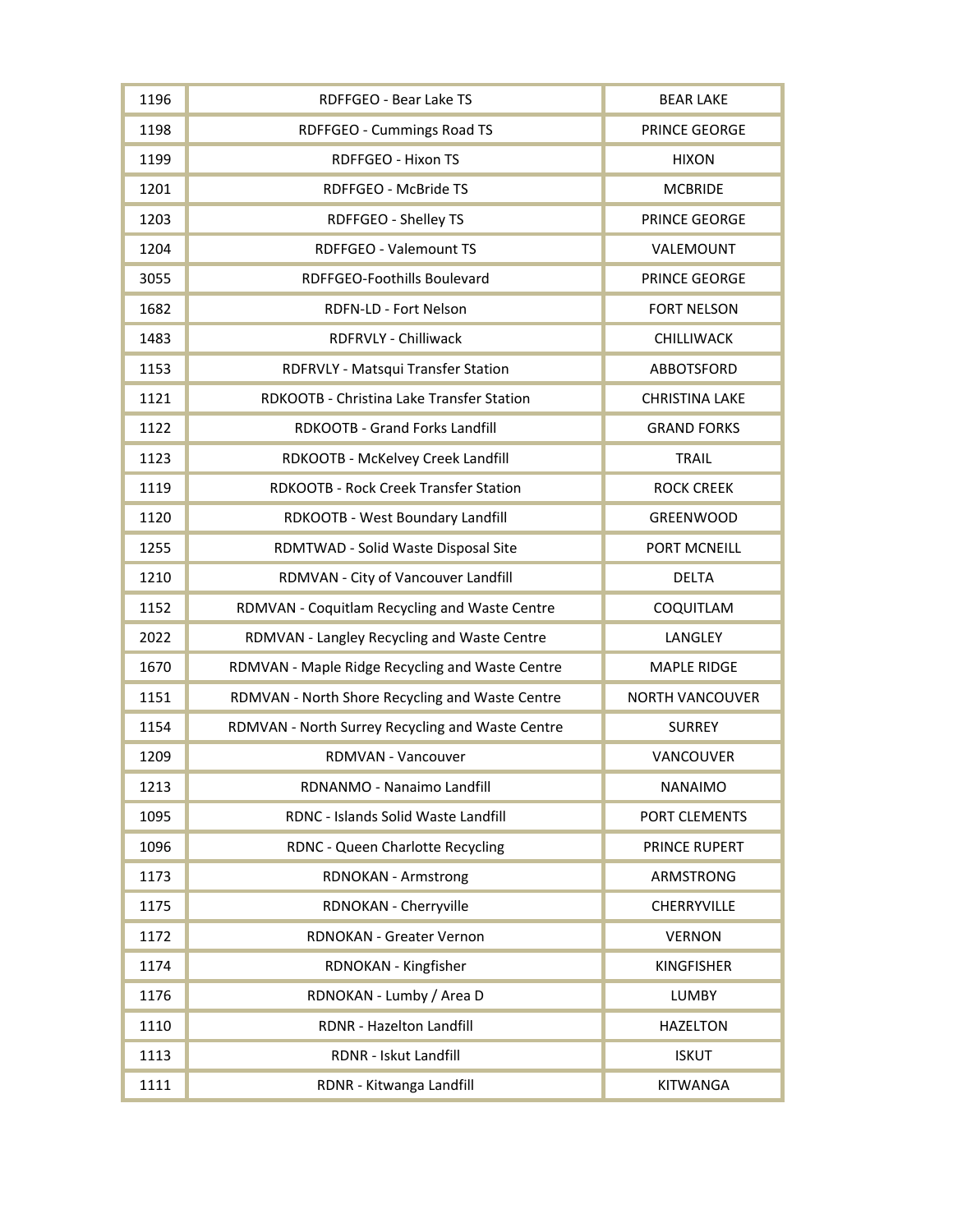| 1108 | RDNR - Meziadin Landfill                       | <b>MEZIADIN LAKE</b>  |
|------|------------------------------------------------|-----------------------|
| 1112 | RDNR - Rosswood Landfill                       | <b>ROSSWOOD</b>       |
| 1109 | RDNR - Thornhill Landfill                      | <b>THORNHILL</b>      |
| 1118 | RDOK-SM - Beaverdell Transfer Station          | <b>BEAVERDELL</b>     |
| 1217 | RDOK-SM - Campbell Mountain Landfill           | <b>PENTICTON</b>      |
| 1214 | RDOK-SM - Keremeos Landfill                    | <b>KEREMEOS</b>       |
| 1216 | RDOK-SM - Okanagan Falls Landfill              | <b>OKANAGAN FALLS</b> |
| 1215 | RDOK-SM - Oliver Landfill                      | <b>OLIVER</b>         |
| 1322 | RDOK-SM - Princeton Sanitary Landfill          | <b>PRINCETON</b>      |
| 1133 | RDPEACR - Bessborough Landfill                 | <b>BESSBOROUGH</b>    |
| 7460 | RDPEACR - Cecil Lake Transfer Station          | FORT ST. JOHN         |
| 1134 | RDPEACR - Chetwynd Landfill                    | <b>CHETWYND</b>       |
| 1132 | RDPEACR - Fort St.John Landfill                | FORT ST. JOHN         |
| 7461 | RDPEACR - Kelly Lake Transfer Station          | <b>DAWSON CREEK</b>   |
| 7466 | RDPEACR - North Peace Transfer Station         | <b>CHARLIE LAKE</b>   |
| 7462 | RDPEACR - Prespatou Transfer Station           | FORT ST. JOHN         |
| 1131 | RDPEACR - Rose Prairie Landfill                | <b>ROSE PRAIRIE</b>   |
| 7463 | <b>RDPEACR - Rose Prairie Transfer Station</b> | FORT ST. JOHN         |
| 7464 | RDPEACR - Tomslake Transfer Station            | <b>DAWSON CREEK</b>   |
| 7465 | <b>RDPEACR-Wonowon Transfer Station</b>        | FORT ST. JOHN         |
| 7535 | RDPRRD - Dawson Creek Transfer Station         | <b>DAWSON CREEK</b>   |
| 1128 | RDqAT - Augusta Recyclers Landfill             | <b>POWELL RIVER</b>   |
| 1812 | RDqAT - Texada Transfer Station                | <b>POWELL RIVER</b>   |
| 5088 | RDSQ-LI - Carney's Waste Systems TS            | <b>WHISTLER</b>       |
| 7370 | RDSQ-LI - Gold Bridge Transfer Station         | <b>GOLD BRIDGE</b>    |
| 1116 | RDSQ-LI - Lillooet Refuse Disposal Site        | <b>LILLOOET</b>       |
| 1115 | RDSQ-LI - Pemberton Transfer Station           | <b>PEMBERTON</b>      |
| 6090 | RDSQ-LI - Resort Municipality of Whistler TS   | <b>WHISTLER</b>       |
| 1310 | RDSRD - Campbell River WMC                     | <b>CAMPBELL RIVER</b> |
| 1312 | RDSRD - Cortes Island WMC                      | <b>CORTES ISLAND</b>  |
| 1313 | RDSRD - Gold River Drop-off Depot              | <b>GOLD RIVER</b>     |
| 1308 | RDSRD - Tahsis Landfill                        | <b>TAHSIS</b>         |
| 1314 | RDSRD - Zeballos Recycling Centre              | <b>ZEBALLOS</b>       |
| 1394 | RDSUNCO - Municipal Landfill                   | <b>SECHELT</b>        |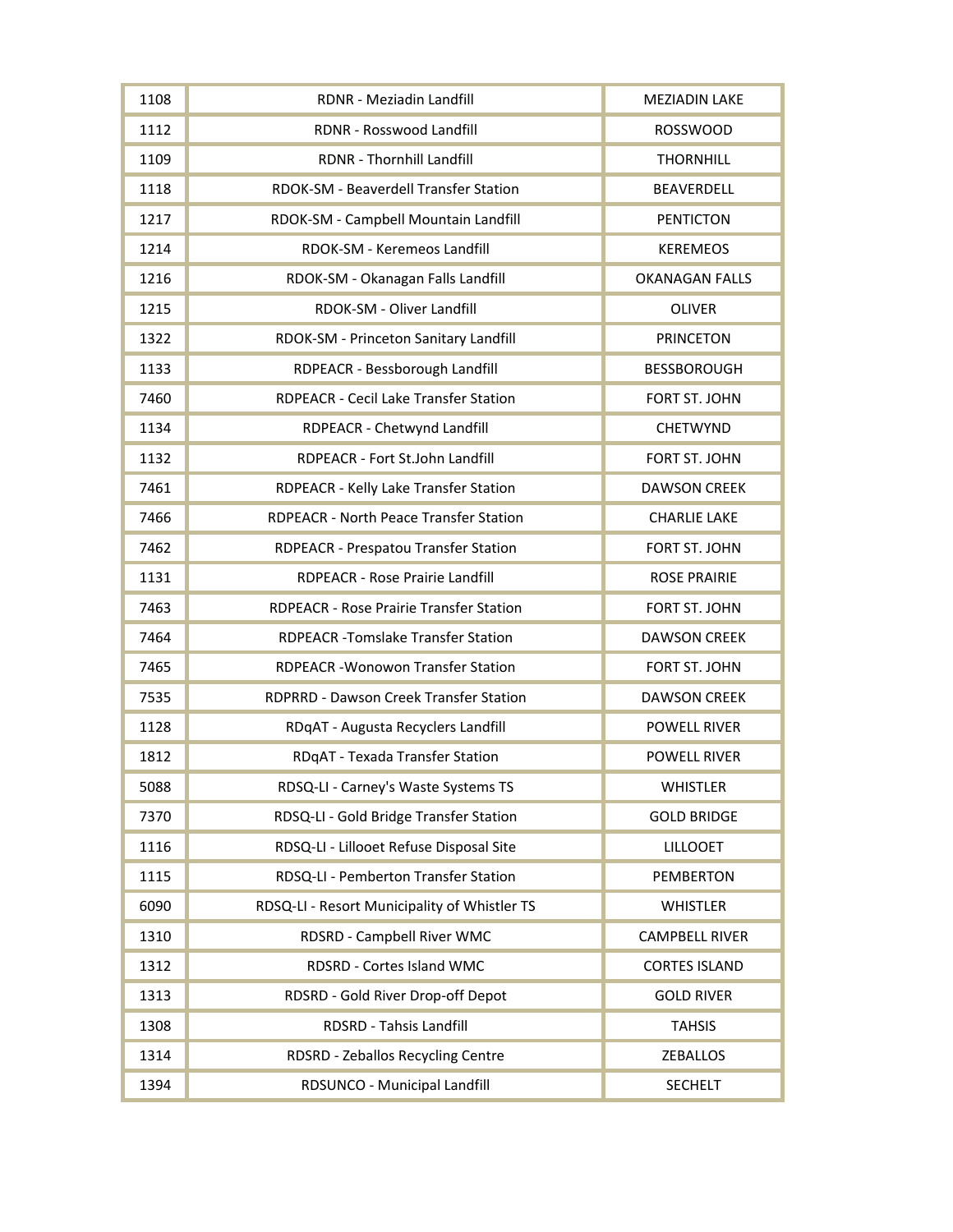| 7081 | RDSUNCO - Pender Harbour Transfer Station | <b>GARDEN BAY</b>      |
|------|-------------------------------------------|------------------------|
| 1267 | RDTH-NI - 70 Mile House TS                | 70 MILE HOUSE          |
| 1248 | RDTH-NI - Barnhartville Landfill          | <b>KAMLOOPS</b>        |
| 1269 | RDTH-NI - Barriere Landfill               | <b>BARRIERE</b>        |
| 1261 | RDTH-NI - Blue River TS                   | <b>BLUE RIVER</b>      |
| 1155 | RDTH-NI - Cache Creek Landfill            | <b>CACHE CREEK</b>     |
| 1170 | RDTH-NI - Chaumox Road Landfill           | <b>NORTH BEND</b>      |
| 1271 | RDTH-NI - Clearwater Eco-Depot            | CLEARWATER             |
| 1194 | RDTH-NI - Clinton Transfer Station        | <b>CLINTON</b>         |
| 1272 | RDTH-NI - Heffley Creek Landfill          | <b>HEFFLEY CREEK</b>   |
| 1262 | RDTH-NI - Knutsford TS                    | <b>KAMLOOPS</b>        |
| 1188 | RDTH-NI - Logan Lake Transfer Station     | <b>LOGAN LAKE</b>      |
| 1263 | RDTH-NI - Loon Lake TS                    | <b>KAMLOOPS</b>        |
| 1273 | RDTH-NI - Lower Nicola Eco-Depot          | LOWER NICOLA           |
| 1187 | RDTH-NI - Lytton Transfer Station         | <b>LYTTON</b>          |
| 1247 | RDTH-NI - Mission Flats Landfill          | <b>KAMLOOPS</b>        |
| 1264 | RDTH-NI - Paul Lake TS                    | <b>KAMLOOPS</b>        |
| 1265 | RDTH-NI - Pritchard TS                    | PRITCHARD              |
| 1266 | RDTH-NI - Savona TS                       | SAVONA                 |
| 1268 | RDTH-NI - Westwold TS                     | WESTWOLD               |
| 7428 | <b>Reconditioning Center</b>              | <b>VICTORIA</b>        |
| 7235 | Recycle - It Resource Recovery            | FORT ST. JOHN          |
| 7206 | <b>Red Chris Mine</b>                     | <b>DEASE LAKE</b>      |
| 6083 | <b>Red Chris Mine Site</b>                | <b>ISKUT</b>           |
| 2023 | <b>Redwoods Golf Course</b>               | LANGLEY                |
| 6095 | Refuse Resource Recovery                  | <b>VICTORIA</b>        |
| 1030 | Reid's Auto Wrecking                      | <b>BURNABY</b>         |
| 3038 | <b>Reliable Auto Towing</b>               | <b>MISSION</b>         |
| 7248 | Reliable Waste Ltd.                       | PORT COQUITLAM         |
| 7390 | <b>Reliance Automotive</b>                | PORT MOODY             |
| 4055 | Renee & Richie Transport and Salvage      | <b>TAPPEN</b>          |
| 6004 | Renegade Motoworks                        | <b>INVERMERE</b>       |
| 7406 | <b>Resorts of the Canadian Rockies</b>    | <b>FERNIE</b>          |
| 7146 | <b>Rev Garage</b>                         | <b>NORTH VANCOUVER</b> |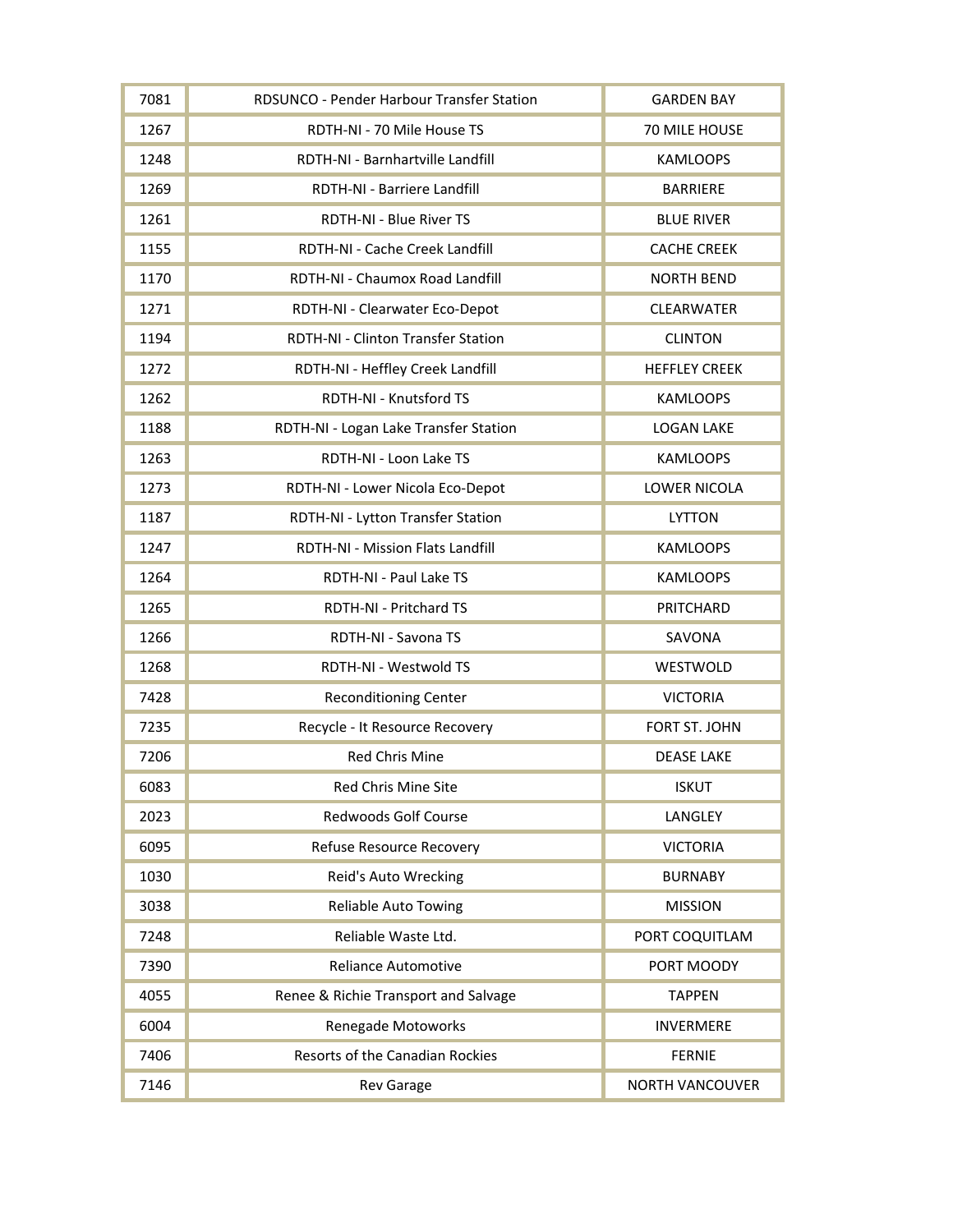| 5049 | Revelstoke Mountain Auto Garage          | <b>REVELSTOKE</b>      |
|------|------------------------------------------|------------------------|
| 6071 | <b>Rhodes Recycling</b>                  | 150 MILE HOUSE         |
| 7375 | Rich Boyz Mechanical Ltd.                | <b>MCBRIDE</b>         |
| 7108 | Richmond Steel - Prince George           | PRINCE GEORGE          |
| 7103 | Richmond Steel Recycling - Fort St. John | FORT ST. JOHN          |
| 7186 | Richmond Steel Recycling - Kamloops      | <b>KAMLOOPS</b>        |
| 3051 | Richmond Steel Recycling - Richmond      | <b>RICHMOND</b>        |
| 2091 | Richnor Recycling Ltd.                   | PORT MELLON            |
| 1179 | Rid of Rubber Transport                  | <b>SURREY</b>          |
| 7498 | Ridge Lowbed Service Ltd.                | <b>MAPLE RIDGE</b>     |
| 7267 | Ridgelow-bed Service Ltd.                | <b>MAPLE RIDGE</b>     |
| 7550 | Right Way Automotive Ltd.                | KELOWNA                |
| 7331 | Rio Tinto B.C. Works                     | <b>KITIMAT</b>         |
| 7388 | Rising Son Motorcycles Ltd.              | <b>DELTA</b>           |
| 1026 | <b>Rivershore Used Auto Parts</b>        | <b>KAMLOOPS</b>        |
| 7426 | Riverside College                        | <b>MISSION</b>         |
| 7300 | <b>RMD Group</b>                         | <b>WESTBANK</b>        |
| 7282 | Robust Transport Services Ltd.           | <b>SURREY</b>          |
| 7270 | Rod's Repair                             | <b>ENDERBY</b>         |
| 1827 | Roger Renaud                             | <b>OYAMA</b>           |
| 2088 | Roger's Mobile Auto Repairs Inc.         | <b>SURREY</b>          |
| 7107 | ROK Contracting Ltd.                     | <b>TERRACE</b>         |
| 7410 | Rolling Thunder Transport Inc.           | <b>MISSION</b>         |
| 1398 | Ron Palmer                               | <b>VERNON</b>          |
| 7609 | RPM Automotive Ltd.                      | <b>KELOWNA</b>         |
| 6087 | RR Plett Trucking Ltd.                   | LANGLEY                |
| 2025 | Rusty's Auto Towing Ltd.                 | <b>RICHMOND</b>        |
| 1251 | Ryler Bulk Ltd.                          | 150 MILE HOUSE         |
| 1252 | Ryler Holdings Ltd.                      | LADYSMITH              |
| 7069 | <b>RZ Auto Services</b>                  | <b>NEW WESTMINSTER</b> |
| 1697 | S & M Auto Import Service Ltd.           | VANCOUVER              |
| 4099 | S n J Auto                               | <b>SURREY</b>          |
| 7074 | S. Neva Contracting Ltd.                 | <b>LAKE COWICHAN</b>   |
| 7455 | S.C. Mechanics                           | SALMO                  |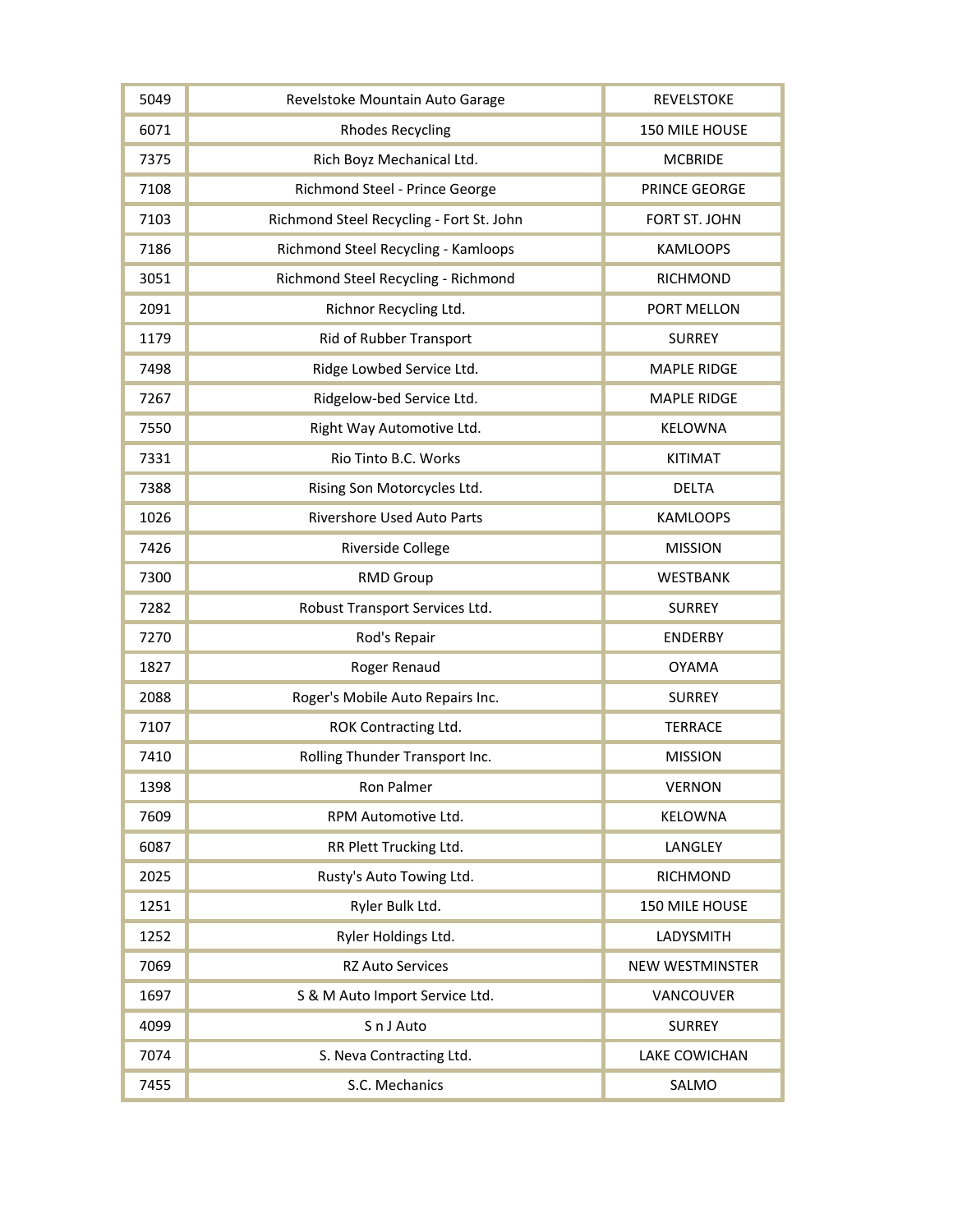| 7695 | SA Energy Group                                 | PRINCE GEORGE          |
|------|-------------------------------------------------|------------------------|
| 7657 | Sabertooth Transport Ltd.                       | FORT ST. JAMES         |
| 7630 | Sabyan Recycling Ltd.                           | <b>OLIVER</b>          |
| 6044 | Salish Autohaus                                 | <b>NORTH VANCOUVER</b> |
| 7520 | Salmon Arm Auto & Truck                         | <b>SALMON ARM</b>      |
| 7015 | Sal's Automotive Ltd.                           | <b>NORTH VANCOUVER</b> |
| 3008 | <b>Saltair Recycling</b>                        | LADYSMITH              |
| 1533 | Saltspring Garbage Service Ltd.                 | SALTSPRING ISLAND      |
| 1396 | Saltspring Island Recycling                     | SALTSPRING ISLAND      |
| 3006 | <b>Saltspring Metal Recycling</b>               | SALTSPRING ISLAND      |
| 7242 | Salvation Army National Recycling Operations BC | LANGLEY                |
| 7708 | Samahquam Band                                  | MT. CURRIE             |
| 7576 | Sam's Miami Auto Center                         | <b>BURNABY</b>         |
| 1821 | San Jose Logging Ltd                            | <b>WILLIAMS LAKE</b>   |
| 1021 | Sandy's Auto Parts                              | LANGFORD               |
| 7330 | Save A Lot Hauling Ltd.                         | <b>VICTORIA</b>        |
| 6065 | Save Big On Tires Surrey                        | <b>SURREY</b>          |
| 1814 | Save On Mechanics Auto Repair Ltd.              | <b>NORTH VANCOUVER</b> |
| 7044 | Save on Used Tires & More                       | <b>SURREY</b>          |
| 1547 | Schnitzer Steel Canada Ltd. - Victoria          | <b>VICTORIA</b>        |
| 1543 | Schnitzer Steel Canada Ltd. - (Duncan Bay Rd)   | <b>CAMPBELL RIVER</b>  |
| 1018 | Schnitzer Steel Canada Ltd. - Cassidy           | CASSIDY                |
| 1546 | Schnitzer Steel Canada Ltd. - Duncan            | <b>DUNCAN</b>          |
| 1545 | Schnitzer Steel Canada Ltd. - Nanaimo           | <b>NANAIMO</b>         |
| 6049 | Schnitzer Steel Canada Ltd. - Surrey            | <b>SURREY</b>          |
| 1796 | School District #36 - Frank Hurt Secondary      | <b>SURREY</b>          |
| 7187 | School District #67 - Penticton                 | <b>PENTICTON</b>       |
| 1254 | Scott Road Trading Ltd.                         | <b>SURREY</b>          |
| 7397 | Scott's Southside Automotive                    | PORT COQUITLAM         |
| 1185 | <b>Scrap Busters</b>                            | <b>VICTORIA</b>        |
| 1337 | Scrap King Auto Wrecking & Towing               | SALMO                  |
| 7086 | Scrap Pappy Recyclers Ltd.                      | <b>LUMBY</b>           |
| 5073 | Scrap-Em Disposal                               | <b>MISSION</b>         |
| 7254 | <b>Scrappy's Metal Recycling</b>                | <b>SALMON ARM</b>      |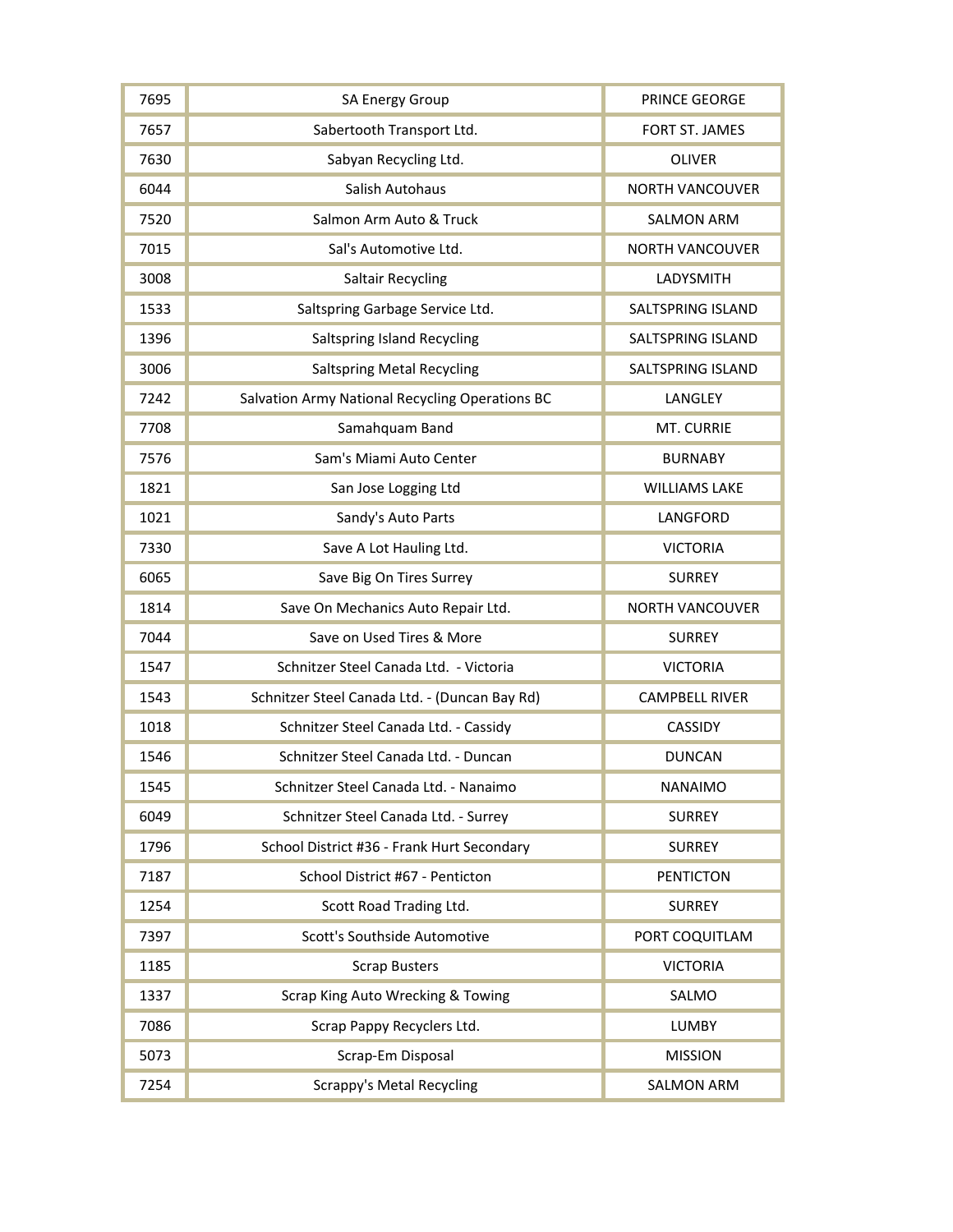| 7562 | <b>SCV Contractors Corporation</b>            | ARMSTRONG              |
|------|-----------------------------------------------|------------------------|
| 7095 | SD #35 - Aldergrove Secondary                 | ALDERGROVE             |
| 7372 | SD #35 - Brookswood Secondary School          | LANGLEY                |
| 7099 | SD #35 - D.W. Poppy Secondary School          | LANGLEY                |
| 7682 | SD #35 - Mountain Secondary School            | LANGLEY                |
| 1806 | SD #36 - Earl Marriott Secondary              | <b>SURREY</b>          |
| 7400 | SD #36 - Fleetwood Park Secondary             | <b>SURREY</b>          |
| 7577 | SD #36 - Lord Tweedsmuir Secondary School     | <b>SURREY</b>          |
| 1457 | SD #36 - Princess Margaret Secondary.         | <b>SURREY</b>          |
| 1458 | SD #36 - Queen Elizabeth Secondary            | <b>SURREY</b>          |
| 1805 | SD #36 - Semiahmoo Secondary                  | <b>SURREY</b>          |
| 1802 | SD #36 - Surrey                               | <b>SURREY</b>          |
| 7120 | SD #39 - Britannia Secondary School           | VANCOUVER              |
| 7122 | SD #39 - David Thompson Secondary School      | VANCOUVER              |
| 7123 | SD #39 - Gladstone Secondary School           | VANCOUVER              |
| 7124 | SD #39 - John Oliver Secondary School         | VANCOUVER              |
| 7125 | SD #39 - Killarney Secondary School           | VANCOUVER              |
| 7126 | SD #39 - Kitsilano Secondary School           | VANCOUVER              |
| 7127 | SD #39 - Templeton Secondary School           | VANCOUVER              |
| 7128 | SD #39 - Tupper Secondary School              | VANCOUVER              |
| 7129 | SD #39 - Vancouver Technical Secondary School | VANCOUVER              |
| 7121 | SD #39 - Windermere Secondary School          | VANCOUVER              |
| 7447 | SD #40 - New Westminster Secondary            | <b>NEW WESTMINSTER</b> |
| 7373 | SD #42 - Maple Ridge - Pitt Meadows           | <b>MAPLE RIDGE</b>     |
| 1832 | SD #43 - Pinetree Secondary                   | COQUITLAM              |
| 2013 | SD #43 - Riverside Secondary                  | PORT COQUITLAM         |
| 1718 | SD #44 - North Vancouver                      | <b>NORTH VANCOUVER</b> |
| 1816 | SD #45 - West Vancouver Secondary             | VANCOUVER              |
| 7691 | SD #48 - Howe Sound Secondary                 | SQUAMISH               |
| 2040 | SD #61 - Mount Douglas Secondary              | <b>VICTORIA</b>        |
| 7558 | SD #61 - Victoria High School                 | <b>VICTORIA</b>        |
| 5045 | SD #61- Esquimalt Secondary                   | <b>VICTORIA</b>        |
| 5004 | SD #61- Reynolds Secondary                    | <b>VICTORIA</b>        |
| 1463 | SD #62 - Belmont Secondary                    | LANGFORD               |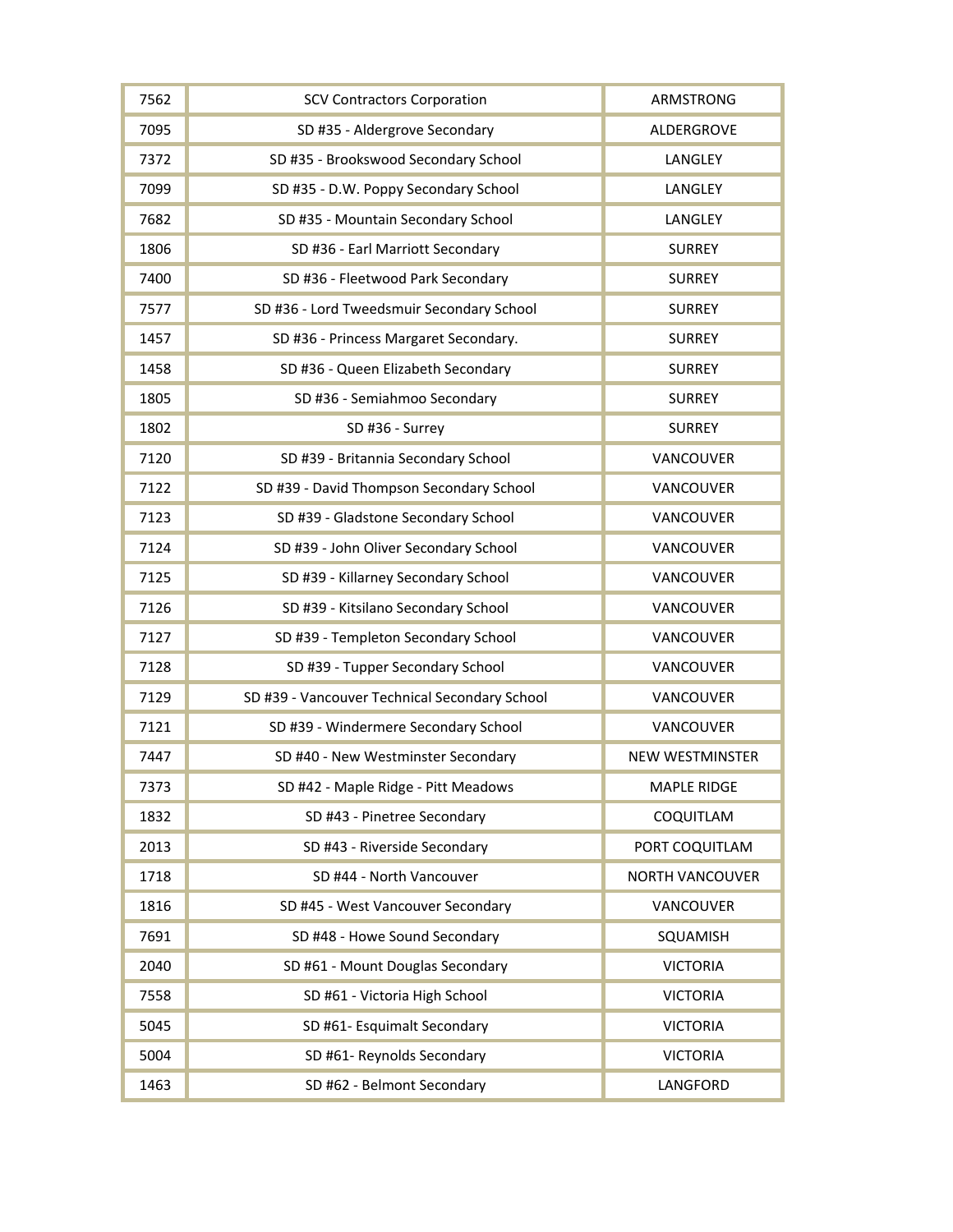| 2058 | SD #73 - Kamloops                    | <b>KAMLOOPS</b>        |
|------|--------------------------------------|------------------------|
| 7058 | SD #79 - Cowichan Secondary          | <b>DUNCAN</b>          |
| 7529 | Seaboard Self Storage                | <b>SURREY</b>          |
| 5044 | Seaspan Vancouver Shipyard           | <b>NORTH VANCOUVER</b> |
| 7359 | Sechelt Fire Department              | <b>SECHELT</b>         |
| 1664 | Selkirk Service                      | <b>GOLDEN</b>          |
| 7166 | Seppo's Automotive Ltd.              | <b>RICHMOND</b>        |
| 7661 | Sha-Daine Holdings Ltd.              | <b>CRESTON</b>         |
| 7142 | <b>Sharkys Automotive</b>            | <b>SIDNEY</b>          |
| 7350 | Shawn Nelson Inspections             | <b>SURREY</b>          |
| 7296 | Sheehan Kriese Auto Services Ltd.    | KELOWNA                |
| 6006 | Sheldon Hopp All Mechanical          | <b>BLACK CREEK</b>     |
| 2015 | Shelter Island Marina Inc.           | <b>RICHMOND</b>        |
| 1104 | Sherwood's Auto Parts Ltd.           | PORT ALBERNI           |
| 7456 | Shoreline Tank Services Ltd.         | <b>RICHMOND</b>        |
| 7408 | Shorty's Auto Service Ltd.           | <b>NELSON</b>          |
| 1366 | Shuswap Auto Parts                   | <b>SALMON ARM</b>      |
| 7399 | Shuswap Service                      | SORRENTO               |
| 1006 | <b>Sicamous Auto Recycling</b>       | <b>SICAMOUS</b>        |
| 1334 | <b>Sidley Mountain Auto</b>          | <b>BRIDESVILLE</b>     |
| 7011 | Sidney Motorcycle                    | <b>NORTH SAANICH</b>   |
| 7418 | Sidney Transmission & Auto Care      | SIDNEY                 |
| 1707 | <b>Simon Fraser University</b>       | <b>BURNABY</b>         |
| 7092 | <b>Six Mile Tire</b>                 | <b>NELSON</b>          |
| 1781 | Skyway Auto Service                  | <b>CRESTON</b>         |
| 5032 | Smart Tech Auto Repair Ltd.          | <b>SURREY</b>          |
| 7328 | Smithrite Equipment, Paint & Repairs | COQUITLAM              |
| 7600 | Snowman Automotive                   | <b>DUNCAN</b>          |
| 4005 | Solutions Auto Recycling Inc.        | COQUITLAM              |
| 3059 | Somebody Else Recycling              | CHILLIWACK             |
| 7563 | <b>Sonic Auto Services</b>           | <b>BURNABY</b>         |
| 4010 | Sooke Harbour Motors                 | SOOKE                  |
| 7143 | Sooke Total Auto Recycling Ltd.      | SOOKE                  |
| 7696 | Soowahlie First Nation               | <b>SARDIS</b>          |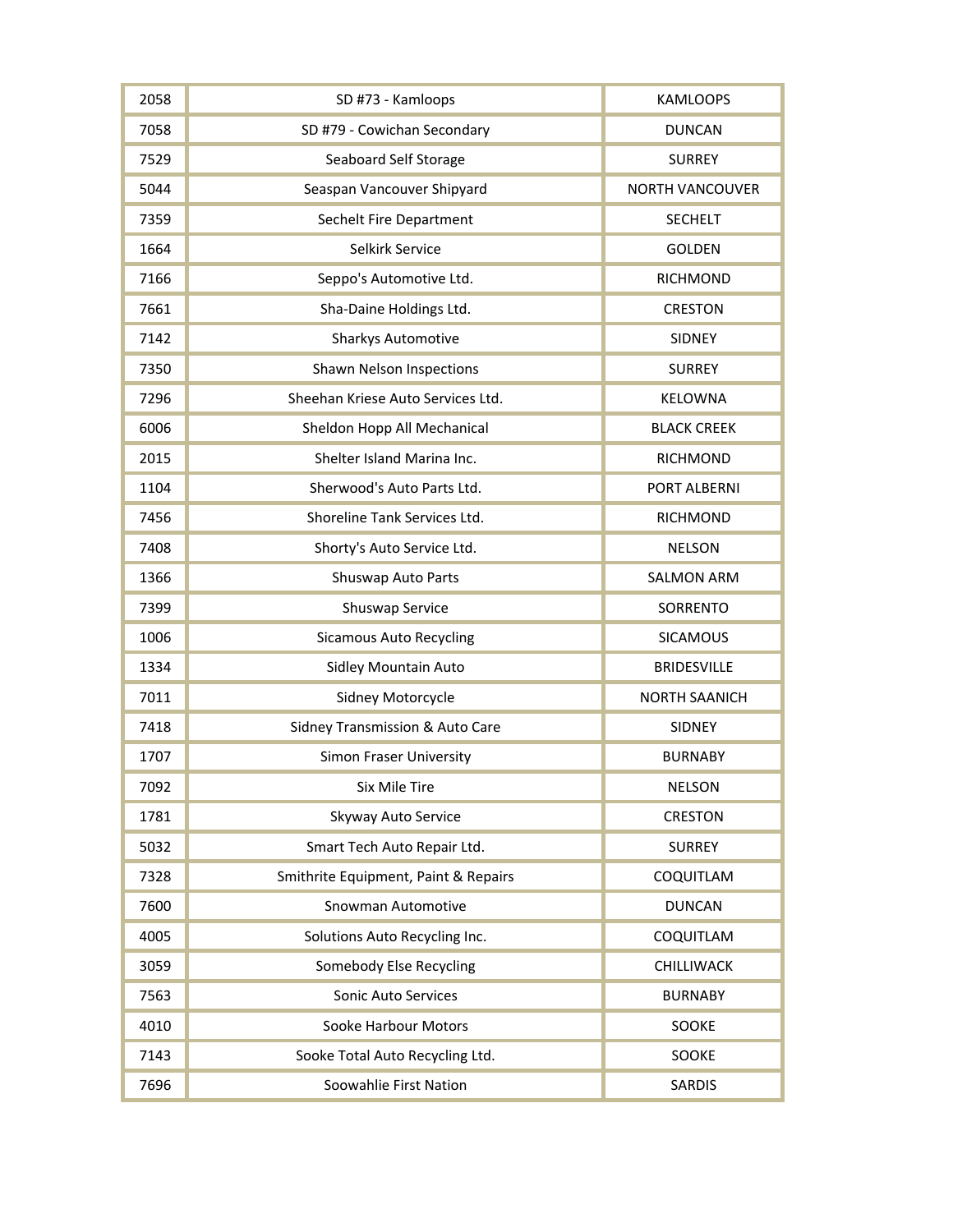| 1494 | Sorrento Automotive Ltd.           | SORRENTO               |
|------|------------------------------------|------------------------|
| 4074 | <b>Sounders Towing</b>             | <b>DUNCAN</b>          |
| 3088 | Southgate Radiator & Service       | <b>KAMLOOPS</b>        |
| 6002 | Southward Automotive               | <b>VERNON</b>          |
| 7496 | Specter Automotive Repair          | <b>WILLIAMS LAKE</b>   |
| 7284 | Spectra Energy - Chetwynd          | <b>CHETWYND</b>        |
| 7285 | Spectra Energy - Dawson Creek      | <b>BESSBOROUGH</b>     |
| 7286 | Spectra Energy - Fort Nelson       | <b>FORT NELSON</b>     |
| 7283 | Spectra Energy - Fort St. John     | FORT ST. JOHN          |
| 7288 | Spectra Energy - Pine River Valley | <b>CHETWYND</b>        |
| 7289 | Spectra Energy - Prince George     | PRINCE GEORGE          |
| 7287 | Spectra Energy - Taylor            | <b>TAYLOR</b>          |
| 7299 | Spectrum Resource Group Inc.       | PRINCE GEORGE          |
| 7337 | <b>Speeders Indoor ProKarts</b>    | RICHMOND               |
| 6084 | Speedy Muffler, Brake & Wheel      | <b>VICTORIA</b>        |
| 1831 | Spike Automotive Ltd.              | VANCOUVER              |
| 7656 | Spiritual Freight Ltd.             | <b>SURREY</b>          |
| 4047 | Splashdown Water Park              | TSAWWASSEN             |
| 7178 | Spooner Industrial Ltd.            | <b>LEE CREEK</b>       |
| 7634 | Sports Car Club of B.C.            | <b>MISSION</b>         |
| 1885 | Sportsman Light Truck Ltd.         | <b>KAMLOOPS</b>        |
| 7612 | SQ Auto Fair Inc.                  | SQUAMISH               |
| 7063 | Squirrely Automotive ltd.          | ALDERGROVE             |
| 1671 | <b>SS Automotive</b>               | <b>TAYLOR</b>          |
| 6057 | <b>Star Limousine Service</b>      | VANCOUVER              |
| 7156 | Star Tech Diesel Ltd.              | PRINCE GEORGE          |
| 1384 | Starline Salvage & Metals Ltd.     | <b>PENTICTON</b>       |
| 1997 | Starlite Auto Wrecking & Repair    | SORRENTO               |
| 2059 | <b>State Tire</b>                  | <b>SURREY</b>          |
| 1748 | Stave Falls Auto Wrecking Ltd.     | <b>MISSION</b>         |
| 3029 | Stawberry HIII Automotive Ltd.     | <b>SURREY</b>          |
| 7383 | Steel Toe Joe's Automotive Repair  | <b>CRESCENT VALLEY</b> |
| 3037 | <b>Steelhead Recycling</b>         | CHILLIWACK             |
| 7610 | Stephen Burkholder                 | <b>VANDERHOOF</b>      |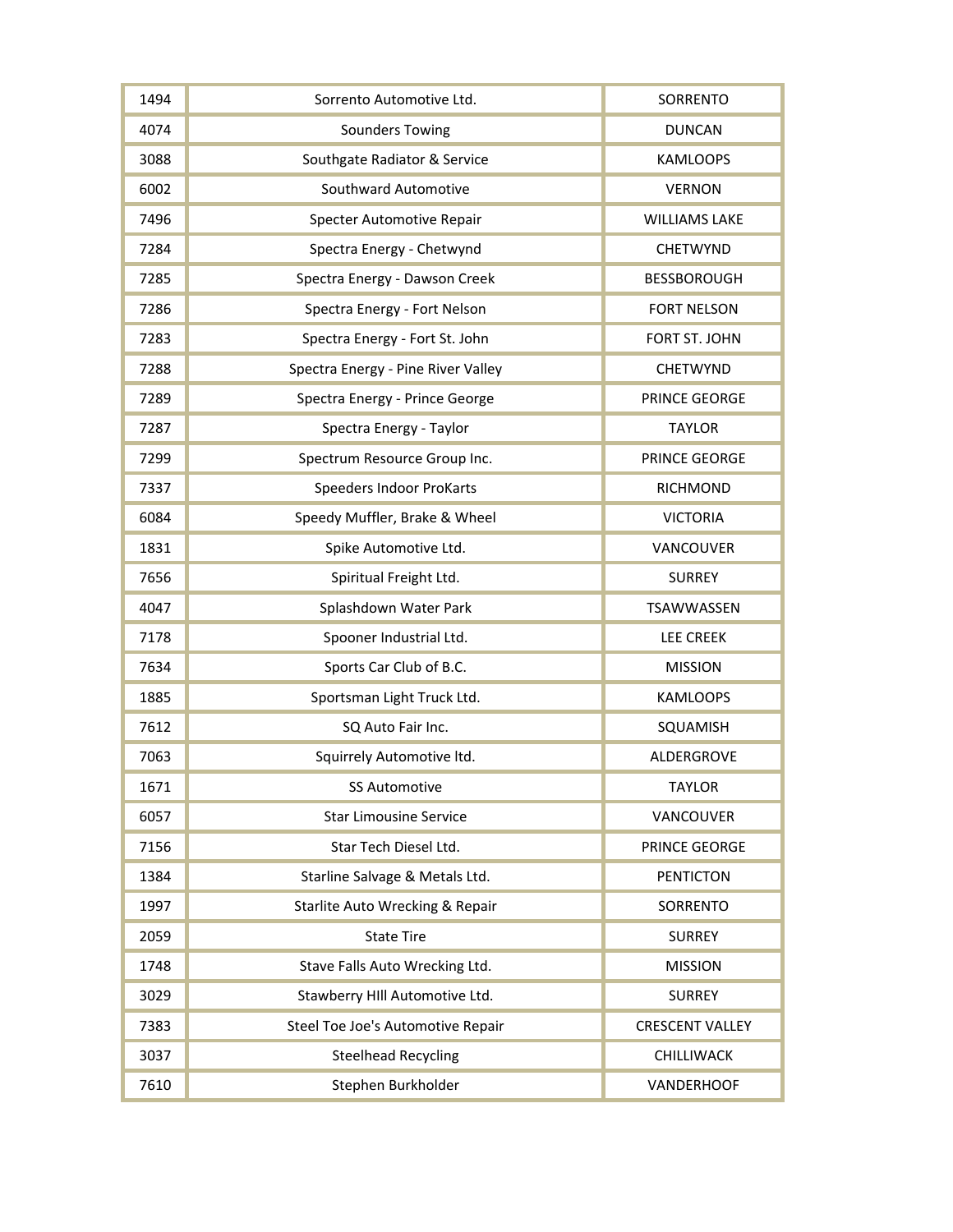| 3015 | Steve Boyd Trucking & Conntracting Ltd. | <b>MADEIRA PARK</b>    |
|------|-----------------------------------------|------------------------|
| 7271 | Steve's Autotech                        | <b>PENTICTON</b>       |
| 7448 | <b>Steve's Towing and Autoservice</b>   | <b>CLINTON</b>         |
| 5099 | <b>Steveston Harbour Authority</b>      | <b>RICHMOND</b>        |
| 7678 | Stones Bay Holdings Ltd.                | PRINCE GEORGE          |
| 7310 | Stonethwaite Forest Services Ltd.       | <b>DUNCAN</b>          |
| 2045 | Stop Shop                               | PRINCE GEORGE          |
| 7341 | Strata Plan NW 2901                     | <b>SURREY</b>          |
| 7541 | Stryder Motor Freight Canada Ltd.       | <b>RICHMOND</b>        |
| 7353 | Sts'ailes                               | AGASSIZ                |
| 5043 | Sullivan Motors Ltd.                    | <b>SURREY</b>          |
| 6008 | <b>Summers Way Cottage</b>              | CHILLIWACK             |
| 5030 | Sundance Auto                           | <b>KELOWNA</b>         |
| 6001 | <b>Sunlight Auto Repairs</b>            | VANCOUVER              |
| 1059 | Super L'Auto Recyclers                  | CHILLIWACK             |
| 1345 | Super Save Disposal                     | <b>SURREY</b>          |
| 7414 | Supreme Performance ltd.                | VANCOUVER              |
| 5012 | Swan Lake Motors                        | <b>VERNON</b>          |
| 7157 | Swaneset Bay Resort and Country Club    | PITT MEADOWS           |
| 7402 | T & N Metal Recycling                   | <b>CRESTON</b>         |
| 7528 | T & P Trucking                          | LANGLEY                |
| 7173 | T. Bear Disposal                        | LANGLEY                |
| 2078 | TAG Construction Ltd.                   | LANGLEY                |
| 7262 | <b>Tahltan Band</b>                     | <b>TELEGRAPH CREEK</b> |
| 7469 | <b>Taku River Tlingit First Nation</b>  | <b>ATLIN</b>           |
| 7027 | Tala Auto Select                        | <b>NEW WESTMINSTER</b> |
| 7028 | Tamihi Logging                          | <b>HARRISON MILLS</b>  |
| 7364 | Tangle Ridge Custom Crushing Ltd.       | <b>FORT NELSON</b>     |
| 7329 | Target Transport Ltd.                   | <b>SURREY</b>          |
| 7260 | Tarmigan Towing & Repair                | VALEMOUNT              |
| 7660 | Tar's Auto Repairs                      | PORT ALBERNI           |
| 1106 | Taylormotive Service Ltd- Collision     | <b>NORTH VANCOUVER</b> |
| 7138 | <b>TBC Indoor Racing</b>                | <b>RICHMOND</b>        |
| 1447 | <b>TBC Transport</b>                    | <b>DELTA</b>           |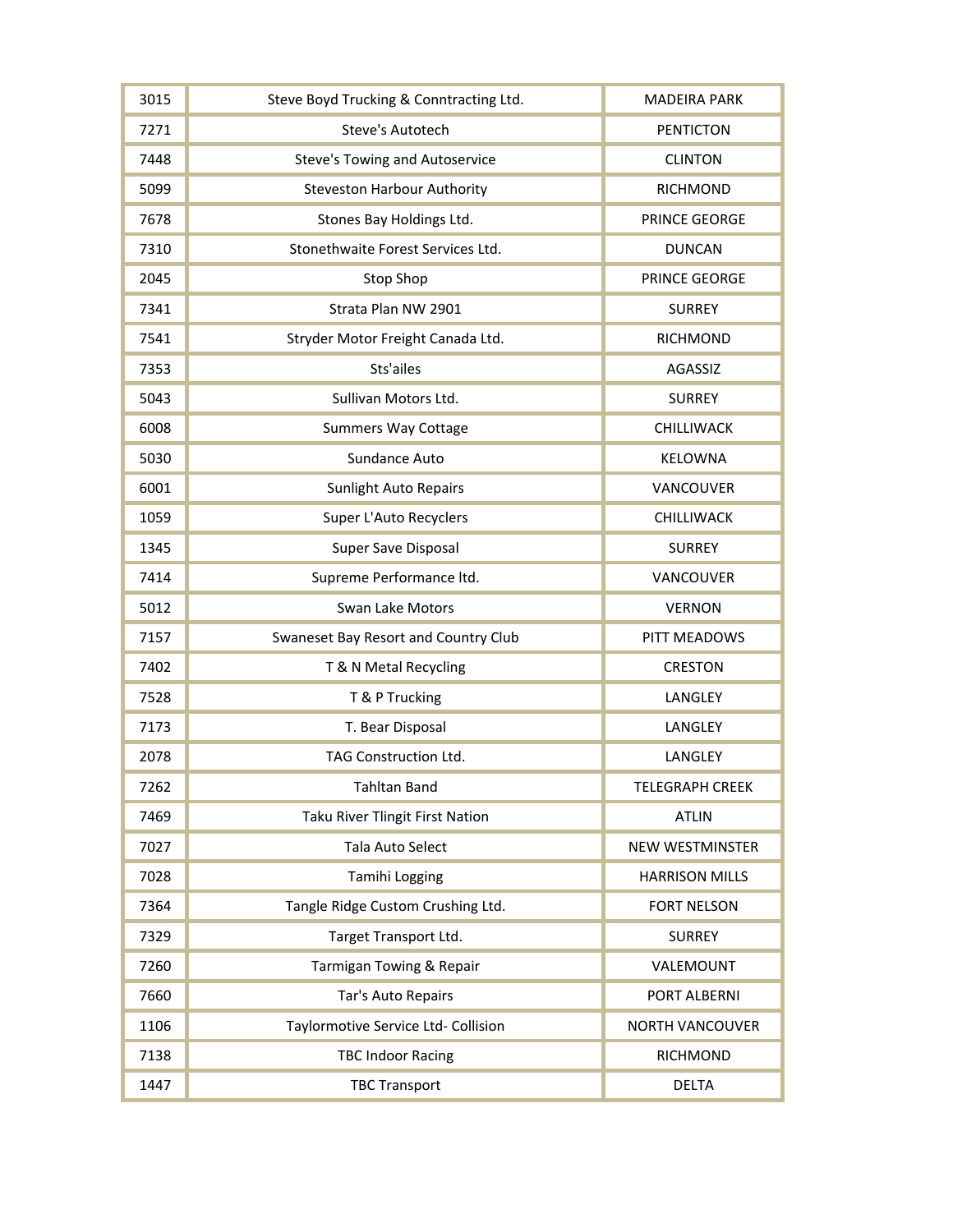| 7229 | Teco Taxi Ltd.                             | FORT ST. JOHN               |
|------|--------------------------------------------|-----------------------------|
| 6097 | <b>Ted Nichols Trucking</b>                | QUESNEL                     |
| 7580 | Terry's Tire Shop                          | PRINCE GEORGE               |
| 7381 | Tervita - Kimberley                        | KIMBERLEY                   |
| 7380 | Tervita - Trail                            | <b>TRAIL</b>                |
| 7369 | The Adventure Group                        | <b>WHISTLER</b>             |
| 7508 | The Adventure Group - Maintenance          | <b>WHISTLER</b>             |
| 1293 | The Corporation of the Township of Langley | LANGLEY                     |
| 7522 | The Garage Armstrong                       | ARMSTRONG                   |
| 7007 | The Landing Automotive                     | <b>NEW WESTMINSTER</b>      |
| 7316 | The Padda Auto Sales Ltd.                  | ABBOTSFORD                  |
| 1286 | The Tire Corner                            | <b>SURREY</b>               |
| 1508 | <b>Thirdwave Bus Services</b>              | <b>RICHMOND</b>             |
| 7230 | Thompson Rivers University                 | <b>KAMLOOPS</b>             |
| 7542 | <b>Three Point Motors</b>                  | <b>VICTORIA</b>             |
| 3053 | <b>Thunder Valley Towing</b>               | <b>MCBRIDE</b>              |
| 7317 | <b>Thunderhorse Garage</b>                 | CHILLIWACK                  |
|      |                                            |                             |
| 1750 | <b>Tickers Hauling &amp; Salvage</b>       | <b>QUEEN CHARLOTTE CITY</b> |
| 5071 | <b>Tiger Towing Limited</b>                | <b>DUNCAN</b>               |
| 7443 | Timberwolf Heavy Haul Ltd.                 | WYNNDEL                     |
| 7475 | Time for Service & Repairs                 | FORT ST. JOHN               |
| 2065 | <b>Tire Dog Recycling</b>                  | PORT COQUITLAM              |
| 7032 | <b>Tiredon Mobile Tire Service</b>         | <b>SURREY</b>               |
| 7713 | T'it'q'et                                  | <b>LILLOOET</b>             |
| 7638 | Tla'amin Nation                            | <b>POWELL RIVER</b>         |
| 7237 | TNC Excavating Ltd.                        | KELOWNA                     |
| 7119 | Toetite 2000 Holdings Corp.                | <b>RICHMOND</b>             |
| 7091 | Tokyo Auto Sales and Service               | VANCOUVER                   |
| 1073 | Tom Cat Auto Recycling                     | LANGFORD                    |
| 7161 | Tom's RV Service & Supplies                | LANGFORD                    |
| 2047 | <b>Top Shaw Auto</b>                       | PORT MOODY                  |
| 1294 | <b>Topgrade Tire Recycling</b>             | KELOWNA                     |
| 6036 | Topline                                    | <b>KAMLOOPS</b>             |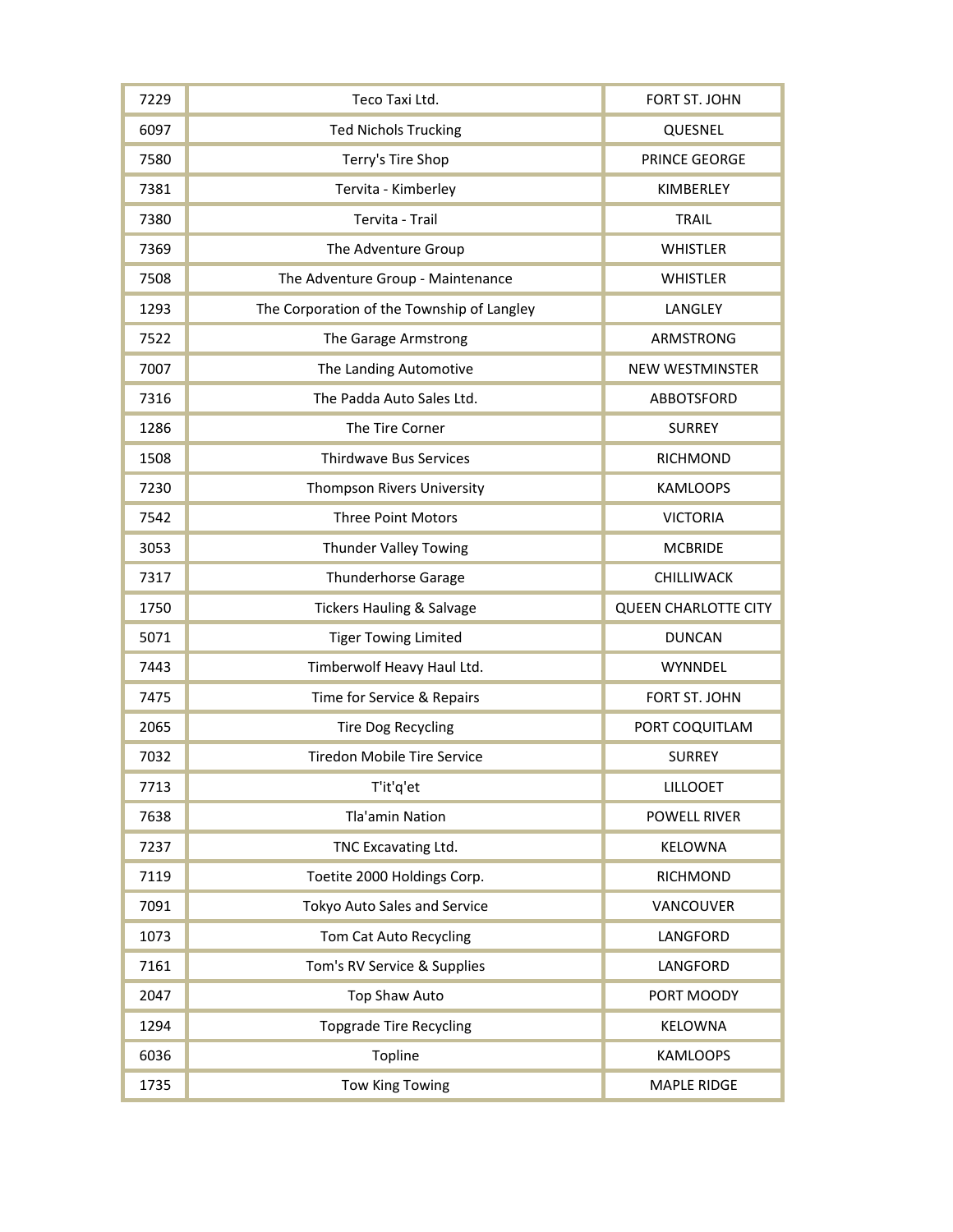| 7419 | Town of Creston                          | <b>CRESTON</b>         |
|------|------------------------------------------|------------------------|
| 1343 | Town of Osoyoos & District Landfill      | <b>OSOYOOS</b>         |
| 7417 | Town of Sidney                           | <b>SIDNEY</b>          |
| 5082 | Toyoda 4WD                               | <b>KAMLOOPS</b>        |
| 4013 | <b>Trailer Wizards</b>                   | <b>DELTA</b>           |
| 7646 | <b>Traxx Coachlines</b>                  | <b>DELTA</b>           |
| 7236 | Trevor White Contracting Ltd.            | ARMSTRONG              |
| 6075 | <b>Trinity Auto</b>                      | COQUITLAM              |
| 2085 | <b>Triple C Contracting</b>              | PRINCE GEORGE          |
| 7118 | Tri-R Transport Ltd.                     | <b>RICHMOND</b>        |
| 7551 | <b>Trisha's Treads</b>                   | <b>FALKLAND</b>        |
| 7591 | Troyer Ventures Ltd.                     | FORT ST. JOHN          |
| 7130 | Truckworks Automotive Repair             | KELOWNA                |
| 7698 | <b>Tsartlip First Nation</b>             | <b>BRENTWOOD BAY</b>   |
| 1300 | Twin City Used Auto Parts                | PORT ALBERNI           |
| 7710 | Twin Rivers Developments Ltd.            | PRINCE GEORGE          |
| 6052 | <b>Twinstar Collision</b>                | VANCOUVER              |
| 7472 | Two Guys Logging Ltd.                    | <b>REVELSTOKE</b>      |
| 1775 | <b>Two-U Restorations</b>                | <b>MISSION</b>         |
| 7215 | Tymac Launch Service Ltd.                | VANCOUVER              |
| 7252 | Tyner Automotive Ltd.                    | PORT COQUITLAM         |
| 6050 | <b>Tysol Enterprises</b>                 | PORT HARDY             |
| 7245 | U Save A Lot Auto Parts and Repairs Ltd. | <b>SURREY</b>          |
| 4042 | U-Fix-It Auto Service Ltd.               | <b>NEW WESTMINSTER</b> |
| 6067 | Uhaul Co. (Canada) Ltd.                  | PORT MOODY             |
| 2006 | U-Haul Company of Canada                 | PORT MOODY             |
| 3099 | Unitow Services (1978) ltd.              | <b>SURREY</b>          |
| 1065 | <b>Universal Auto Wreckers</b>           | QUESNEL                |
| 7374 | Universal Equipment Sales Inc.           | <b>SURREY</b>          |
| 5003 | University Golf Club (UBC)               | VANCOUVER              |
| 7060 | University of Victoria                   | <b>VICTORIA</b>        |
| 7000 | <b>Unknown Generator</b>                 |                        |
| 5011 | <b>Upper Island Motors</b>               | COURTENAY              |
| 7326 | Used Tire Oil & Brake Services           | <b>BURNABY</b>         |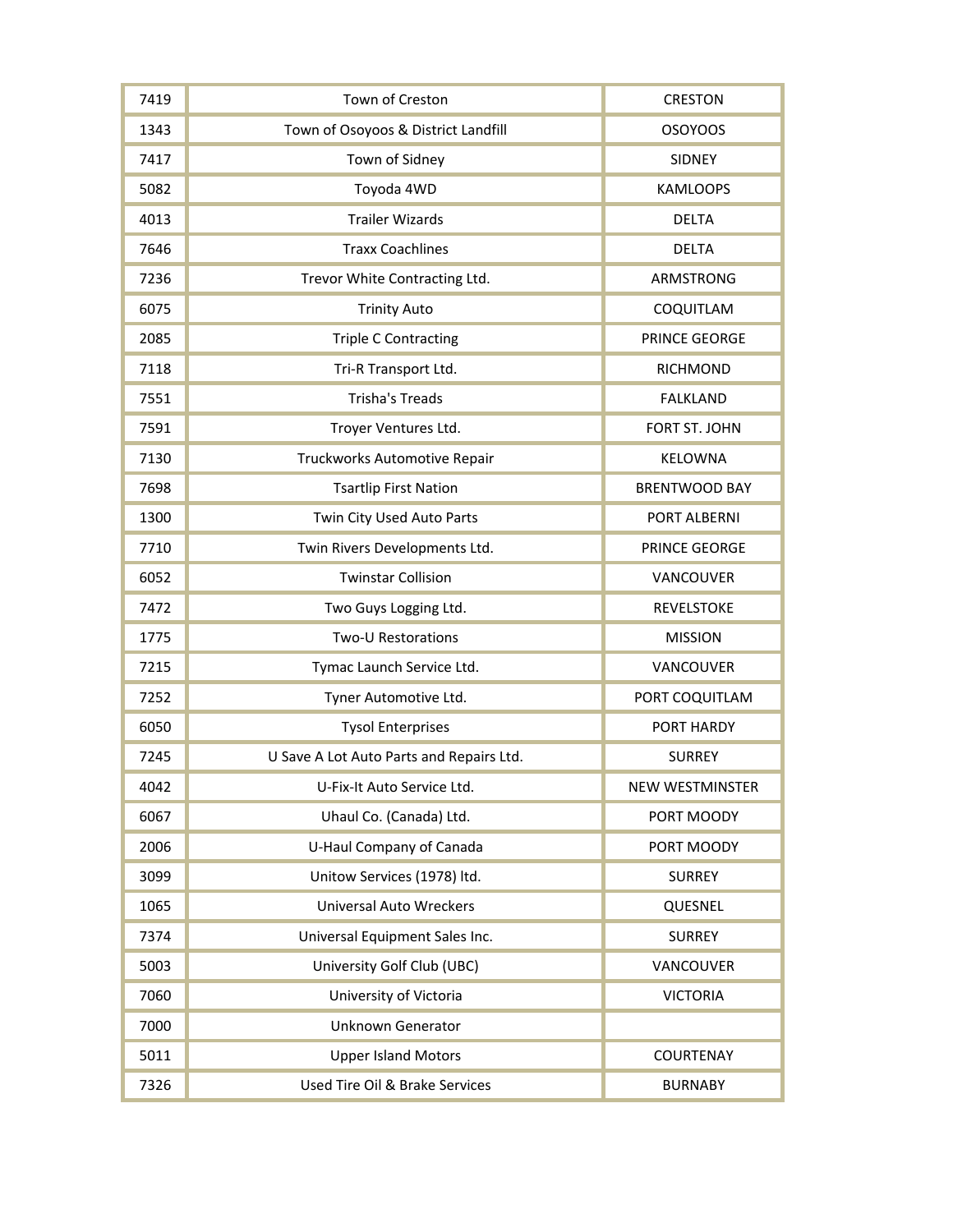| 6025 | <b>Used Tires Langley.Com</b>            | ALDERGROVE             |
|------|------------------------------------------|------------------------|
| 7459 | V.I.B. Motors Ltd.                       | <b>RICHMOND</b>        |
| 7078 | Valley Affordable Towing and Scrap Metal | <b>COURTENAY</b>       |
| 7089 | Valley Towing & Salvage                  | PORT ALBERNI           |
| 1991 | Van Dongen Farm                          | ABBOTSFORD             |
| 1716 | Van Kam Freightways Ltd.                 | <b>SURREY</b>          |
| 6059 | Vancouver Auto Liquidation Center Ltd.   | LANGLEY                |
| 7683 | Vancouver BuySell Tires Ltd.             | <b>MISSION</b>         |
| 1364 | <b>Vancouver Community College</b>       | VANCOUVER              |
| 5021 | Vancouver Island University              | <b>NANAIMO</b>         |
| 7135 | Vancouver School Board                   | VANCOUVER              |
| 3080 | Vancouver School District Maintainance   | VANCOUVER              |
| 1335 | Vancouver Taxi Ltd.                      | VANCOUVER              |
| 7651 | Variety Auto Sales (Kamloops)            | <b>KAMLOOPS</b>        |
| 7618 | Variety Auto Sales (Port Coquitlam)      | PORT COQUITLAM         |
| 7061 | Venture Tires Ltd.                       | PORT COQUITLAM         |
| 1148 | <b>Vernon Auto Wreckers</b>              | <b>VERNON</b>          |
| 7593 | Vernon Military Camp                     | <b>VERNON</b>          |
| 7269 | Vernon Scrap Metal                       | ARMSTRONG              |
| 5037 | Vic's Garage                             | <b>TELKWA</b>          |
| 7614 | <b>Viking Global Marine (GBA)</b>        | SQUAMISH               |
| 7675 | Village of Granisle                      | <b>GRANISLE</b>        |
| 2042 | Village of Lions Bay                     | <b>LIONS BAY</b>       |
| 6077 | Volex Auto Recycling Inc.                | <b>MAPLE RIDGE</b>     |
| 5042 | VS Enterprises Ltd.                      | SORRENTO               |
| 1462 | Wade Auto Wrecking Ltd.                  | <b>VICTORIA</b>        |
| 7526 | Wah's Automotive Repair                  | FORT ST. JOHN          |
| 6014 | Wainwright Marine Services Ltd.          | PRINCE RUPERT          |
| 7344 | Wallace Irwine Logging                   | SORRENTO               |
| 1231 | Waneta Auto Recyclers                    | <b>TRAIL</b>           |
| 7711 | Warmac Ventures Ltd.                     | PRINCE GEORGE          |
| 1032 | <b>Wasney Automotive</b>                 | <b>BURNABY</b>         |
| 5013 | <b>Waste Control Services</b>            | <b>BURNABY</b>         |
| 7263 | Waste Control Services Ltd.              | <b>NORTH VANCOUVER</b> |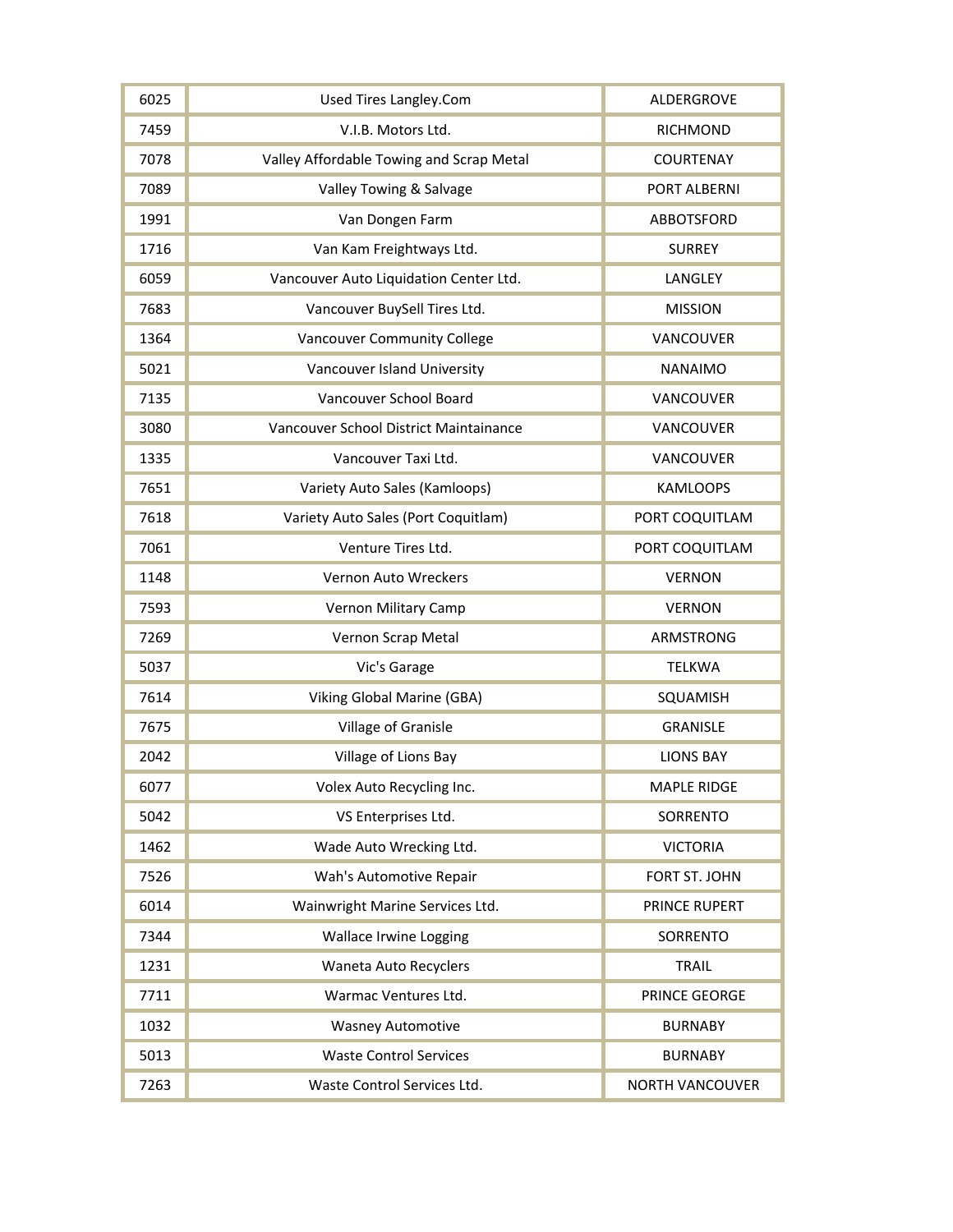| 1741 | Waste-Away Disposal Services Ltd.              | <b>BURNABY</b>         |
|------|------------------------------------------------|------------------------|
| 7671 | We Do Recover Towing & Scrap Car Removal       | ALDERGROVE             |
| 7453 | Wenstob Timber Resources Ltd.                  | SOOKE                  |
| 5090 | Wes Schultz Trucking & Salvage                 | <b>SMITHERS</b>        |
| 7525 | <b>West Coast Automotive</b>                   | <b>RICHMOND</b>        |
| 7232 | West Coast Cartage Co. Ltd.                    | <b>DELTA</b>           |
| 7652 | <b>West Coast Kart Club</b>                    | CHILLIWACK             |
| 1749 | <b>West Coast Metal Recycling</b>              | LANGLEY                |
| 7080 | West End Auto Body Ltd.                        | CHILLIWACK             |
| 7486 | West Rightway Vehicle Specialist               | <b>CRESTON</b>         |
| 2033 | West Side Disposal                             | VANCOUVER              |
| 5069 | <b>West Star Motors</b>                        | CHILLIWACK             |
| 7658 | <b>West Valley Tire Services</b>               | <b>ABBOTSFORD</b>      |
| 7098 | <b>West Vancouver Transit</b>                  | <b>NORTH VANCOUVER</b> |
| 1387 | Westbank Landfill                              | <b>WESTBANK</b>        |
| 3012 | Westbank Services Inc.                         | <b>WESTBANK</b>        |
| 7701 | <b>Westbin Waste</b>                           | PRINCE GEORGE          |
| 6060 | Westcan Bulk Transport                         | <b>KAMLOOPS</b>        |
| 4089 | <b>Westcoast Autosport</b>                     | VANCOUVER              |
| 1281 | Western Auto Wreckers (1974) Ltd.              | <b>NELSON</b>          |
| 7396 | Western Canada Remarketing Inc.                | <b>DELTA</b>           |
| 2098 | Western Coal - Brule Mine                      | CHETWYND               |
| 1331 | Western Forest Products Inc                    | <b>WOSS</b>            |
| 1301 | Western Speedway 1966 Ltd.                     | LANGFORD               |
| 1499 | <b>Westshore Terminals Limited Partnership</b> | <b>DELTA</b>           |
| 1015 | Westside Towing/Auto Parts                     | <b>SALMON ARM</b>      |
| 1048 | Westwood Used Auto Parts                       | COQUITLAM              |
| 7681 | WG Davis & Sons Trucking Ltd.                  | PRINCE GEORGE          |
| 4080 | Wheel Tech Rim Repair Ltd.                     | CHILLIWACK             |
| 1054 | <b>Wheel's Truck Parts</b>                     | <b>KELOWNA</b>         |
| 7008 | <b>Whistler Automotive</b>                     | <b>WHISTLER</b>        |
| 1852 | Whistler Blackcomb Holdings Inc                | <b>WHISTLER</b>        |
| 7393 | <b>Whistler Connection Tour &amp; Travel</b>   | <b>WHISTLER</b>        |
| 7709 | Whistler Sliding Centre                        | <b>WHISTLER</b>        |